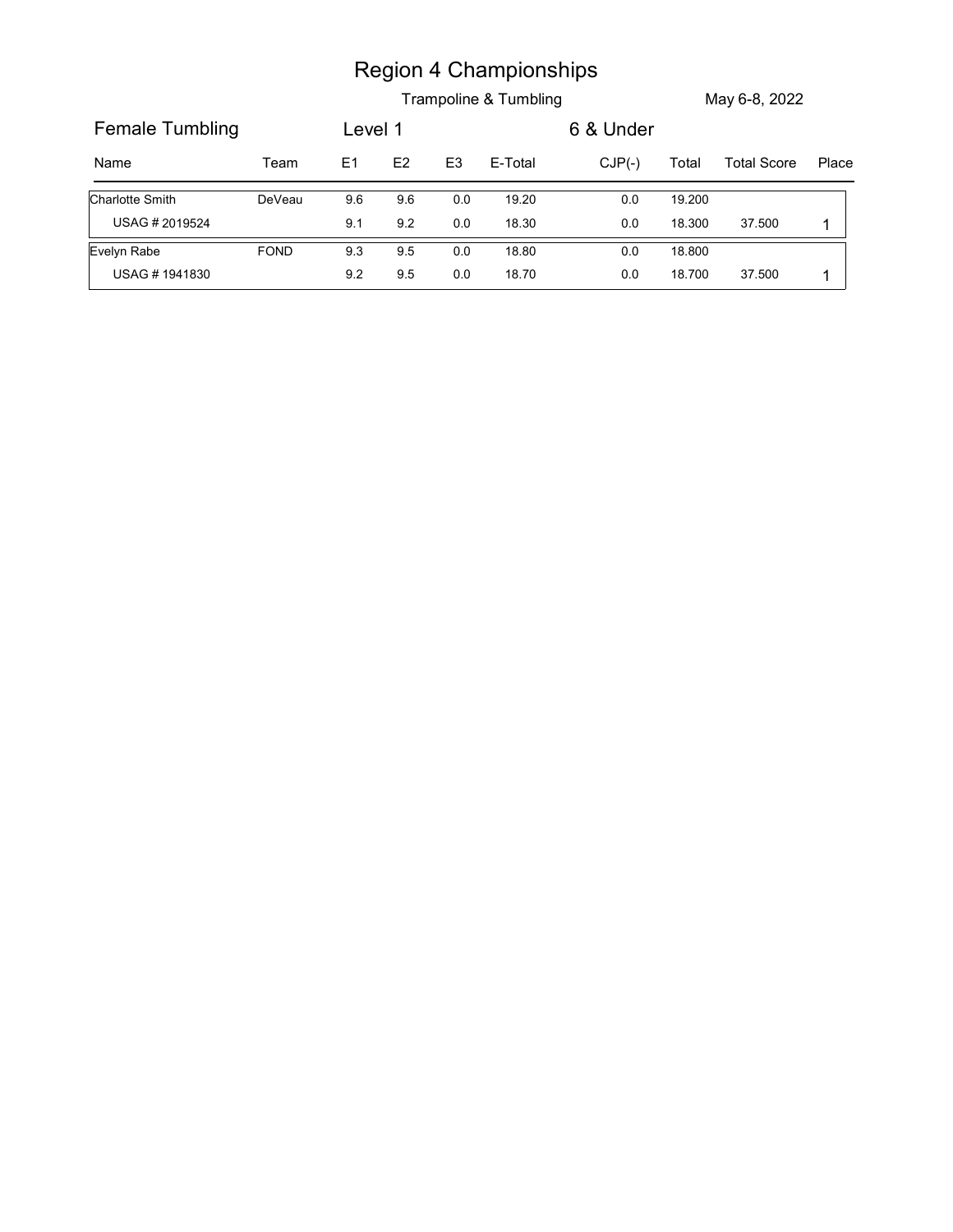|                        |            |                |           |                | <b>Region 4 Championships</b> |          |        |                    |                 |
|------------------------|------------|----------------|-----------|----------------|-------------------------------|----------|--------|--------------------|-----------------|
|                        |            |                |           |                | Trampoline & Tumbling         |          |        | May 6-8, 2022      |                 |
| <b>Female Tumbling</b> |            | Level 1        |           |                |                               | 7 & 8    |        |                    |                 |
| Name                   | Team       | E <sub>1</sub> | E2        | E <sub>3</sub> | E-Total                       | $CJP(-)$ | Total  | <b>Total Score</b> | Place           |
| Amyla Bagienski        | DeVeau     | 9.5            | 9.4       | $0.0\,$        | 18.90                         | $0.0\,$  | 18.900 |                    |                 |
| USAG # 2009252         |            | 9.4            | 9.3       | 0.0            | 18.70                         | $0.0\,$  | 18.700 | 37.600             | $\mathbf{1}$    |
| Audrey Johnson         | <b>IGN</b> | 9.6            | 9.4       | $0.0\,$        | 19.00                         | $0.0\,$  | 19.000 |                    |                 |
| USAG #2027079          |            | 9.1            | 9.3       | 0.0            | 18.40                         | $0.0\,$  | 18.400 | 37.400             | $\overline{c}$  |
| Annestyn Roland        | DeVeau     | 9.1            | 9.1       | $0.0\,$        | 18.20                         | $0.0\,$  | 18.200 |                    |                 |
| USAG # 2022602         |            | 9.2            | 9.4       | 0.0            | 18.60                         | $0.0\,$  | 18.600 | 36.800             | 3               |
| Javalyn Johnson        | SGA        | 9.6            | 9.5       | $0.0\,$        | 19.10                         | $0.0\,$  | 19.100 |                    |                 |
| USAG #1978485          |            | 9.0            | 8.6       | 0.0            | 17.60                         | 0.0      | 17.600 | 36.700             | 4               |
| Aria Patel             | IGN        | 9.5            | 9.4       | $0.0\,$        | 18.90                         | $0.0\,$  | 18.900 |                    |                 |
| USAG #2033407          |            | 7.8            | $7.6\,$   | $0.0\,$        | 15.40                         | $2.0\,$  | 13.400 | 32.300             | $\sqrt{5}$      |
| Tayler Nelke           | CP Acro    | 8.3            | $8.3\,$   | $0.0\,$        | 16.60                         | $2.0\,$  | 14.600 |                    |                 |
| USAG #1939631          |            | 8.9            | $\bf 8.5$ | $0.0\,$        | 17.40                         | $0.0\,$  | 17.400 | 32.000             | $6\phantom{.0}$ |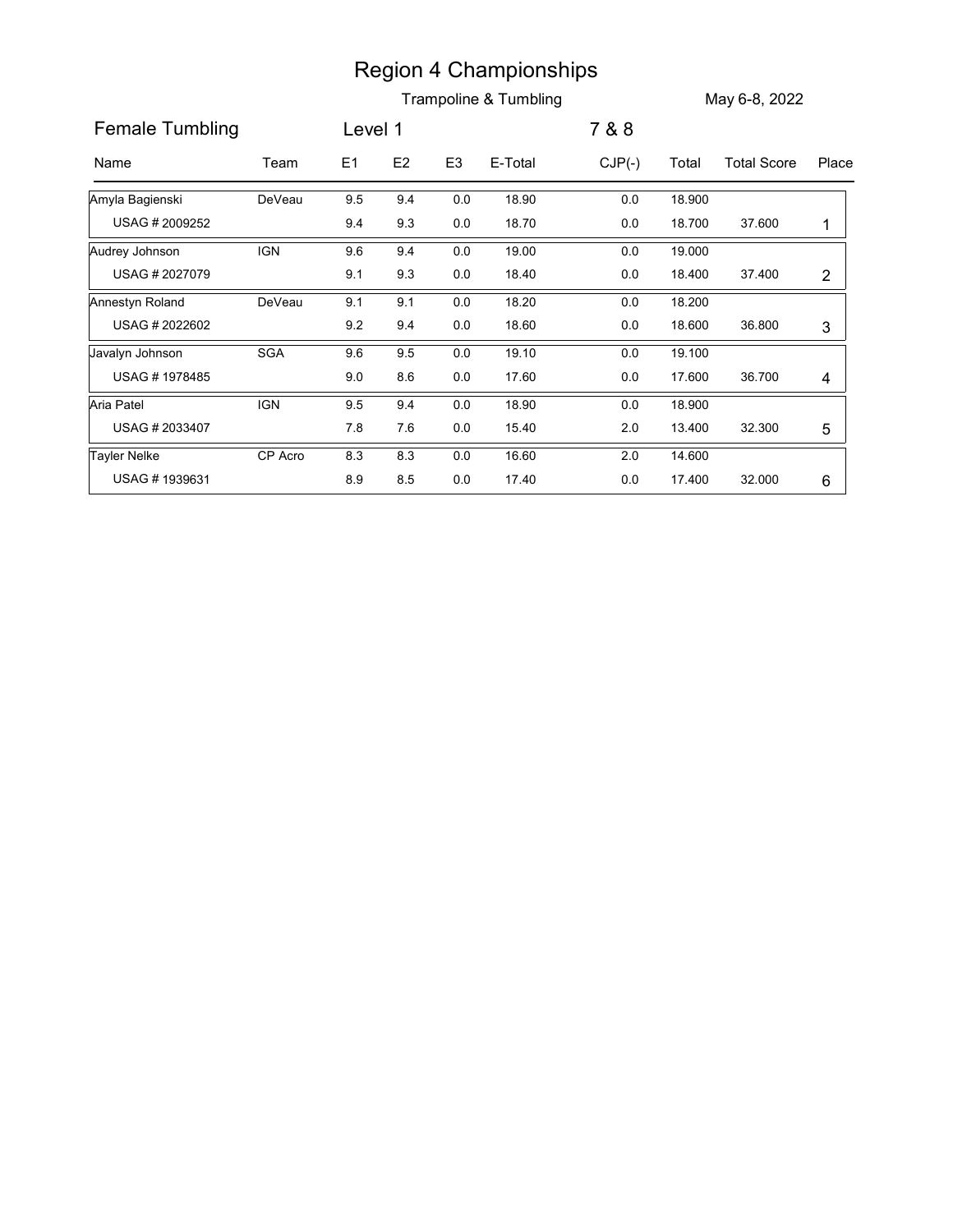|                        |            |         |     |                | <b>Region 4 Championships</b> |          |        |                    |                |
|------------------------|------------|---------|-----|----------------|-------------------------------|----------|--------|--------------------|----------------|
|                        |            |         |     |                | Trampoline & Tumbling         |          |        | May 6-8, 2022      |                |
| <b>Female Tumbling</b> |            | Level 1 |     |                |                               | 9 & 10   |        |                    |                |
|                        |            |         | E2  | E <sub>3</sub> | E-Total                       | $CJP(-)$ | Total  | <b>Total Score</b> | Place          |
| Name                   | Team       | E1      |     |                |                               |          |        |                    |                |
| Lauren De Groot        | HighEne    | 9.7     | 9.3 | 0.0            | 19.00                         | $0.0\,$  | 19.000 |                    |                |
| USAG # 2039002         |            | 9.5     | 9.2 | $0.0\,$        | 18.70                         | $0.0\,$  | 18.700 | 37.700             | 1              |
| Makenzie March         | DeVeau     | 9.7     | 9.4 | 0.0            | 19.10                         | 0.0      | 19.100 |                    |                |
| USAG # 2013914         |            | 9.3     | 9.2 | $0.0\,$        | 18.50                         | $0.0\,$  | 18.500 | 37.600             | $\overline{2}$ |
| Mae Thielking          | <b>SGA</b> | 9.6     | 9.2 | 0.0            | 18.80                         | 0.0      | 18.800 |                    |                |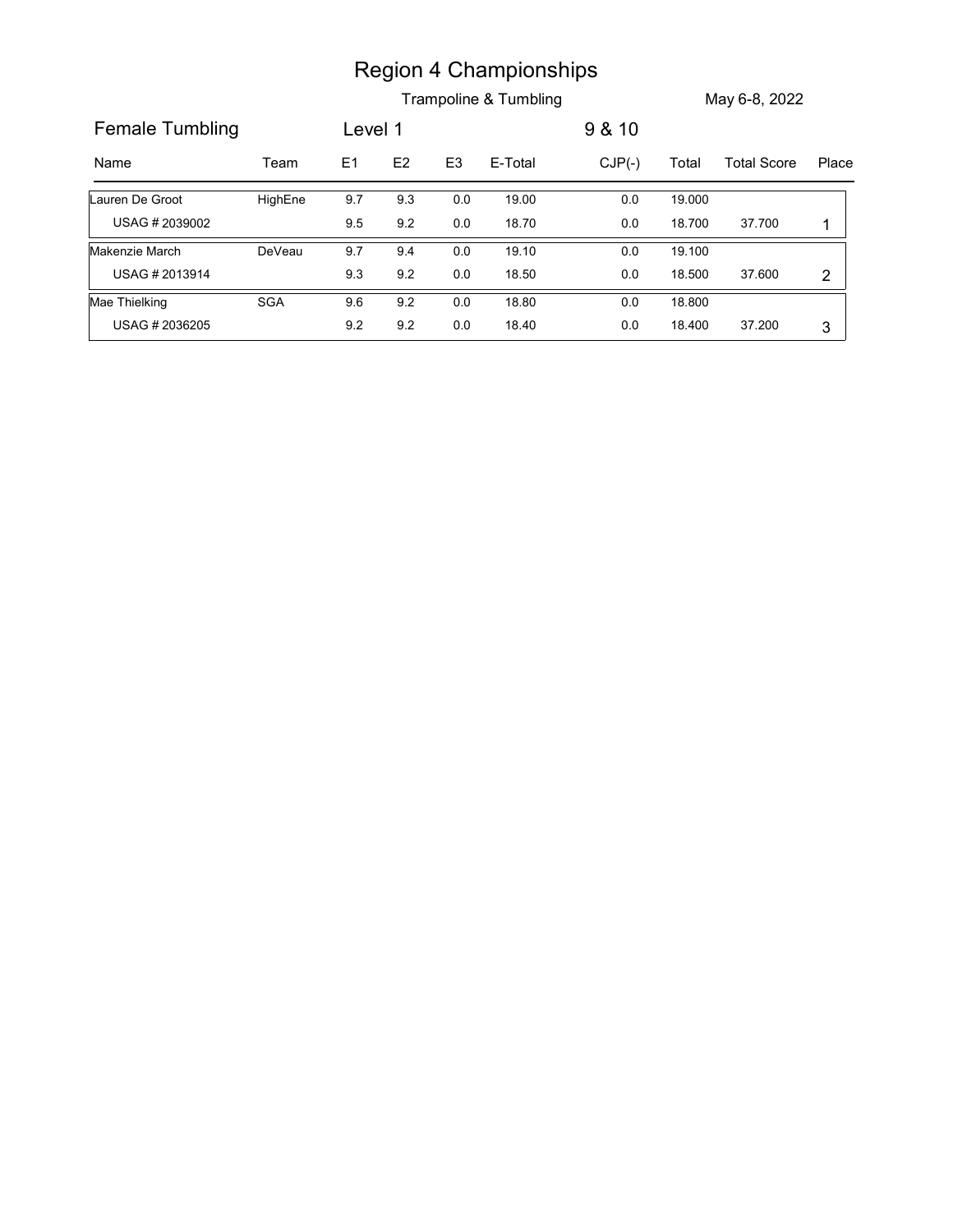|                        |        |         |         |                | <b>Region 4 Championships</b><br>Trampoline & Tumbling |          |        | May 6-8, 2022      |             |
|------------------------|--------|---------|---------|----------------|--------------------------------------------------------|----------|--------|--------------------|-------------|
| <b>Female Tumbling</b> |        | Level 1 |         |                |                                                        | 11 & 12  |        |                    |             |
| Name                   | Team   | E1      | E2      | E <sub>3</sub> | E-Total                                                | $CJP(-)$ | Total  | <b>Total Score</b> |             |
| Josie Landwerlen       | DeVeau | 9.3     | 9.6     | 9.6            | 19.00                                                  | $0.0\,$  | 19.000 |                    |             |
| USAG # 2014422         |        | 9.4     | $9.6\,$ | 9.5            | 19.00                                                  | $0.0\,$  | 19.000 | 38.000             | $\mathbf 1$ |
| Caryna Durham          | SGA    | 9.1     | 9.2     | 9.2            | 18.33                                                  | $0.0\,$  | 18.333 |                    | Place       |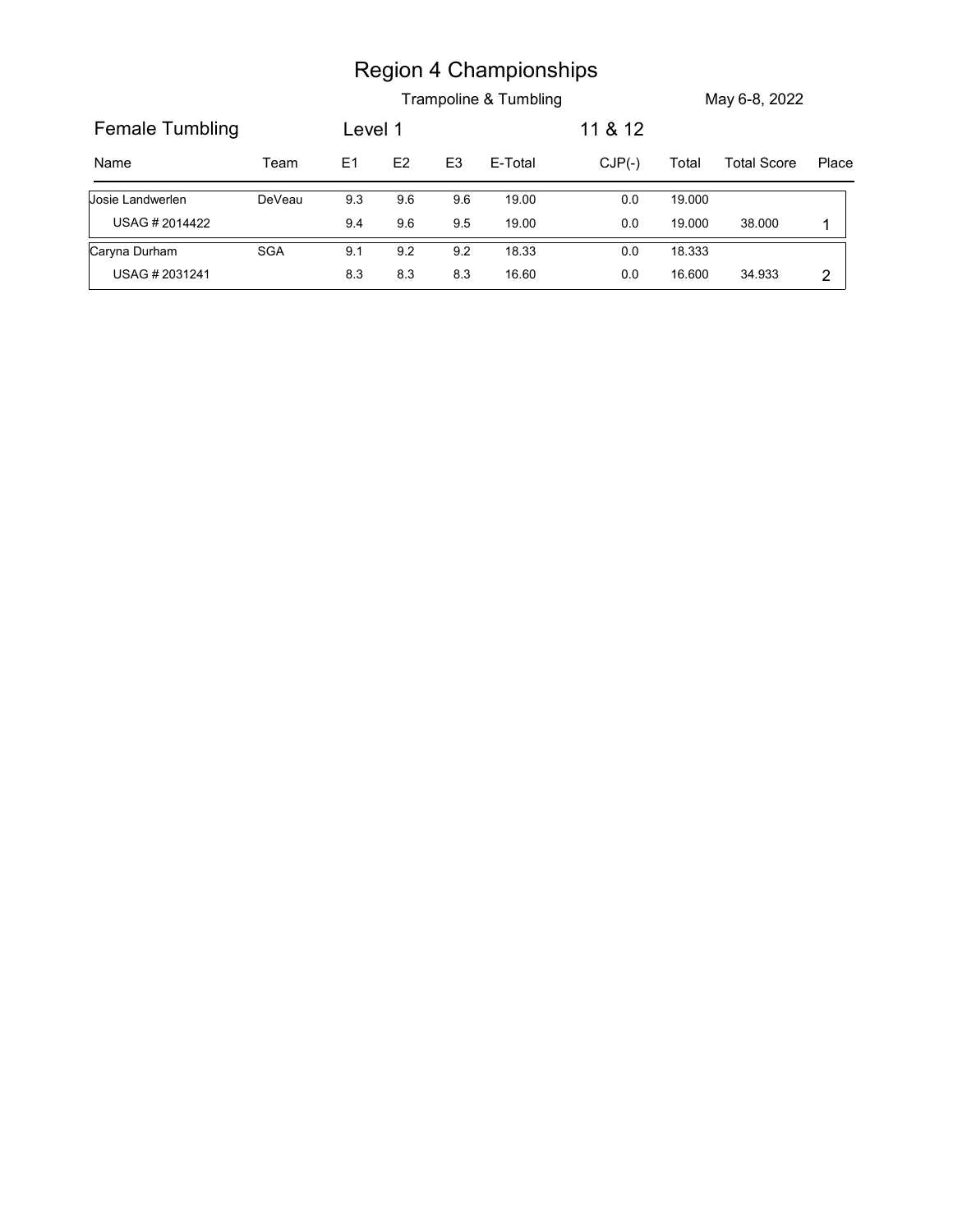| <b>Region 4 Championships</b><br>Trampoline & Tumbling<br>May 6-8, 2022                                   |  |  |  |  |  |  |  |
|-----------------------------------------------------------------------------------------------------------|--|--|--|--|--|--|--|
| <b>Female Tumbling</b><br>13 & 14<br>Level 1                                                              |  |  |  |  |  |  |  |
| E1<br>E2<br>E-Total<br>$CJP(-)$<br>Total<br><b>Total Score</b><br>Place<br>Name<br>Team<br>E <sub>3</sub> |  |  |  |  |  |  |  |
| Halie Beaty<br>SGA<br>9.2<br>9.1<br>18.53<br>$0.0\,$<br>18.533<br>9.5                                     |  |  |  |  |  |  |  |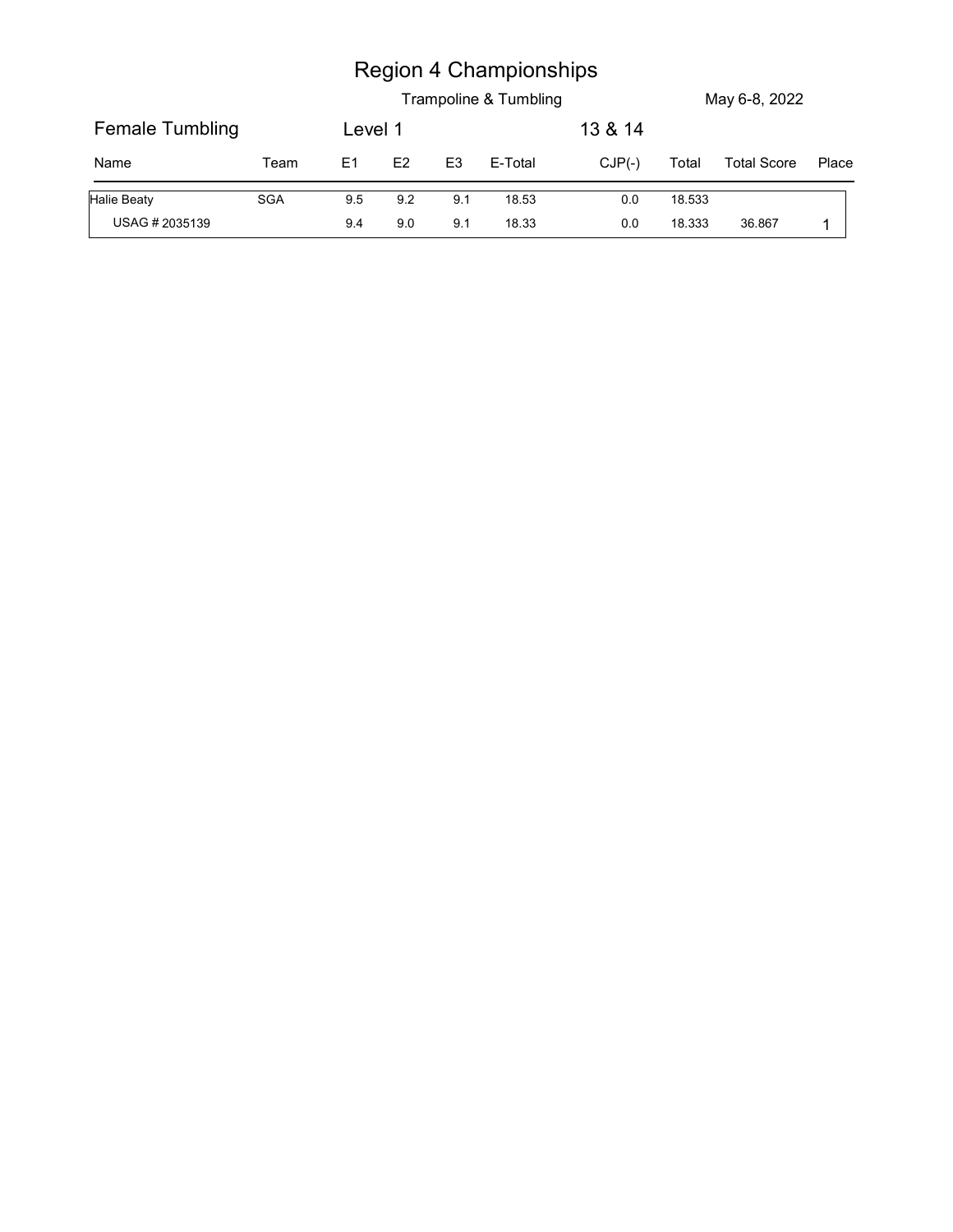| <b>Region 4 Championships</b><br>Trampoline & Tumbling<br>May 6-8, 2022                                   |                   |  |  |  |  |  |
|-----------------------------------------------------------------------------------------------------------|-------------------|--|--|--|--|--|
| <b>Female Tumbling</b><br>6 & Under<br>Level 2                                                            |                   |  |  |  |  |  |
| $CJP(-)$<br>E1<br>E2<br>E <sub>3</sub><br>E-Total<br>Total<br><b>Total Score</b><br>Place<br>Name<br>Team |                   |  |  |  |  |  |
| 17.60<br>17.600<br><b>FOND</b><br>8.6<br>$0.0\,$<br>9.0<br>0.0                                            | Kennedy Rossman   |  |  |  |  |  |
| USAG #1941385<br>17.20<br>17.200<br>$8.7\,$<br>$8.5\,$<br>$0.0\,$<br>$0.0\,$<br>34.800<br>$\mathbf{1}$    |                   |  |  |  |  |  |
| FlipTop<br>14.200<br>7.3<br>7.1<br>14.40<br>$0.2\,$<br>0.0                                                | Stevie Sturtevant |  |  |  |  |  |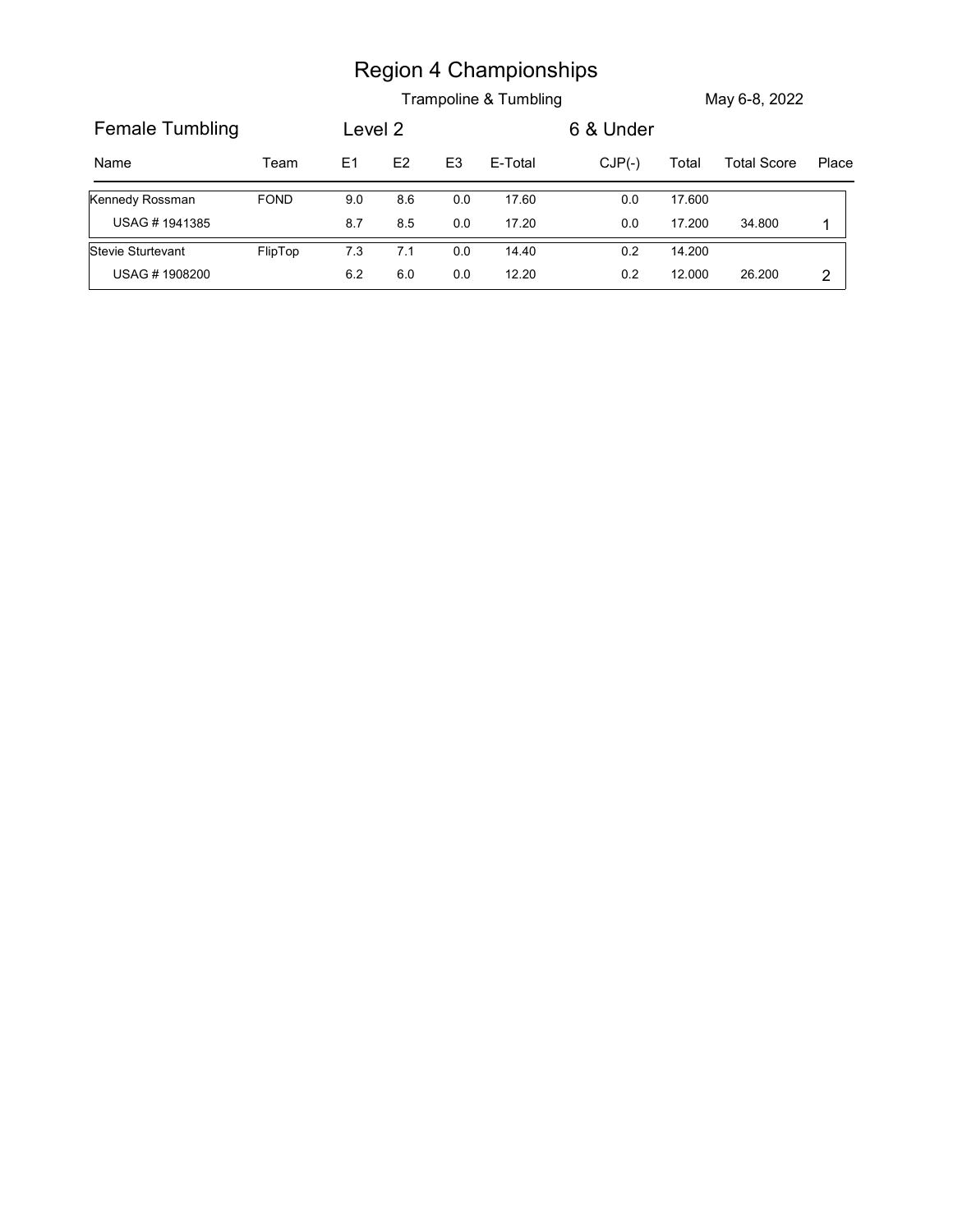|                        |             |         |                |                | <b>Region 4 Championships</b> |          |        |                    |                |
|------------------------|-------------|---------|----------------|----------------|-------------------------------|----------|--------|--------------------|----------------|
|                        |             |         |                |                | Trampoline & Tumbling         |          |        | May 6-8, 2022      |                |
| <b>Female Tumbling</b> |             | Level 2 |                |                |                               | 7 & 8    |        |                    |                |
| Name                   | Team        | E1      | E <sub>2</sub> | E <sub>3</sub> | E-Total                       | $CJP(-)$ | Total  | <b>Total Score</b> | Place          |
| Lia Mark               | DeVeau      | 10.0    | 10.0           | 10.0           | 20.00                         | $0.0\,$  | 20.000 |                    |                |
| USAG #1919341          |             | 9.4     | 9.6            | 9.5            | 19.00                         | $0.0\,$  | 19.000 | 39.000             | $\mathbf{1}$   |
| Kate Berlinger         | <b>FOND</b> | 9.8     | 9.8            | 9.8            | 19.60                         | $0.0\,$  | 19.600 |                    |                |
| USAG #1991345          |             | 9.3     | 9.6            | 9.5            | 18.93                         | 0.0      | 18.933 | 38.533             | $\overline{c}$ |
| Jolie Hummell          | <b>IGN</b>  | 9.4     | 9.4            | 9.2            | 18.67                         | 0.0      | 18.667 |                    |                |
| USAG # 2046673         |             | 9.6     | 9.8            | 9.6            | 19.33                         | $0.0\,$  | 19.333 | 38.000             | 3              |
| Sha-Jona Henderson     | DeVeau      | 9.7     | 9.7            | 9.7            | 19.40                         | $0.0\,$  | 19.400 |                    |                |
| USAG #1984080          |             | 9.0     | 9.4            | 9.2            | 18.40                         | 0.0      | 18.400 | 37.800             | 4              |
| Olivia Solomon         | DeVeau      | 9.2     | 9.2            | 9.1            | 18.33                         | $0.0\,$  | 18.333 |                    |                |
| USAG #2019397          |             | 8.9     | 9.3            | 9.3            | 18.33                         | $0.0\,$  | 18.333 | 36.667             | 5              |
| Elise Ameer            | IKG         | 9.6     | $9.6\,$        | 9.5            | 19.13                         | $0.0\,$  | 19.133 |                    |                |
| USAG # 2031497         |             | 8.4     | 8.1            | 8.0            | 16.33                         | 2.0      | 14.333 | 33.467             | 6              |
| Bella Sachsenheimer    | STLE        | 9.2     | 9.3            | 9.1            | 18.40                         | 0.0      | 18.400 |                    |                |
| USAG #1958232          |             | 8.1     | 8.2            | 8.3            | 16.40                         | 2.0      | 14.400 | 32.800             | $\overline{7}$ |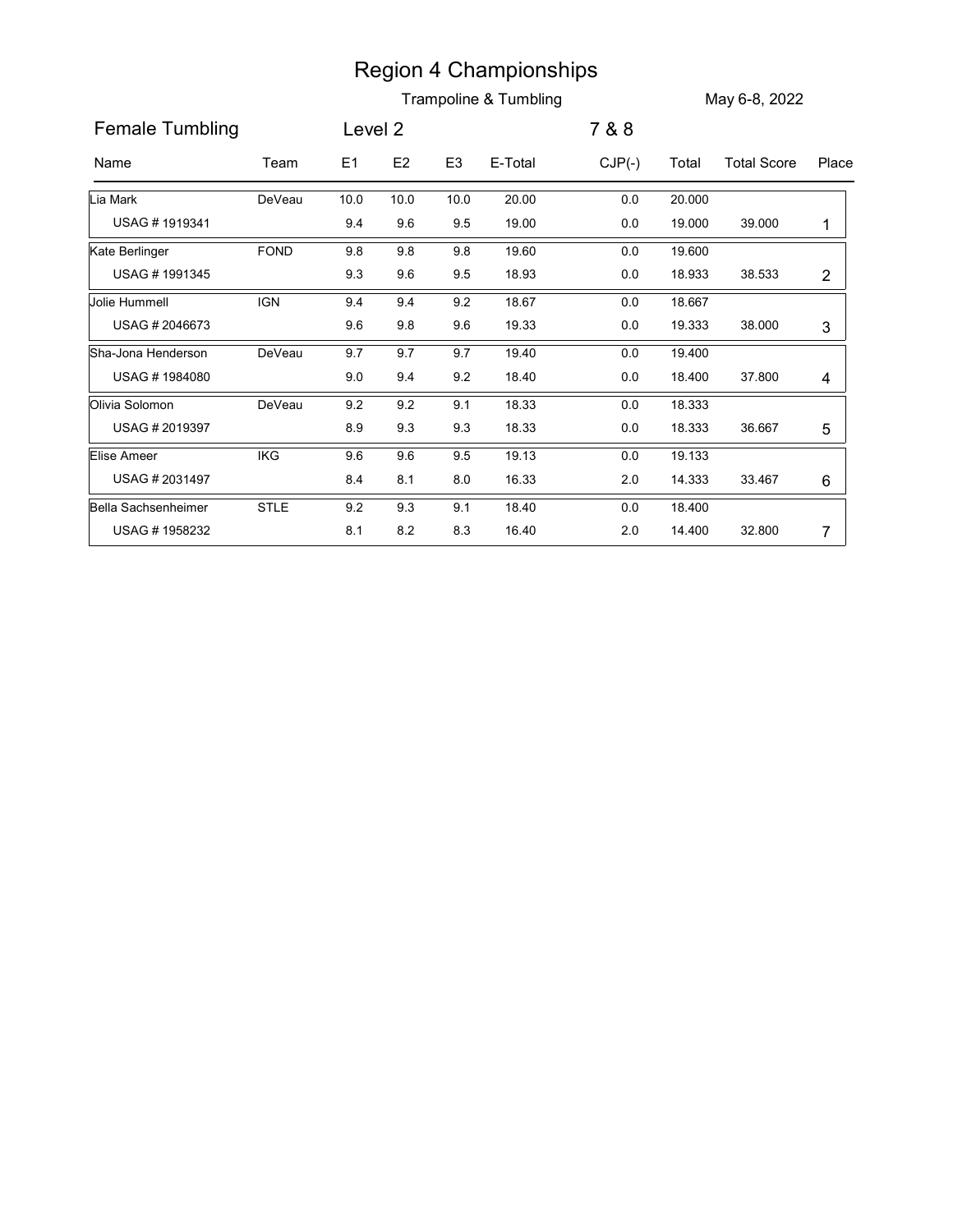|                         |             |         |                |                | <b>Region 4 Championships</b> |          |        |                    |                |
|-------------------------|-------------|---------|----------------|----------------|-------------------------------|----------|--------|--------------------|----------------|
| <b>Female Tumbling</b>  |             | Level 2 |                |                | Trampoline & Tumbling         | 9 & 10   |        | May 6-8, 2022      |                |
| Name                    | Team        | E1      | E <sub>2</sub> | E <sub>3</sub> | E-Total                       | $CJP(-)$ | Total  | <b>Total Score</b> | Place          |
|                         |             |         |                |                |                               |          |        |                    |                |
| <b>Bailey Webb</b>      | <b>FOND</b> | 9.6     | 9.7            | 0.0            | 19.30                         | $0.0\,$  | 19.300 |                    |                |
| USAG #1950286           |             | 9.5     | 9.5            | 0.0            | 19.00                         | $0.0\,$  | 19.000 | 38.300             | $\mathbf{1}$   |
| Hailey Barresi          | DeVeau      | 9.5     | 9.5            | 0.0            | 19.00                         | $0.0\,$  | 19.000 |                    |                |
| USAG #1456479           |             | 9.1     | 9.1            | 0.0            | 18.20                         | $0.0\,$  | 18.200 | 37.200             | $\overline{c}$ |
| Mia Hooten              | DeVeau      | 9.3     | 9.5            | 0.0            | 18.80                         | 0.0      | 18.800 |                    |                |
| USAG #1451386           |             | 8.8     | 9.2            | 0.0            | 18.00                         | $0.0\,$  | 18.000 | 36.800             | 3              |
| Sailor Herring          | <b>FOND</b> | 9.4     | 9.4            | 0.0            | 18.80                         | $0.0\,$  | 18.800 |                    |                |
| USAG # 2034142          |             | 9.0     | 8.8            | 0.0            | 17.80                         | 0.0      | 17.800 | 36.600             | 4              |
| Janie Hummell           | <b>IGN</b>  | 9.6     | 9.4            | $0.0\,$        | 19.00                         | $0.0\,$  | 19.000 |                    |                |
| USAG #2046671           |             | $8.7\,$ | 8.9            | $0.0\,$        | 17.60                         | $0.0\,$  | 17.600 | 36.600             | 4              |
| Chloe Barry             | <b>IGN</b>  | 9.5     | 9.4            | $0.0\,$        | 18.90                         | $0.0\,$  | 18.900 |                    |                |
| USAG #2050029           |             | 8.9     | $8.8\,$        | 0.0            | 17.70                         | $0.0\,$  | 17.700 | 36.600             | 4              |
| <b>Brooklynn Moreau</b> | <b>IGN</b>  | 9.3     | 9.2            | $0.0\,$        | 18.50                         | $0.0\,$  | 18.500 |                    |                |
| USAG #1944538           |             | 9.1     | 8.9            | 0.0            | 18.00                         | 0.0      | 18.000 | 36.500             | 7              |
| <b>Harper Morley</b>    | DeVeau      | 9.2     | 9.4            | $0.0\,$        | 18.60                         | $0.0\,$  | 18.600 |                    |                |
| USAG # 2010513          |             | 8.6     | 9.0            | 0.0            | 17.60                         | 0.0      | 17.600 | 36.200             | 8              |
| Adyson Kuhn             | <b>TCT</b>  | 8.9     | 8.6            | $0.0\,$        | 17.50                         | 0.0      | 17.500 |                    |                |
| USAG #1860553           |             | $8.8\,$ | $8.8\,$        | 0.0            | 17.60                         | $0.0\,$  | 17.600 | 35.100             | 9              |
| Elisabeth Stillman      | STLE        | $8.8\,$ | 8.6            | $0.0\,$        | 17.40                         | $0.0\,$  | 17.400 |                    |                |
| USAG #1949620           |             | 8.5     | 8.5            | 0.0            | 17.00                         | 0.0      | 17.000 | 34.400             | 10             |
| Lexi Briggs             | TopStar     | 0.0     | $0.0\,$        | 0.0            | 0.00                          | 0.0      | 0.000  |                    |                |
| USAG #2045049           |             | 7.5     | 7.6            | 0.0            | 15.10                         | 2.0      | 13.100 | 13.100             | 11             |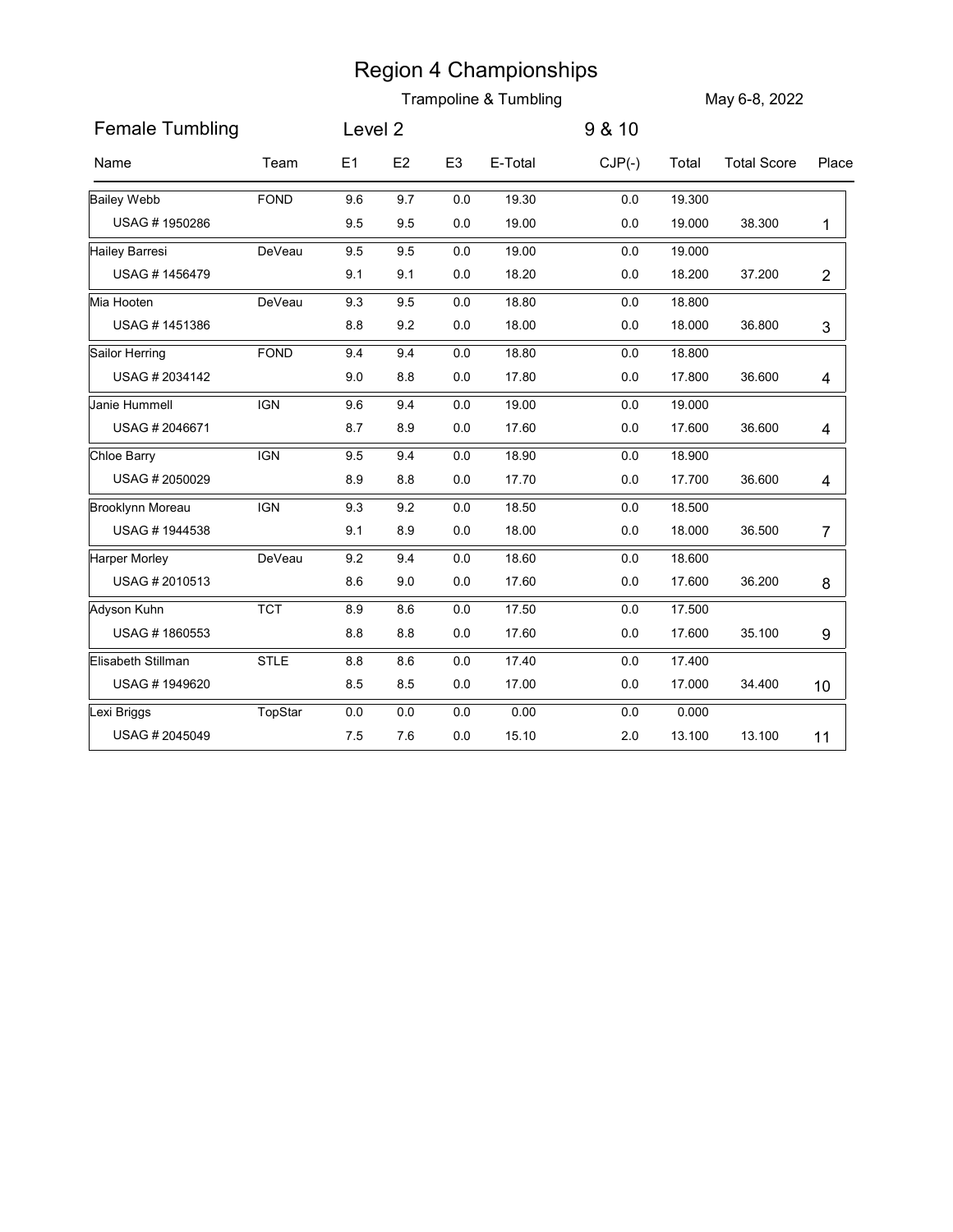|                        |                              |                |               |                | <b>Region 4 Championships</b> |          |        |                    |                           |
|------------------------|------------------------------|----------------|---------------|----------------|-------------------------------|----------|--------|--------------------|---------------------------|
|                        |                              |                |               |                | Trampoline & Tumbling         |          |        | May 6-8, 2022      |                           |
| <b>Female Tumbling</b> |                              | Level 2        |               |                |                               | 11 & 12  |        |                    |                           |
| Name                   | Team                         | E <sub>1</sub> | $\mathsf{E2}$ | E <sub>3</sub> | E-Total                       | $CJP(-)$ | Total  | <b>Total Score</b> | Place                     |
| Brenna Greulach        | DeVeau                       | 9.6            | 9.7           | 9.6            | 19.27                         | 0.0      | 19.267 |                    |                           |
|                        |                              |                |               | 9.3            | 18.40                         | $0.0\,$  | 18.400 | 37.667             | 1                         |
| USAG #2010330          |                              | 9.1            | 9.2           |                |                               |          |        |                    |                           |
| Layla Murphy           | $\ensuremath{\mathsf{STLE}}$ | 9.4            | 9.3           | 9.3            | 18.67                         | $0.0\,$  | 18.667 |                    |                           |
| USAG #1958242          |                              | $8.8\,$        | $8.9\,$       | 8.6            | 17.53                         | $0.0\,$  | 17.533 | 36.200             | $\overline{2}$            |
| Norah Johnson          | <b>IGN</b>                   | 9.3            | 9.4           | 9.0            | 18.47                         | $0.0\,$  | 18.467 |                    |                           |
| USAG #1941875          |                              | 8.6            | 8.7           | 9.0            | 17.53                         | 0.0      | 17.533 | 36.000             | $\ensuremath{\mathsf{3}}$ |
| <b>Charley Farres</b>  | <b>SGA</b>                   | 9.1            | $8.9\,$       | 8.9            | 17.93                         | $0.0\,$  | 17.933 |                    |                           |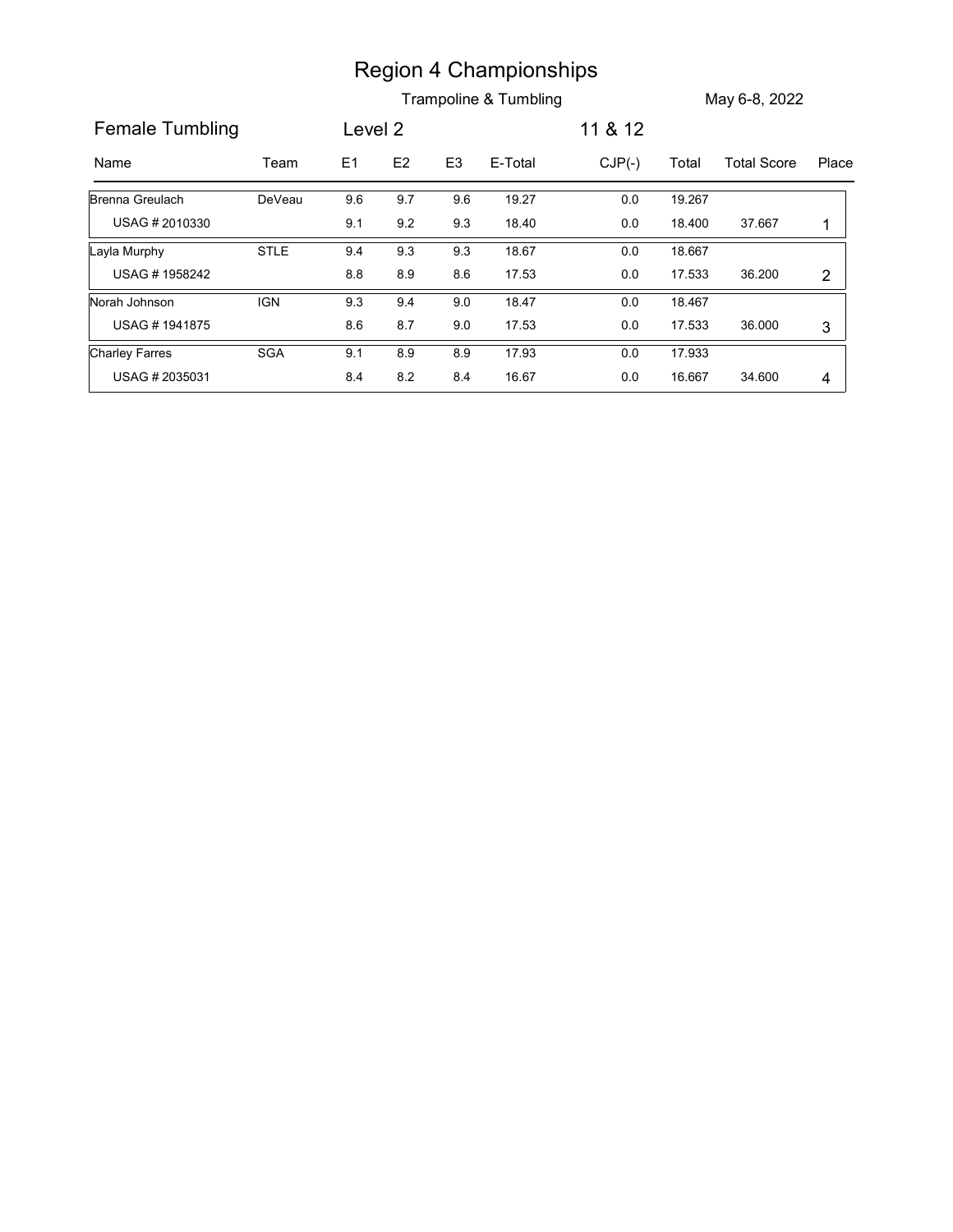|                 |          |         |               |                | <b>Region 4 Championships</b><br>Trampoline & Tumbling |          |        | May 6-8, 2022      |             |
|-----------------|----------|---------|---------------|----------------|--------------------------------------------------------|----------|--------|--------------------|-------------|
| Female Tumbling |          | Level 2 |               |                |                                                        | 13 & 14  |        |                    |             |
| Name            | Team     | E1      | $\mathsf{E}2$ | E <sub>3</sub> | E-Total                                                | $CJP(-)$ | Total  | <b>Total Score</b> | Place       |
| Angela Ishaq    | Integrit | 9.3     | 9.5           | 9.1            | 18.60                                                  | $0.0\,$  | 18.600 |                    |             |
| USAG #1893061   |          | 9.3     | 9.5           | 9.1            | 18.60                                                  | $0.0\,$  | 18.600 | 37.200             | $\mathbf 1$ |
| Alexis Mitcham  | DeVeau   | 9.0     | 9.1           | 8.7            | 17.87                                                  | $0.0\,$  | 17.867 |                    |             |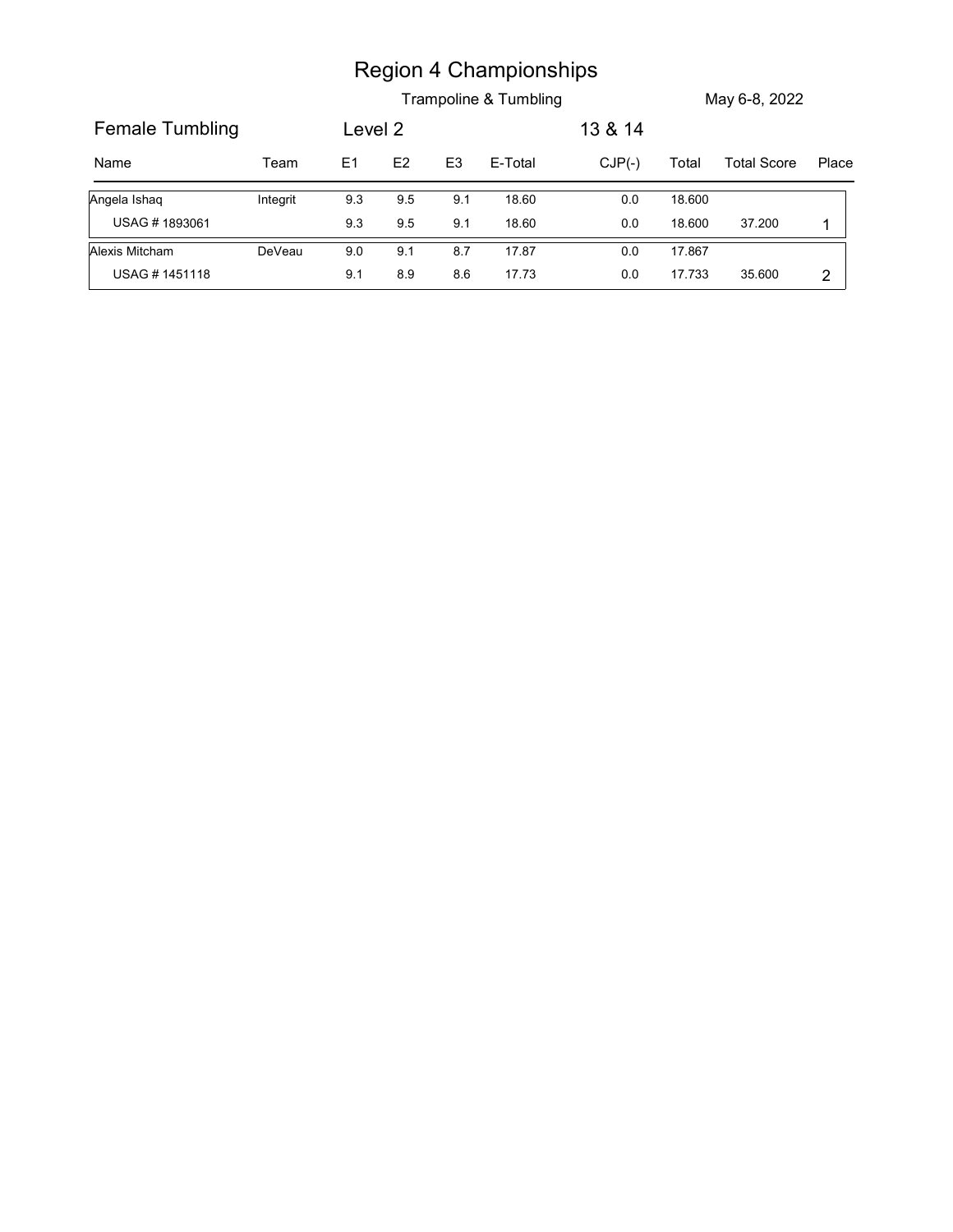|                     |             |         |                |                | <b>Region 4 Championships</b><br>Trampoline & Tumbling |          |        | May 6-8, 2022      |                |
|---------------------|-------------|---------|----------------|----------------|--------------------------------------------------------|----------|--------|--------------------|----------------|
| Female Tumbling     |             | Level 3 |                |                |                                                        | 7 & 8    |        |                    |                |
| Name                | Team        | E1      | E <sub>2</sub> | E <sub>3</sub> | E-Total                                                | $CJP(-)$ | Total  | <b>Total Score</b> | Place          |
| Amelia Inman        | HighEne     | 9.3     | 9.4            | 9.2            | 18.60                                                  | $0.0\,$  | 18.600 |                    |                |
| USAG #2021087       |             | 9.5     | 9.4            | 9.4            | 18.87                                                  | $0.0\,$  | 18.867 | 37.467             | $\mathbf{1}$   |
| Jordyn Tullius      | <b>MJM</b>  | 9.4     | 9.4            | 9.3            | 18.73                                                  | $0.0\,$  | 18.733 |                    |                |
| USAG #1909175       |             | 9.1     | 9.3            | 9.2            | 18.40                                                  | 0.0      | 18.400 | 37.133             | $\overline{c}$ |
| Grace Riggin        | DeVeau      | 9.3     | 9.2            | 9.1            | 18.40                                                  | $0.0\,$  | 18.400 |                    |                |
| USAG # 2010466      |             | 9.3     | 9.3            | 9.2            | 18.53                                                  | $0.0\,$  | 18.533 | 36.933             | 3              |
| Lillian Battaglia   | HighEne     | 9.0     | 8.8            | 8.7            | 17.67                                                  | $0.0\,$  | 17.667 |                    |                |
| USAG #1989486       |             | 9.6     | 9.6            | 9.5            | 19.13                                                  | 0.0      | 19.133 | 36.800             | 4              |
| Olivia Buchar       | Phoenix     | $8.8\,$ | 9.3            | 9.2            | 18.20                                                  | 0.0      | 18.200 |                    |                |
| USAG #2046786       |             | 9.2     | 9.1            | 9.3            | 18.40                                                  | $0.0\,$  | 18.400 | 36.600             | 5              |
| Alexandria Larrison | Midwest     | $9.2\,$ | 9.2            | $9.2\,$        | 18.40                                                  | $0.0\,$  | 18.400 |                    |                |
| USAG # 2033227      |             | 9.2     | 9.2            | 8.8            | 18.13                                                  | 0.0      | 18.133 | 36.533             | 6              |
| Evie Girup          | <b>DUPG</b> | 8.6     | 9.1            | 8.8            | 17.67                                                  | 0.0      | 17.667 |                    |                |
| USAG # 2049143      |             | 9.1     | 9.2            | 9.1            | 18.27                                                  | 0.0      | 18.267 | 35.933             | 7              |
| Piper Yaeger        | Midwest     | 9.1     | 9.1            | 9.1            | 18.20                                                  | $0.0\,$  | 18.200 |                    |                |
| USAG # 2037198      |             | 8.5     | 8.8            | 8.7            | 17.33                                                  | 0.0      | 17.333 | 35.533             | 8              |
| Evie Baker          | IKG         | $7.7$   | 7.8            | 7.8            | 15.53                                                  | 2.0      | 13.533 |                    |                |
| USAG #2031336       |             | 9.1     | 9.1            | 9.1            | 18.20                                                  | $0.0\,$  | 18.200 | 31.733             | 9              |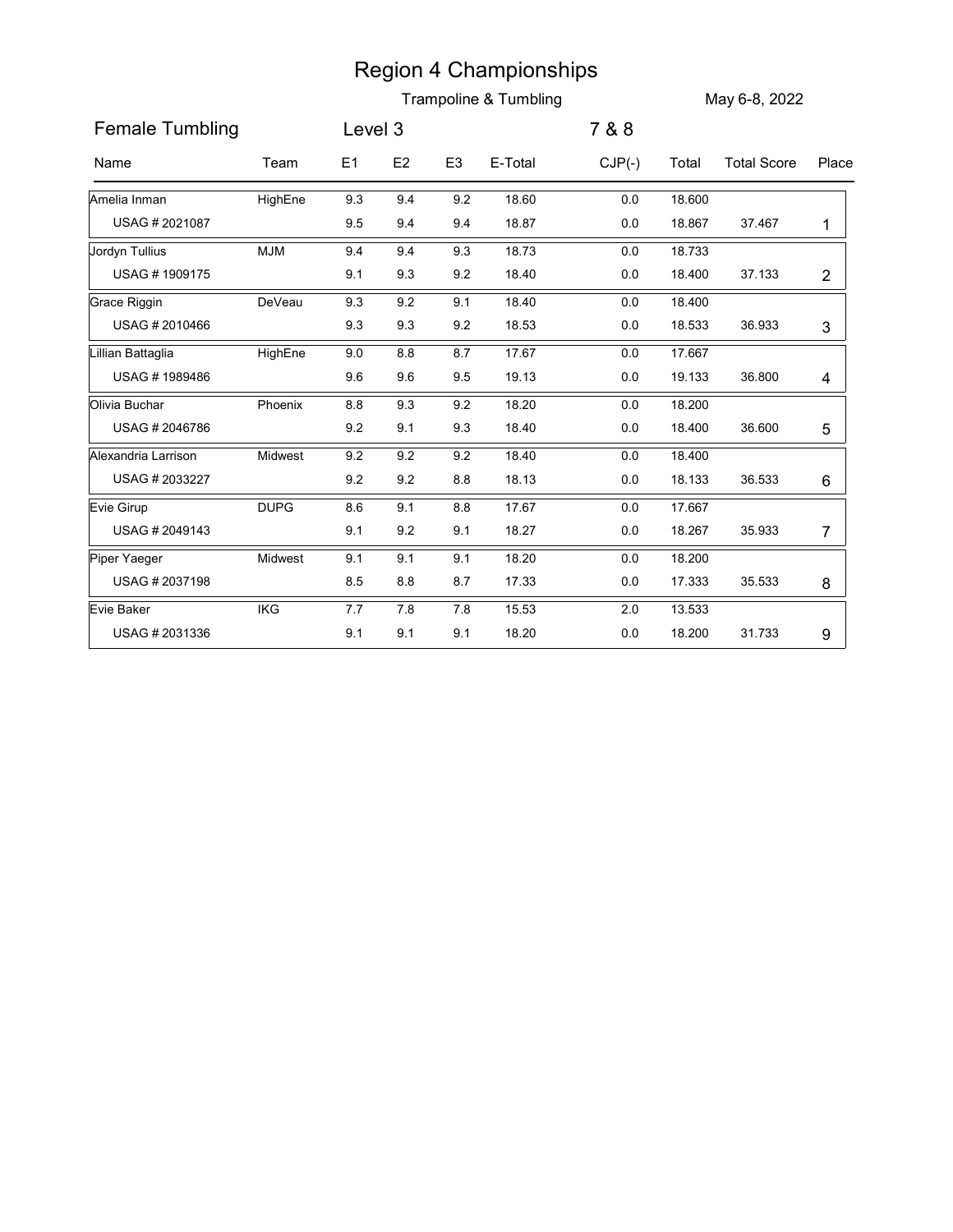|                                       |             |                |                |                | <b>Trampoline &amp; Tumbling</b> |                    |                  | May 6-8, 2022      |                |
|---------------------------------------|-------------|----------------|----------------|----------------|----------------------------------|--------------------|------------------|--------------------|----------------|
| <b>Female Tumbling</b>                |             | Level 3        |                |                |                                  | 9 & 10             |                  |                    |                |
|                                       |             |                |                |                |                                  |                    |                  |                    |                |
| Name                                  | Team        | E <sub>1</sub> | E <sub>2</sub> | E <sub>3</sub> | E-Total                          | $CJP(-)$           | Total            | <b>Total Score</b> | Place          |
| Paige Knuppel                         | <b>FOND</b> | 9.7            | 9.7            | 0.0            | 19.40                            | $0.0\,$            | 19.400           |                    |                |
| USAG #1992270                         |             | 9.8            | 9.6            | 0.0            | 19.40                            | 0.0                | 19.400           | 38.800             | 1              |
| Nora Lange<br>USAG #2030755           | NSAG-       | 9.4<br>9.6     | 9.5<br>9.5     | 0.0<br>0.0     | 18.90<br>19.10                   | $0.0\,$<br>$0.0\,$ | 18.900<br>19.100 | 38.000             |                |
|                                       |             |                |                |                | 18.70                            |                    |                  |                    | $\overline{c}$ |
| Lila Lanigan<br>USAG # 2032964        | <b>MJM</b>  | 9.4<br>9.7     | 9.3<br>9.5     | 0.0<br>0.0     | 19.20                            | 0.0<br>0.0         | 18.700<br>19.200 | 37.900             | 3              |
| Emma Ballou                           | <b>MJM</b>  | 9.5            | 9.6            | 0.0            | 19.10                            | 0.0                | 19.100           |                    |                |
| USAG #2025665                         |             | 9.4            | 9.2            | 0.0            | 18.60                            | $0.0\,$            | 18.600           | 37.700             | 4              |
| <b>Tenley Damler</b>                  | TopStar     | 9.3            | 9.4            | $0.0\,$        | 18.70                            | $0.0\,$            | 18.700           |                    |                |
| USAG #2016212                         |             | 9.5            | 9.3            | $0.0\,$        | 18.80                            | $0.0\,$            | 18.800           | 37.500             | 5              |
| Kailey Pergler                        | <b>FOND</b> | 9.4            | 9.4            | 0.0            | 18.80                            | 0.0                | 18.800           |                    |                |
| USAG #1489428                         |             | 9.3            | 9.3            | $0.0\,$        | 18.60                            | $0.0\,$            | 18.600           | 37.400             | 6              |
| Elsie Rabe                            | <b>FOND</b> | 9.2            | 9.4            | 0.0            | 18.60                            | $0.0\,$            | 18.600           |                    |                |
| USAG #1894623                         |             | 9.5            | 9.3            | 0.0            | 18.80                            | $0.0\,$            | 18.800           | 37.400             | 6              |
| <b>Ryleigh Blair</b>                  | <b>MJM</b>  | 9.3            | 9.5            | 0.0            | 18.80                            | 0.0                | 18.800           |                    |                |
| USAG #1909448                         |             | 9.4            | 9.2            | 0.0            | 18.60                            | $0.0\,$            | 18.600           | 37.400             | 6              |
| <b>Sklyer Nelke</b><br>USAG #1469975  | CP Acro     | 9.3<br>9.4     | 9.4<br>$9.2\,$ | 0.0<br>$0.0\,$ | 18.70<br>18.60                   | $0.0\,$<br>$0.0\,$ | 18.700<br>18.600 | 37.300             |                |
| <b>Blaykely Moreau</b>                | <b>IGN</b>  | 9.3            | 9.1            | 0.0            | 18.40                            | $0.0\,$            | 18.400           |                    | 9              |
| USAG #1944539                         |             | 9.4            | 9.5            | 0.0            | 18.90                            | 0.0                | 18.900           | 37.300             | 9              |
| Valencia Garavito                     | <b>DUPG</b> | $9.2\,$        | 9.3            | 0.0            | 18.50                            | $0.0\,$            | 18.500           |                    |                |
| USAG # 2047802                        |             | 9.5            | $9.2\,$        | $0.0\,$        | 18.70                            | $0.0\,$            | 18.700           | 37.200             | 11             |
| Sophia Bennett                        | HighEne     | 9.3            | 9.4            | 0.0            | 18.70                            | 0.0                | 18.700           |                    |                |
| USAG # 2029875                        |             | 9.4            | 9.0            | 0.0            | 18.40                            | $0.0\,$            | 18.400           | 37.100             | 12             |
| Zoey Wade                             | TopStar     | 9.6            | 9.5            | 0.0            | 19.10                            | $0.0\,$            | 19.100           |                    |                |
| USAG # 2044886                        |             | 9.0            | 8.9            | $0.0\,$        | 17.90                            | $0.0\,$            | 17.900           | 37.000             | 13             |
| Lucy Borlin                           | HighEne     | 9.5            | 9.2            | 0.0            | 18.70                            | 0.0                | 18.700           |                    |                |
| USAG #1988922                         |             | 9.2            | 9.1            | 0.0            | 18.30                            | $0.0\,$            | 18.300           | 37.000             | 13             |
| Ava Janes                             | Phoenix     | 9.2            | 9.2            | $0.0\,$        | 18.40                            | $0.0\,$            | 18.400           |                    |                |
| USAG # 2015275                        |             | 9.5            | 9.1            | $0.0\,$        | 18.60                            | $0.0\,$            | 18.600           | 37.000             | 13             |
| Elise Barnard                         | DeVeau      | 9.2            | 9.3            | 0.0            | 18.50                            | $0.0\,$            | 18.500           |                    |                |
| USAG #1866928                         |             | 9.3            | 9.2            | $0.0\,$        | 18.50                            | $0.0\,$            | 18.500           | 37.000             | 13             |
| <b>Gigi Thomsen</b><br>USAG # 2009677 | Scamps      | 9.3            | 9.0<br>9.1     | 0.0<br>$0.0\,$ | 18.30<br>18.40                   | $0.0\,$<br>$0.0\,$ | 18.300<br>18.400 | 36.700             |                |
|                                       |             | 9.3            |                |                |                                  |                    |                  |                    | 17             |
| Annika Cox<br>USAG #2016035           | <b>DUPG</b> | 9.1<br>$9.2\,$ | 9.4<br>8.9     | 0.0<br>0.0     | 18.50<br>18.10                   | 0.0<br>0.0         | 18.500<br>18.100 | 36.600             | 18             |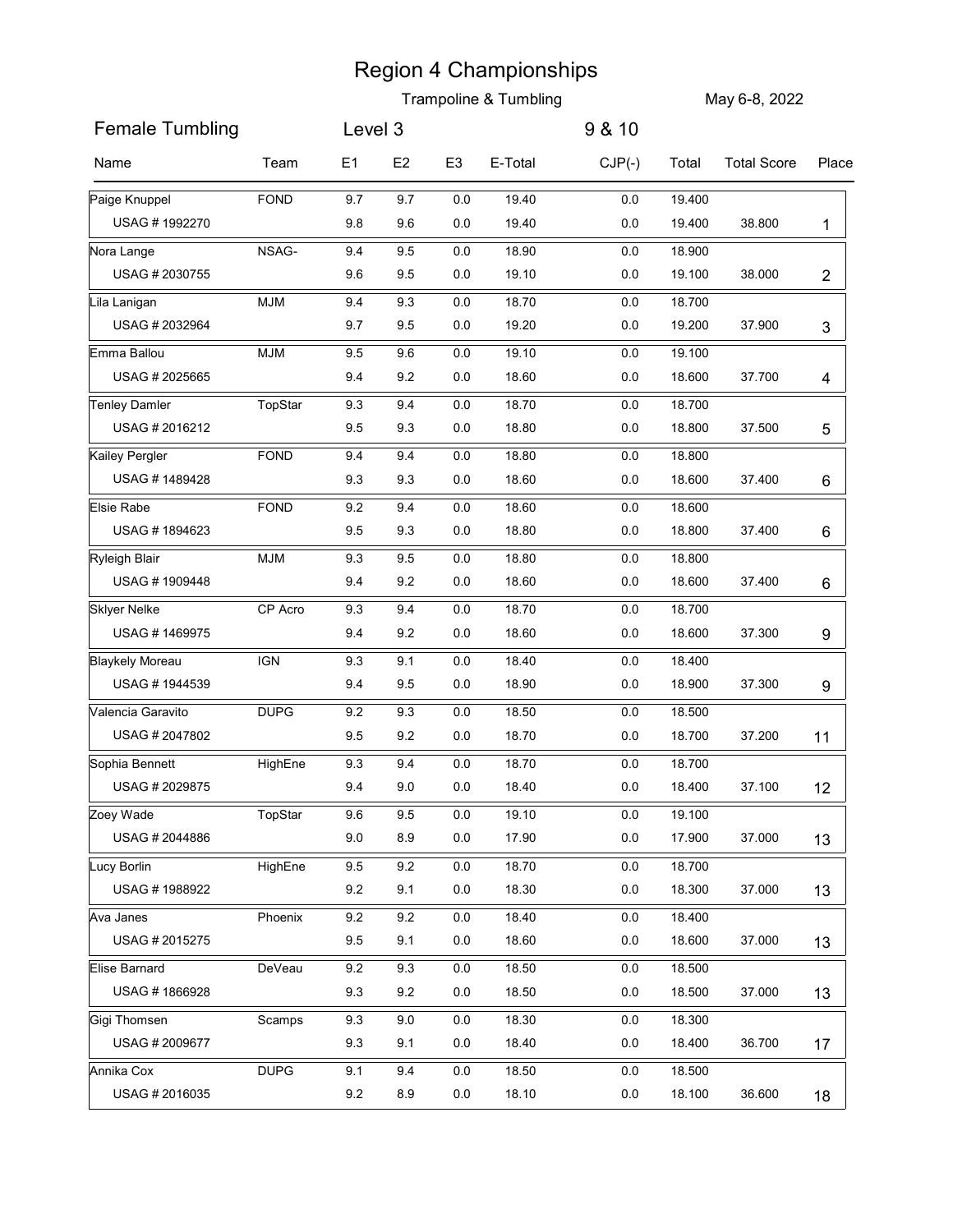|                   |         |         |                |                | <b>Region 4 Championships</b> |          |        |                    |       |
|-------------------|---------|---------|----------------|----------------|-------------------------------|----------|--------|--------------------|-------|
|                   |         |         |                |                | Trampoline & Tumbling         |          |        | May 6-8, 2022      |       |
| Female Tumbling   |         | Level 3 |                |                |                               | 9 & 10   |        |                    |       |
| Name              | Team    | E1      | E <sub>2</sub> | E <sub>3</sub> | E-Total                       | $CJP(-)$ | Total  | <b>Total Score</b> | Place |
| Rya Schmidt       | HighEne | 9.0     | 9.0            | $0.0\,$        | 18.00                         | $0.0\,$  | 18.000 |                    |       |
| USAG #1852372     |         | 9.4     | 9.1            | 0.0            | 18.50                         | $0.0\,$  | 18.500 | 36.500             | 19    |
| Jazmine Braimah   | JandJ   | 9.2     | 9.3            | $0.0\,$        | 18.50                         | 0.0      | 18.500 |                    |       |
| USAG #2047500     |         | 8.9     | 9.0            | 0.0            | 17.90                         | $0.0\,$  | 17.900 | 36.400             | 20    |
| Klaire Rumbold    | FlipTop | 9.1     | 8.9            | $0.0\,$        | 18.00                         | $0.0\,$  | 18.000 |                    |       |
| USAG #1367575     |         | 9.2     | 9.2            | 0.0            | 18.40                         | $0.0\,$  | 18.400 | 36.400             | 20    |
| Megan Conklin     | AAGA    | 8.4     | 8.4            | 0.0            | 16.80                         | 0.0      | 16.800 |                    |       |
| USAG #1960262     |         | 9.1     | 9.3            | 0.0            | 18.40                         | $0.0\,$  | 18.400 | 35.200             | 22    |
| Rhyan Westefer    | FlipTop | 7.8     | $7.8\,$        | $0.0\,$        | 15.60                         | $2.0\,$  | 13.600 |                    |       |
| USAG #1955516     |         | $7.7\,$ | $7.8$          | $0.0\,$        | 15.50                         | $2.0\,$  | 13.500 | 27.100             | 23    |
| Mika Kupcho       | EGA     | 7.7     | 7.7            | $0.0\,$        | 15.40                         | $2.0\,$  | 13.400 |                    |       |
| USAG #1999074     |         | $7.7$   | 7.7            | $0.0\,$        | 15.40                         | $2.0\,$  | 13.400 | 26.800             | 24    |
| Chayse Berkheimer | Phoenix | $0.0\,$ | $0.0\,$        | $0.0\,$        | 0.00                          | $0.0\,$  | 0.000  |                    |       |
| USAG #2048261     |         | 8.7     | 8.7            | 0.0            | 17.40                         | $0.0\,$  | 17.400 | 17.400             | 25    |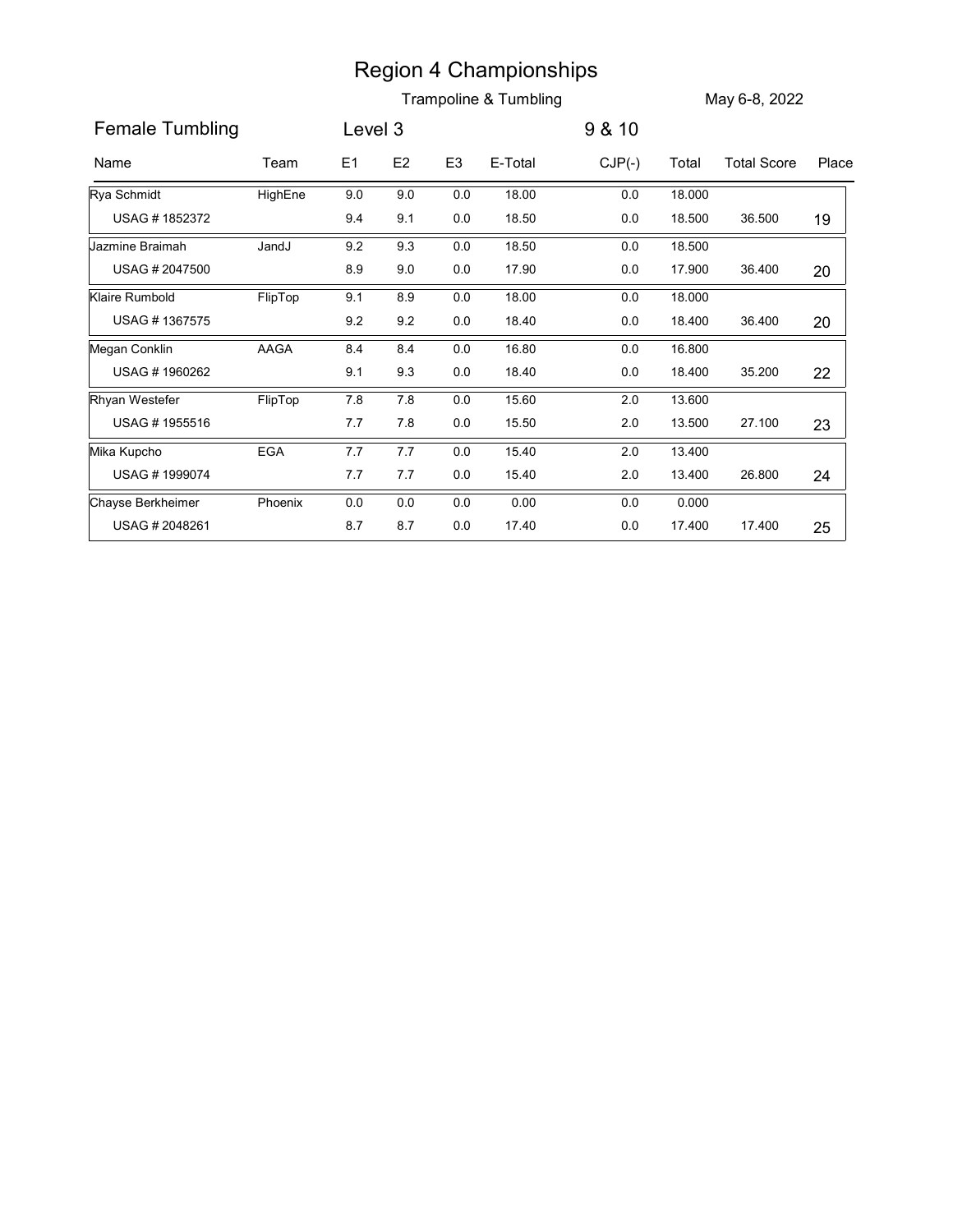|                                       |             |                |                |                | <b>Trampoline &amp; Tumbling</b> |            |                  | May 6-8, 2022      |                 |
|---------------------------------------|-------------|----------------|----------------|----------------|----------------------------------|------------|------------------|--------------------|-----------------|
| <b>Female Tumbling</b>                |             | Level 3        |                |                |                                  | 11 & 12    |                  |                    |                 |
|                                       |             |                |                |                |                                  |            |                  |                    |                 |
| Name                                  | Team        | E <sub>1</sub> | E <sub>2</sub> | E <sub>3</sub> | E-Total                          | $CJP(-)$   | Total            | <b>Total Score</b> | Place           |
| Shayna Rosenstein                     | <b>IKG</b>  | 9.8            | 9.6            | 0.0            | 19.40                            | $0.0\,$    | 19.400           |                    |                 |
| USAG # 2034324                        |             | 9.8            | 9.4            | 0.0            | 19.20                            | 0.0        | 19.200           | 38.600             | 1               |
| Hanna Janego<br>USAG # 2034547        | IKG         | 9.5<br>9.8     | 9.5<br>9.7     | 0.0<br>0.0     | 19.00<br>19.50                   | 0.0<br>0.0 | 19.000<br>19.500 | 38.500             | $\overline{2}$  |
| Aya Iwanaga                           | Integrit    | 9.6            | 9.6            | 0.0            | 19.20                            | 0.0        | 19.200           |                    |                 |
| USAG #1962003                         |             | 9.5            | 9.5            | 0.0            | 19.00                            | 0.0        | 19.000           | 38.200             | 3               |
| Lexi Johnson                          | HighEne     | 9.4            | 9.4            | 0.0            | 18.80                            | 0.0        | 18.800           |                    |                 |
| USAG #1853972                         |             | 9.6            | 9.4            | 0.0            | 19.00                            | 0.0        | 19.000           | 37.800             | 4               |
| Alaina Kult                           | <b>CIGA</b> | 9.3            | 9.5            | 0.0            | 18.80                            | $0.0\,$    | 18.800           |                    |                 |
| USAG #2044191                         |             | 9.5            | 9.4            | $0.0\,$        | 18.90                            | $0.0\,$    | 18.900           | 37.700             | 5               |
| Kennedi Howard                        | HighEne     | 9.4            | 9.5            | $0.0\,$        | 18.90                            | 0.0        | 18.900           |                    |                 |
| USAG #1892392                         |             | 9.6            | 9.2            | $0.0\,$        | 18.80                            | $0.0\,$    | 18.800           | 37.700             | 5               |
| Val Holder                            | Scamps      | 9.4            | 9.3            | 0.0            | 18.70                            | $0.0\,$    | 18.700           |                    |                 |
| USAG #1966818                         |             | 9.4            | 9.2            | $0.0\,$        | 18.60                            | 0.0        | 18.600           | 37.300             | 7               |
| Amelia Caverson                       | NSAG-       | 9.3            | 9.5            | 0.0            | 18.80                            | 0.0        | 18.800           |                    |                 |
| USAG #1970361                         |             | 9.2            | 9.3            | 0.0            | 18.50                            | 0.0        | 18.500           | 37.300             | 7               |
| Ella Gabay                            | Integrit    | 9.3            | 9.3            | 0.0            | 18.60                            | 0.0        | 18.600           |                    |                 |
| USAG #1367007                         |             | $9.2\,$        | 9.4            | $0.0\,$        | 18.60                            | $0.0\,$    | 18.600           | 37.200             | 9               |
| Grace Gabay<br>USAG #1367006          | Integrit    | 9.2<br>9.4     | 9.2<br>9.3     | $0.0\,$<br>0.0 | 18.40<br>18.70                   | 0.0<br>0.0 | 18.400<br>18.700 | 37.100             |                 |
|                                       |             |                |                |                |                                  |            |                  |                    | 10 <sup>°</sup> |
| <b>Berkley Denor</b><br>USAG #1894564 | MandM       | 9.1<br>9.3     | 9.4<br>9.3     | 0.0<br>$0.0\,$ | 18.50<br>18.60                   | 0.0<br>0.0 | 18.500<br>18.600 | 37.100             | 10 <sup>°</sup> |
| Alexis Anderson                       | SGA         | 9.3            | 9.3            | 0.0            | 18.60                            | 0.0        | 18.600           |                    |                 |
| USAG # 2033741                        |             | 9.1            | 9.4            | 0.0            | 18.50                            | $0.0\,$    | 18.500           | 37.100             | 10 <sup>°</sup> |
| <b>Bristol Starks</b>                 | TheFlip     | 9.1            | 9.4            | 0.0            | 18.50                            | 0.0        | 18.500           |                    |                 |
| USAG #1868166                         |             | $9.2\,$        | 9.4            | $0.0\,$        | 18.60                            | $0.0\,$    | 18.600           | 37.100             | 10 <sup>°</sup> |
| Lottie Boyd                           | Skywalk     | 9.2            | 9.3            | 0.0            | 18.50                            | 0.0        | 18.500           |                    |                 |
| USAG #1943447                         |             | 9.3            | 9.2            | 0.0            | 18.50                            | $0.0\,$    | 18.500           | 37.000             | 14              |
| <b>Rylee Calder</b>                   | FlipTop     | 9.2            | 9.2            | 0.0            | 18.40                            | $0.0\,$    | 18.400           |                    |                 |
| USAG #1953163                         |             | 9.0            | 9.3            | $0.0\,$        | 18.30                            | 0.0        | 18.300           | 36.700             | 15              |
| Tinsley Hane                          | <b>DUPG</b> | $9.0\,$        | 9.0            | 0.0            | 18.00                            | $0.0\,$    | 18.000           |                    |                 |
| USAG # 2045418                        |             | $9.2\,$        | 9.2            | 0.0            | 18.40                            | 0.0        | 18.400           | 36.400             | 16              |
| Lucy Gonyea                           | Gleason     | 9.0            | 9.2            | 0.0            | 18.20                            | $0.0\,$    | 18.200           |                    |                 |
| USAG #1241607                         |             | 9.0            | 9.1            | $0.0\,$        | 18.10                            | 0.0        | 18.100           | 36.300             | 17              |
| Madison Bell                          | LGA         | 9.0            | 9.2            | 0.0            | 18.20                            | 0.0        | 18.200           |                    |                 |
| USAG #2031193                         |             | 8.9            | 9.0            | 0.0            | 17.90                            | 0.0        | 17.900           | 36.100             | 18              |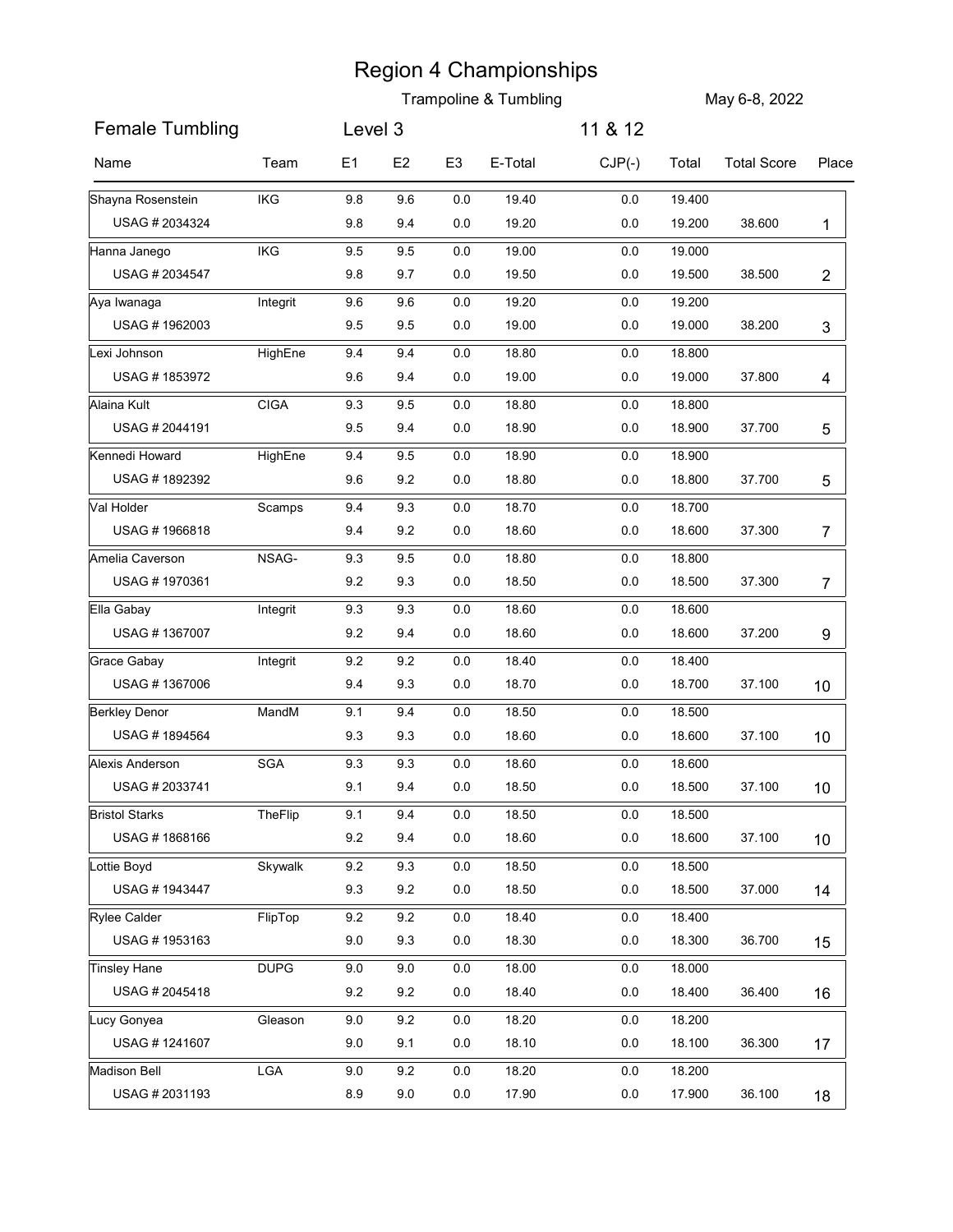|                               |            |            |         |                | <b>Region 4 Championships</b><br>Trampoline & Tumbling |          |                  | May 6-8, 2022      |       |
|-------------------------------|------------|------------|---------|----------------|--------------------------------------------------------|----------|------------------|--------------------|-------|
| <b>Female Tumbling</b>        |            | Level 3    |         |                |                                                        | 11 & 12  |                  |                    |       |
| Name                          | Team       | E1         | E2      | E <sub>3</sub> | E-Total                                                | $CJP(-)$ | Total            | <b>Total Score</b> |       |
| Riley Sells                   | <b>LGA</b> | 8.7        | 8.9     | $0.0\,$        | 17.60                                                  | $0.0\,$  | 17.600           |                    |       |
| USAG #1930671                 |            | 8.9        | $9.0\,$ | $0.0\,$        | 17.90                                                  | $0.0\,$  | 17.900           | 35.500             | 19    |
| Sierra Camp                   | Helix      | 9.4        | 9.2     | $0.0\,$        | 18.60                                                  | 0.0      | 18.600           |                    |       |
| USAG #2018667                 |            | 8.6        | $8.5\,$ | $0.0\,$        | 17.10                                                  | $2.0\,$  | 15.100           | 33.700             | 20    |
| <b>Hailey Walker</b>          | FlipTop    | 7.6        | $7.7\,$ | $0.0\,$        | 15.30                                                  | $2.0\,$  | 13.300           |                    |       |
| USAG #1958469                 |            | 8.4        | $8.3\,$ | 0.0            | 16.70                                                  | $2.0\,$  | 14.700           | 28.000             | 21    |
| Kenzi Watson<br>USAG #1922780 | EGA        | 7.8<br>7.8 | $7.7\,$ | $0.0\,$        | 15.50<br>15.50                                         | $2.0\,$  | 13.500<br>13.500 |                    | Place |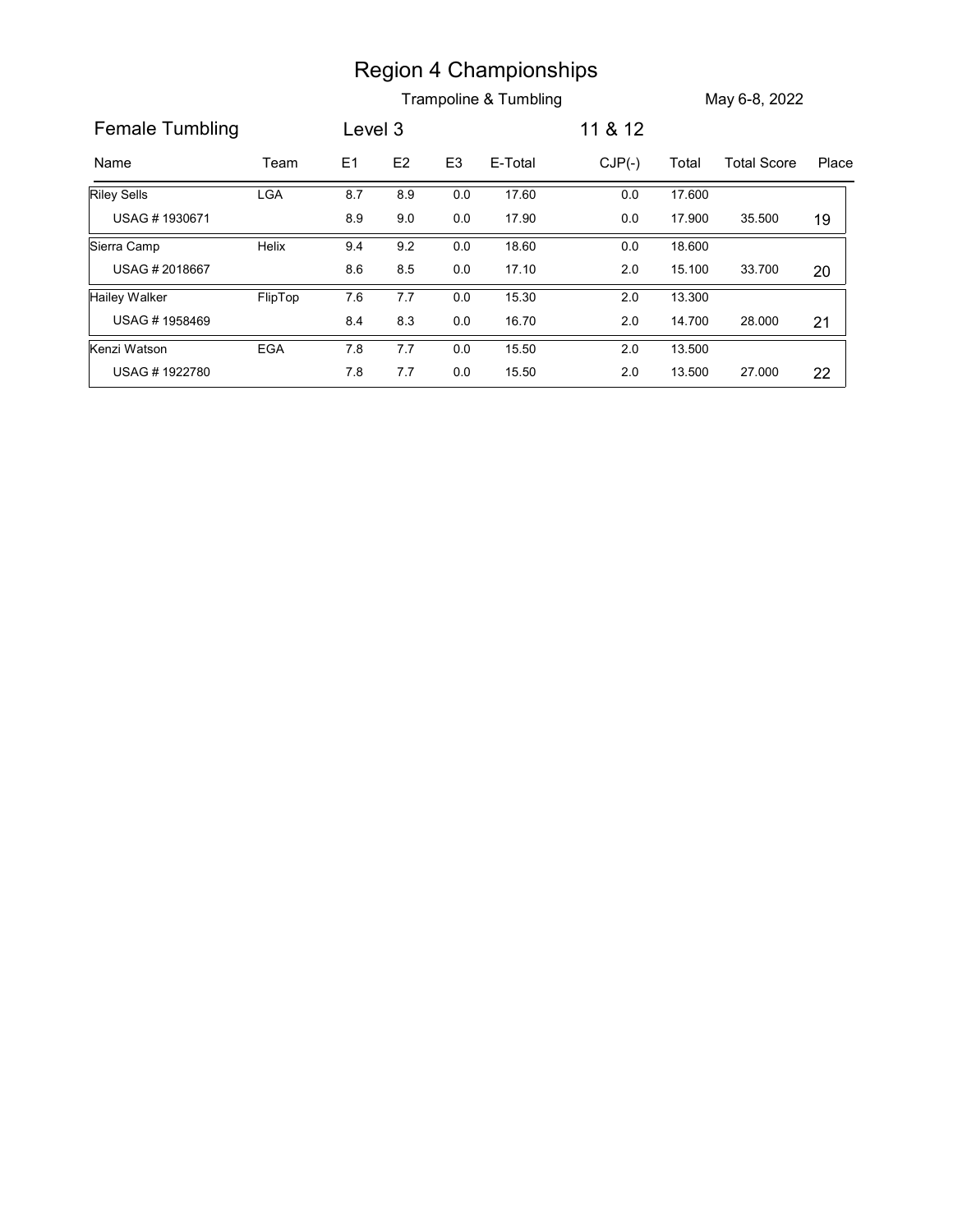|                 |         |                |     |                | <b>Region 4 Championships</b> |          |        |                    |       |
|-----------------|---------|----------------|-----|----------------|-------------------------------|----------|--------|--------------------|-------|
|                 |         |                |     |                | Trampoline & Tumbling         |          |        | May 6-8, 2022      |       |
| Female Tumbling |         | Level 3        |     |                |                               | 13 & 14  |        |                    |       |
| Name            | Team    | E <sub>1</sub> | E2  | E <sub>3</sub> | E-Total                       | $CJP(-)$ | Total  | <b>Total Score</b> | Place |
| Lily Lyons      | HighEne | 9.6            | 9.4 | 9.4            | 18.93                         | $0.0\,$  | 18.933 |                    |       |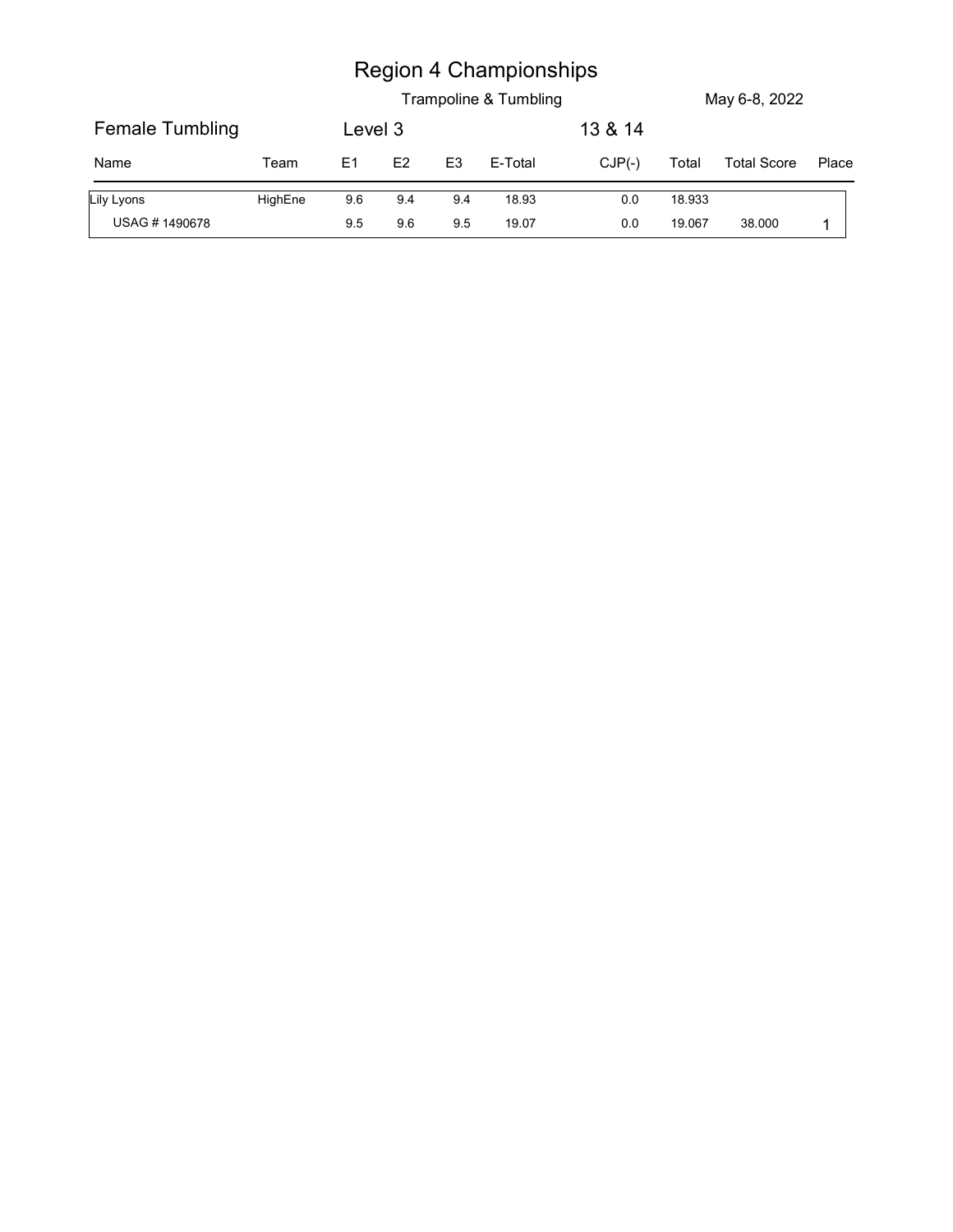|                        |            |         |               |                | <b>Region 4 Championships</b> |           |        |                    |              |
|------------------------|------------|---------|---------------|----------------|-------------------------------|-----------|--------|--------------------|--------------|
|                        |            |         |               |                | Trampoline & Tumbling         |           |        | May 6-8, 2022      |              |
| <b>Female Tumbling</b> |            | Level 3 |               |                |                               | 15 & Over |        |                    |              |
| Name                   | Team       | E1      | $\mathsf{E2}$ | E <sub>3</sub> | E-Total                       | $CJP(-)$  | Total  | <b>Total Score</b> | Place        |
| Breanna Hightshoe      | <b>SGA</b> | 9.6     | 9.5           | 9.5            | 19.07                         | $0.0\,$   | 19.067 |                    |              |
| USAG # 2041032         |            | 9.4     | 9.6           | $9.5\,$        | 19.00                         | $0.0\,$   | 19.000 | 38.067             | $\mathbf{1}$ |
| Alyssa Critchlow       | CP Acro    | 9.2     | 9.2           | 9.1            | 18.33                         | 0.0       | 18.333 |                    |              |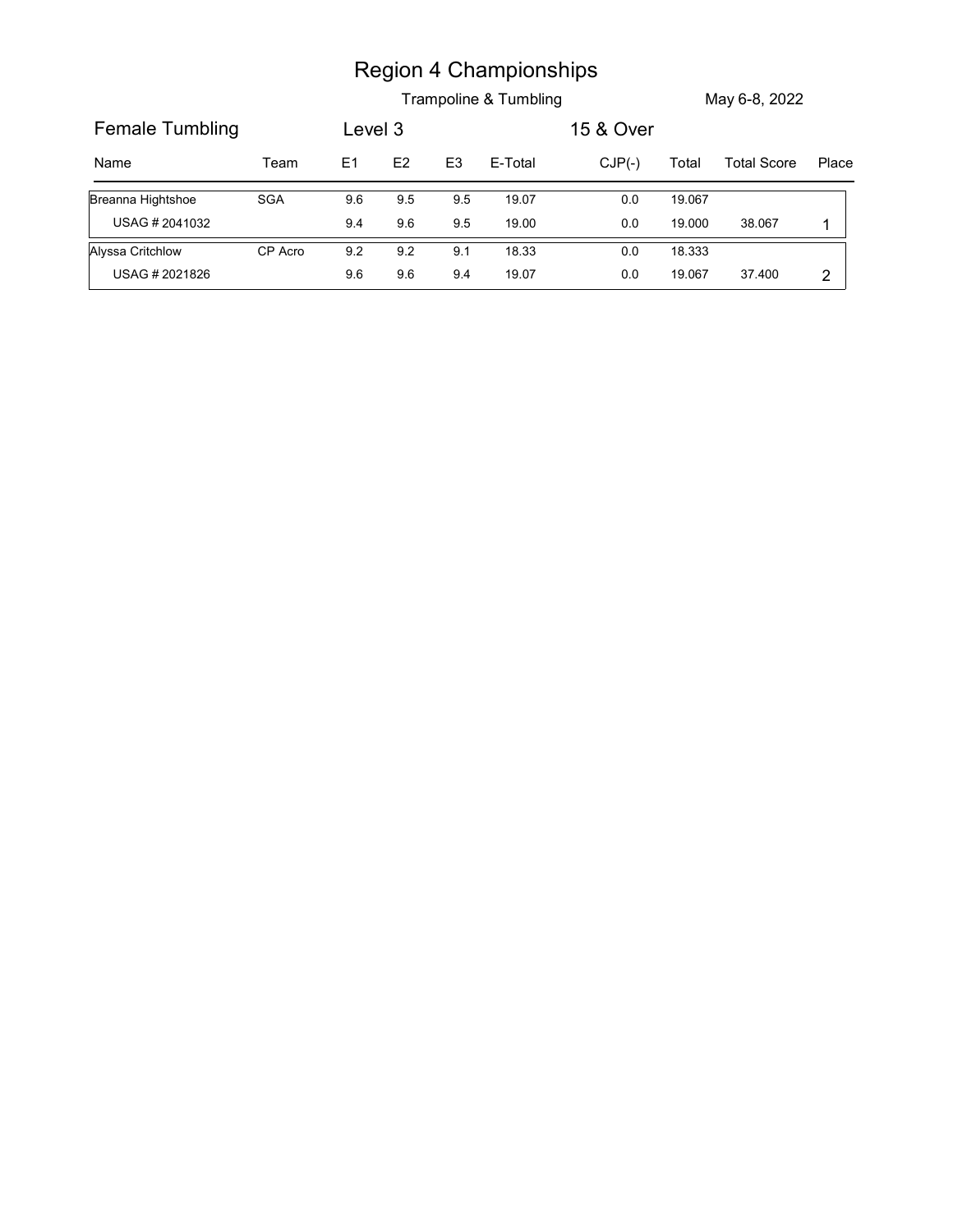|                        |             |         |               |                | <b>Region 4 Championships</b> |          |        |                    |                |
|------------------------|-------------|---------|---------------|----------------|-------------------------------|----------|--------|--------------------|----------------|
|                        |             |         |               |                | Trampoline & Tumbling         |          |        | May 6-8, 2022      |                |
|                        |             |         |               |                |                               |          |        |                    |                |
| <b>Female Tumbling</b> |             | Level 4 |               |                |                               | 7 & 8    |        |                    |                |
| Name                   | Team        | E1      | $\mathsf{E2}$ | E <sub>3</sub> | E-Total                       | $CJP(-)$ | Total  | <b>Total Score</b> | Place          |
| Hannah King            | NSAG-       | 9.5     | 9.5           | 9.5            | 19.00                         | $0.0\,$  | 19.000 |                    |                |
|                        |             | 9.3     | 9.1           | 8.9            | 18.20                         | $0.0\,$  | 18.200 | 37.200             | $\mathbf{1}$   |
| USAG #1888582          |             |         |               |                | 19.00                         | $0.0\,$  | 19.000 |                    |                |
| <b>Beckett Maynard</b> | <b>CIGA</b> | 9.5     | 9.4           | 9.6            |                               |          |        |                    |                |
| USAG #2025305          |             | 9.1     | 9.1           | 8.9            | 18.07                         | $0.0\,$  | 18.067 | 37.067             | $\overline{2}$ |
| Emmy Sauer             | HighEne     | 9.2     | 9.2           | 9.3            | 18.47                         | $0.0\,$  | 18.467 |                    |                |
| USAG #2016153          |             | 8.6     | 8.9           | 8.6            | 17.40                         | $0.0\,$  | 17.400 | 35.867             | $\mathbf{3}$   |
| Myka Roberts           | FOND        | $9.0\,$ | $\bf 8.8$     | 8.7            | 17.67                         | $0.0\,$  | 17.667 |                    |                |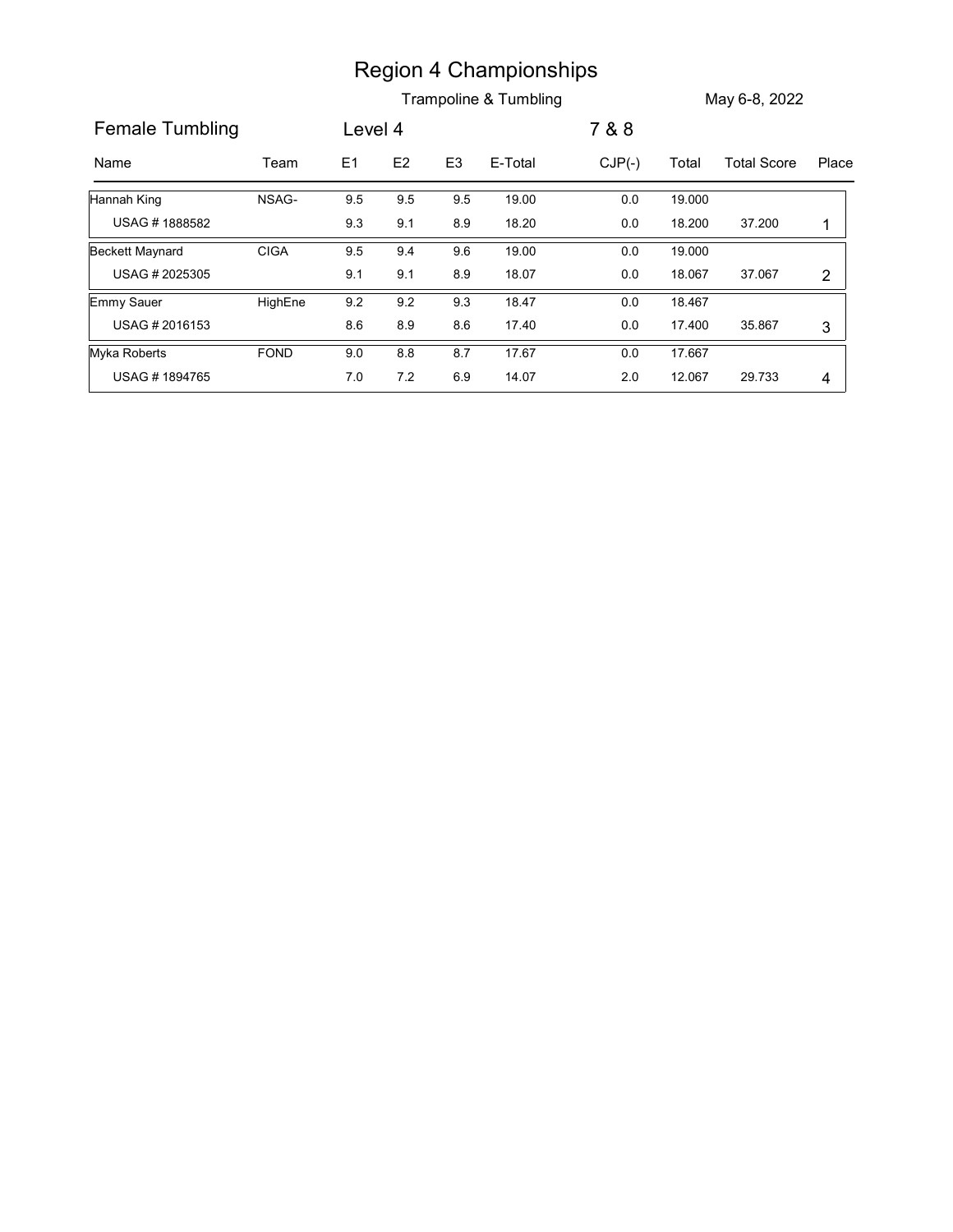|                                 |             |            |                |                    | <b>Region 4 Championships</b>    |                    |                  |                    |                 |
|---------------------------------|-------------|------------|----------------|--------------------|----------------------------------|--------------------|------------------|--------------------|-----------------|
|                                 |             |            |                |                    | <b>Trampoline &amp; Tumbling</b> |                    |                  | May 6-8, 2022      |                 |
| <b>Female Tumbling</b>          |             | Level 4    |                |                    |                                  | 9 & 10             |                  |                    |                 |
| Name                            | Team        | E1         | E <sub>2</sub> | E <sub>3</sub>     | E-Total                          | $CJP(-)$           | Total            | <b>Total Score</b> | Place           |
| Erynn Crook                     | <b>CIGA</b> | 9.7        | 9.8            | 0.0                | 19.50                            | $0.0\,$            | 19.500           |                    |                 |
| USAG #1991064                   |             | 9.6        | 9.5            | 0.0                | 19.10                            | $0.0\,$            | 19.100           | 38.600             | 1               |
| Nadia Price                     | <b>CIGA</b> | 9.5        | 9.6            | 0.0                | 19.10                            | $0.0\,$            | 19.100           |                    |                 |
| USAG # 2044222                  |             | 9.3        | 9.3            | 0.0                | 18.60                            | $0.0\,$            | 18.600           | 37.700             | $\overline{c}$  |
| <b>Brylie Buescher</b>          | <b>FOND</b> | 9.6        | 9.2            | 0.0                | 18.80                            | $0.0\,$            | 18.800           |                    |                 |
| USAG #1497867                   |             | 8.9        | 9.1            | 0.0                | 18.00                            | $0.0\,$            | 18.000           | 36.800             | 3               |
| <b>Estelle Patterson</b>        | HighEne     | 9.3        | 9.2            | 0.0                | 18.50                            | 0.0                | 18.500           |                    |                 |
| USAG # 2024892                  |             | 9.2        | 8.9            | 0.0                | 18.10                            | $0.0\,$            | 18.100           | 36.600             | 4               |
| <b>Gv Frye</b><br>USAG #1951576 | <b>MJM</b>  | 9.2<br>8.9 | 9.3<br>$8.9\,$ | $0.0\,$<br>$0.0\,$ | 18.50<br>17.80                   | $0.0\,$<br>$0.0\,$ | 18.500<br>17.800 | 36.300             |                 |
| <b>Bree Claborn</b>             | Helix       | 9.3        | 9.2            | $0.0\,$            | 18.50                            | $0.0\,$            | 18.500           |                    | 5               |
| USAG #1939888                   |             | 8.9        | 8.8            | 0.0                | 17.70                            | 0.0                | 17.700           | 36.200             | 6               |
| Elliana Hohwald                 | MandM       | $9.2\,$    | 8.8            | 0.0                | 18.00                            | 0.0                | 18.000           |                    |                 |
| USAG #1949851                   |             | 9.2        | 8.9            | 0.0                | 18.10                            | $0.0\,$            | 18.100           | 36.100             | 7               |
| <b>Brooklynn Odaffer</b>        | TheFlip     | 9.1        | $9.0\,$        | 0.0                | 18.10                            | 0.0                | 18.100           |                    |                 |
| USAG #1959327                   |             | 9.1        | 8.7            | 0.0                | 17.80                            | 0.0                | 17.800           | 35.900             | 8               |
| Aubrey Baldwin                  | Hi-Flyer    | 9.3        | 9.3            | 0.0                | 18.60                            | 0.0                | 18.600           |                    |                 |
| USAG #1905579                   |             | 8.7        | 8.4            | 0.0                | 17.10                            | $0.0\,$            | 17.100           | 35.700             | 9               |
| Madeline Zambo                  | HighEne     | $9.0\,$    | 8.9            | 0.0                | 17.90                            | 0.0                | 17.900           |                    |                 |
| USAG #1958536                   |             | 9.0        | 8.6            | 0.0                | 17.60                            | 0.0                | 17.600           | 35.500             | 10 <sup>°</sup> |
| <b>Tessa Newkirk</b>            | Helix       | 9.1        | 8.8            | 0.0                | 17.90                            | 0.0                | 17.900           |                    |                 |
| USAG #2015612                   |             | 8.8        | 8.7            | 0.0                | 17.50                            | $0.0\,$            | 17.500           | 35.400             | 11              |
| Keira Stumpf                    | <b>TCT</b>  | 8.9        | $9.0\,$        | $0.0\,$            | 17.90                            | 0.0                | 17.900           |                    |                 |
| USAG #1928014                   |             | 8.5        | 9.0            | 0.0                | 17.50                            | 0.0                | 17.500           | 35.400             | 11              |
| Amelia Kehren                   | JandJ       | 9.2        | 8.9            | 0.0                | 18.10                            | 0.0                | 18.100           |                    |                 |
| USAG # 2046385                  |             | 8.7        | 8.4            | 0.0                | 17.10                            | 0.0                | 17.100           | 35.200             | 13              |
| Raelyn Sprague                  | Helix       | 9.0        | 8.7            | 0.0                | 17.70                            | 0.0                | 17.700           |                    |                 |
| USAG # 2019317                  |             | 8.5        | 8.1            | 0.0                | 16.60                            | 0.0                | 16.600           | 34.300             | 14              |
| Vivienne Hardy                  | <b>DUPG</b> | 8.5        | 8.7            | 0.0                | 17.20                            | 0.0                | 17.200           |                    |                 |
| USAG # 2047789                  |             | 8.3        | 8.0            | 0.0                | 16.30                            | 0.0                | 16.300           | 33.500             | 15              |
| Lyric Brock<br>USAG #2021784    | LGA         | 8.9<br>6.3 | 9.0<br>6.4     | 0.0<br>0.0         | 17.90<br>12.70                   | 0.0<br>$2.0\,$     | 17.900<br>10.700 | 28.600             | 16              |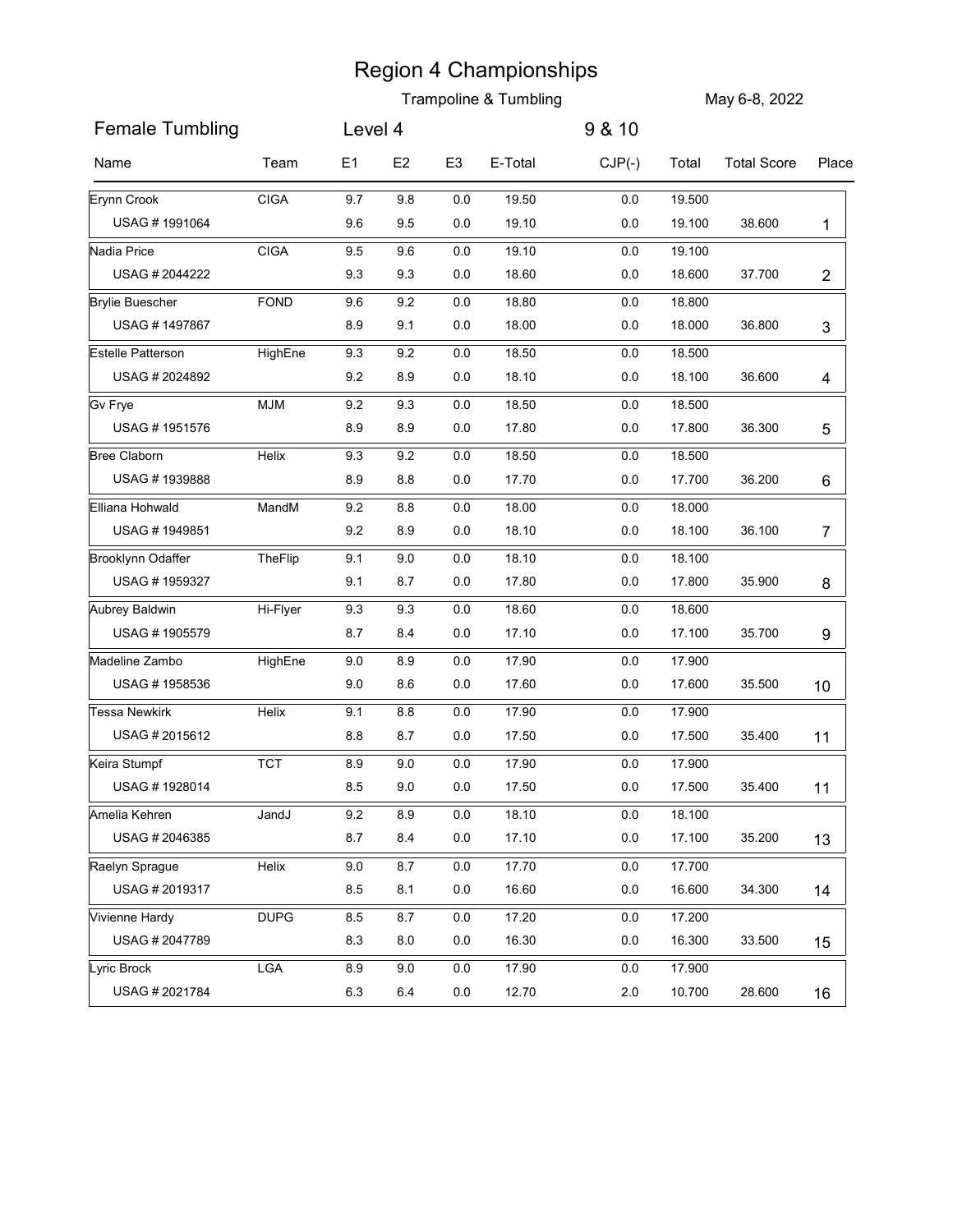|                                          |             |                |                |                | <b>Trampoline &amp; Tumbling</b> |                    |                  | May 6-8, 2022      |                |
|------------------------------------------|-------------|----------------|----------------|----------------|----------------------------------|--------------------|------------------|--------------------|----------------|
| <b>Female Tumbling</b>                   |             | Level 4        |                |                |                                  | 11 & 12            |                  |                    |                |
|                                          |             |                |                |                |                                  |                    |                  |                    |                |
| Name                                     | Team        | E1             | E <sub>2</sub> | E <sub>3</sub> | E-Total                          | $CJP(-)$           | Total            | <b>Total Score</b> | Place          |
| Genavi Vang                              | <b>MJM</b>  | 9.7            | 9.4            | 0.0            | 19.10                            | $0.0\,$            | 19.100           |                    |                |
| USAG #1900221<br><b>Brooklynn Nutter</b> | <b>CIGA</b> | 9.6<br>9.7     | 9.3<br>9.6     | 0.0<br>0.0     | 18.90<br>19.30                   | 0.0<br>$0.0\,$     | 18.900<br>19.300 | 38.000             | 1              |
| USAG # 2044022                           |             | 9.4            | 9.1            | 0.0            | 18.50                            | $0.0\,$            | 18.500           | 37.800             | $\overline{c}$ |
| Jocelyn Hauter                           | <b>CIGA</b> | 9.5            | 9.6            | 0.0            | 19.10                            | 0.0                | 19.100           |                    |                |
| USAG # 2039179                           |             | 9.3            | 9.4            | 0.0            | 18.70                            | 0.0                | 18.700           | 37.800             | $\overline{c}$ |
| <b>Emmalyn Miller</b>                    | <b>CIGA</b> | 9.6            | 9.2            | 0.0            | 18.80                            | 0.0                | 18.800           |                    |                |
| USAG #1957770                            |             | 9.4            | 9.1            | 0.0            | 18.50                            | $0.0\,$            | 18.500           | 37.300             | 4              |
| Lauren Burns                             | <b>MJM</b>  | 9.2            | 9.2            | $0.0\,$        | 18.40                            | $0.0\,$            | 18.400           |                    |                |
| USAG #1900886                            |             | $9.0\,$        | 9.1            | $0.0\,$        | 18.10                            | $0.0\,$            | 18.100           | 36.500             | 5              |
| Lila MacInnis-Baumert                    | <b>IGN</b>  | 9.3            | 9.2            | 0.0            | 18.50                            | 0.0                | 18.500           |                    |                |
| USAG #1227462                            |             | $9.0\,$        | 8.9            | $0.0\,$        | 17.90                            | $0.0\,$            | 17.900           | 36.400             | 6              |
| Kaitlyn De Groot<br>USAG # 2039000       | HighEne     | 9.3<br>$8.8\,$ | 9.4<br>8.8     | 0.0<br>$0.0\,$ | 18.70<br>17.60                   | $0.0\,$<br>$0.0\,$ | 18.700<br>17.600 | 36.300             | 7              |
| Leah Richardson                          | <b>MJM</b>  | 9.1            | 9.3            | 0.0            | 18.40                            | 0.0                | 18.400           |                    |                |
| USAG #1339746                            |             | $8.8\,$        | 9.0            | 0.0            | 17.80                            | $0.0\,$            | 17.800           | 36.200             | 8              |
| <b>Emily Fister</b>                      | Integrit    | $9.0\,$        | 9.3            | $0.0\,$        | 18.30                            | $0.0\,$            | 18.300           |                    |                |
| USAG #1902907                            |             | 9.0            | 8.9            | $0.0\,$        | 17.90                            | $0.0\,$            | 17.900           | 36.200             | 8              |
| Elise Casto                              | Integrit    | $9.0\,$        | 9.1            | 0.0            | 18.10                            | $0.0\,$            | 18.100           |                    |                |
| USAG #1949857                            |             | 9.1            | 9.0            | 0.0            | 18.10                            | $0.0\,$            | 18.100           | 36.200             | 8              |
| Grace Ruppel                             | <b>FOND</b> | 9.4            | 9.4            | $0.0\,$        | 18.80                            | $0.0\,$            | 18.800           |                    |                |
| USAG #1492941                            |             | 8.4            | 8.9            | $0.0\,$        | 17.30                            | $0.0\,$            | 17.300           | 36.100             | 11             |
| Kylaine Adrian-Menges                    | Scamps      | 9.3            | 9.2            | 0.0            | 18.50                            | $0.0\,$            | 18.500           |                    |                |
| USAG #1054032                            |             | 8.6            | 8.7            | 0.0            | 17.30                            | $0.0\,$            | 17.300           | 35.800             | 12             |
| Samantha Bandyk<br>USAG # 2008623        | Midwest     | 9.3<br>8.5     | 9.1<br>$8.7\,$ | 0.0<br>$0.0\,$ | 18.40<br>17.20                   | $0.0\,$<br>$0.0\,$ | 18.400<br>17.200 | 35.600             |                |
|                                          |             | 9.2            | 9.2            |                | 18.40                            | 0.0                | 18.400           |                    | 13             |
| Ayva Langdon<br>USAG #1453976            | AAGA        | 8.5            | 8.7            | $0.0\,$<br>0.0 | 17.20                            | $0.0\,$            | 17.200           | 35.600             | 13             |
| Addisyn Wersching                        | HighEne     | 9.2            | $8.9\,$        | $0.0\,$        | 18.10                            | $0.0\,$            | 18.100           |                    |                |
| USAG # 2029007                           |             | $8.8\,$        | 8.5            | $0.0\,$        | 17.30                            | $0.0\,$            | 17.300           | 35.400             | 15             |
| Cayle Ahrens                             | SGA         | 9.1            | 9.0            | $0.0\,$        | 18.10                            | $0.0\,$            | 18.100           |                    |                |
| USAG #2036379                            |             | 8.5            | 8.5            | $0.0\,$        | 17.00                            | $0.0\,$            | 17.000           | 35.100             | 16             |
| Ashlyn Benke                             | LGA         | $8.8\,$        | $8.9\,$        | 0.0            | 17.70                            | $0.0\,$            | 17.700           |                    |                |
| USAG #1943718                            |             | 8.5            | 8.4            | $0.0\,$        | 16.90                            | $0.0\,$            | 16.900           | 34.600             | 17             |
| Chayse Sturtevant                        | FlipTop     | $8.8\,$        | 8.9            | 0.0            | 17.70                            | $0.0\,$            | 17.700           |                    |                |
| USAG #1038938                            |             | $8.2\,$        | $8.5\,$        | $0.0\,$        | 16.70                            | 0.0                | 16.700           | 34.400             | 18             |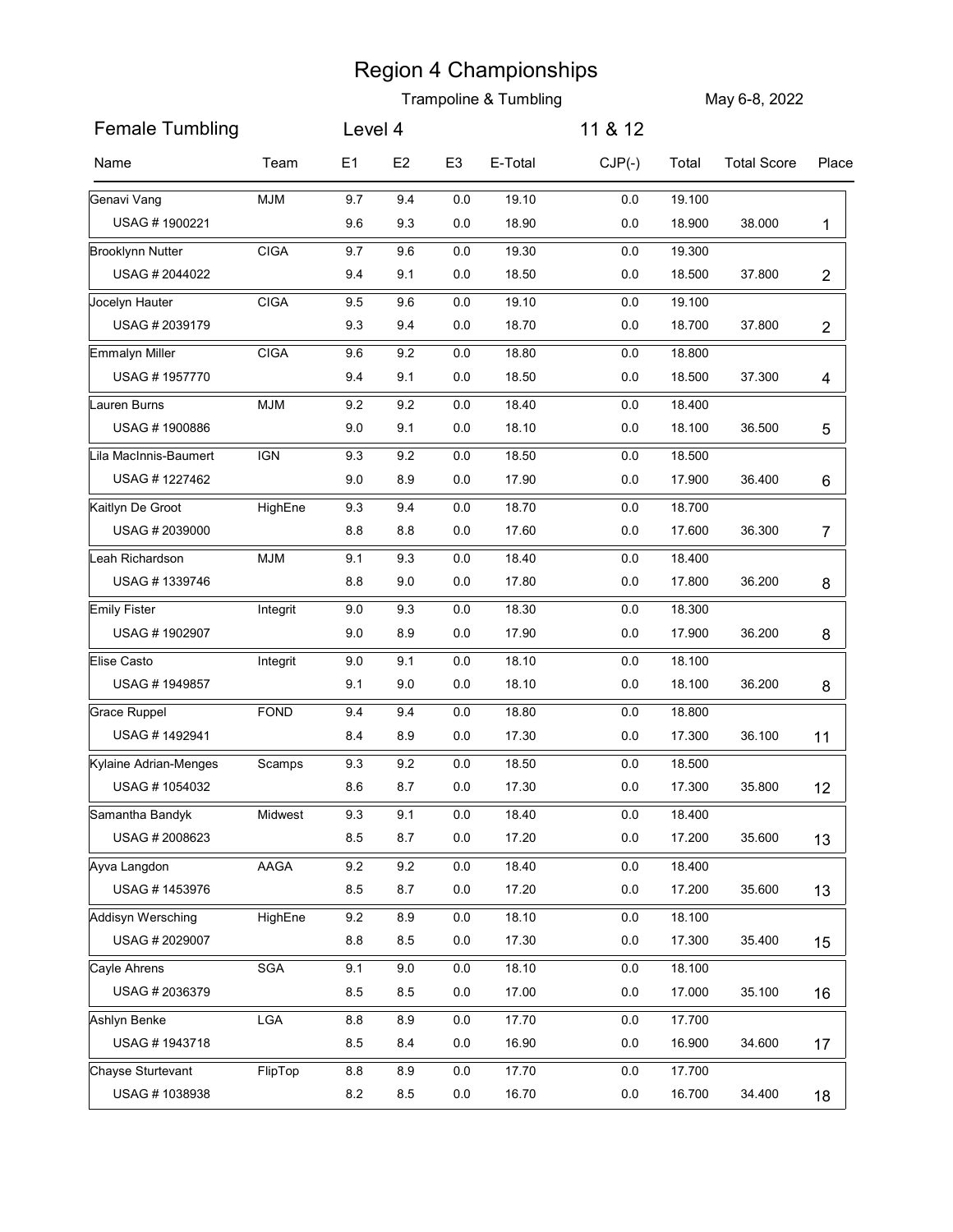|                       |            |         |         |                | <b>Region 4 Championships</b><br>Trampoline & Tumbling |          |        | May 6-8, 2022      |       |
|-----------------------|------------|---------|---------|----------------|--------------------------------------------------------|----------|--------|--------------------|-------|
| Female Tumbling       |            | Level 4 |         |                |                                                        | 11 & 12  |        |                    |       |
| Name                  | Team       | E1      | E2      | E <sub>3</sub> | E-Total                                                | $CJP(-)$ | Total  | <b>Total Score</b> | Place |
| Charlotte Gawboy      | Gleason    | 8.6     | $8.8\,$ | $0.0\,$        | 17.40                                                  | $0.0\,$  |        |                    |       |
|                       |            |         |         |                |                                                        |          | 17.400 |                    |       |
| USAG #1343482         |            | 7.8     | 8.1     | $0.0\,$        | 15.90                                                  | $0.0\,$  | 15.900 | 33.300             | 19    |
| Alyvia Pryor          | Hi-Flyer   | 8.3     | $8.5\,$ | $0.0\,$        | 16.80                                                  | $0.0\,$  | 16.800 |                    |       |
| USAG #1251765         |            | 7.9     | 8.2     | $0.0\,$        | 16.10                                                  | 0.0      | 16.100 | 32.900             | 20    |
| <b>Tinzley Suppes</b> | <b>LGA</b> | 7.4     | 7.6     | 0.0            | 15.00                                                  | $2.0\,$  | 13.000 |                    |       |
| USAG #1931842         |            | 8.5     | 8.5     | 0.0            | 17.00                                                  | $0.0\,$  | 17.000 | 30.000             | 21    |
| Izzy Sturino          | MandM      | 9.0     | 9.1     | $0.0\,$        | 18.10                                                  | $0.0\,$  | 18.100 |                    |       |
| USAG #1897284         |            | 6.7     | 6.6     | $0.0\,$        | 13.30                                                  | $2.0\,$  | 11.300 | 29.400             | 22    |
| Charli Disher         | Gleason    | 7.5     | $7.5\,$ | $0.0\,$        | 15.00                                                  | $2.0\,$  | 13.000 |                    |       |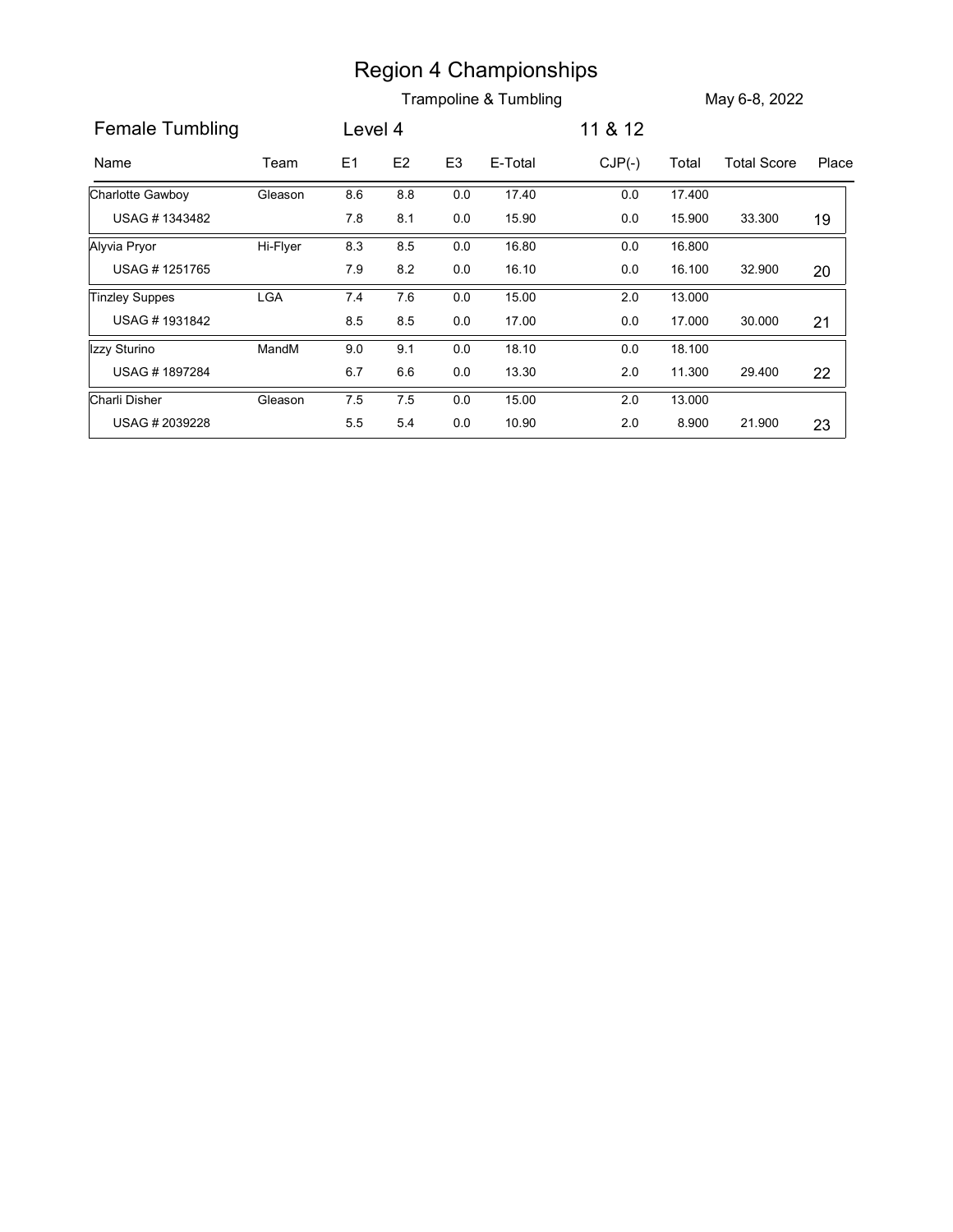|                      |            |         |                |                | <b>Region 4 Championships</b> |          |        |                    |                |
|----------------------|------------|---------|----------------|----------------|-------------------------------|----------|--------|--------------------|----------------|
|                      |            |         |                |                | Trampoline & Tumbling         |          |        | May 6-8, 2022      |                |
| Female Tumbling      |            | Level 4 |                |                |                               | 13 & 14  |        |                    |                |
| Name                 | Team       | E1      | E <sub>2</sub> | E <sub>3</sub> | E-Total                       | $CJP(-)$ | Total  | <b>Total Score</b> | Place          |
| Mia Franks           | Scamps     | 9.4     | 9.4            | 9.3            | 18.73                         | 0.0      | 18.733 |                    |                |
| USAG #1925480        |            | $9.0\,$ | 9.0            | 8.5            | 17.67                         | 0.0      | 17.667 | 36.400             | $\mathbf 1$    |
| Kaitlyn Bendon       | Airborne   | 9.0     | 9.1            | 9.0            | 18.07                         | $0.0\,$  | 18.067 |                    |                |
| USAG #2009104        |            | 8.4     | 8.6            | 8.5            | 17.00                         | $0.0\,$  | 17.000 | 35.067             | $\overline{2}$ |
| Maddy Mielke         | MandM      | 8.9     | $9.0\,$        | 9.0            | 17.93                         | $0.0\,$  | 17.933 |                    |                |
| USAG # 2042308       |            | 8.2     | 8.5            | 8.4            | 16.73                         | 0.0      | 16.733 | 34.667             | 3              |
| <b>Bailey Benson</b> | <b>TCT</b> | 8.7     | 8.9            | 8.8            | 17.60                         | 0.0      | 17.600 |                    |                |
| USAG #1473352        |            | 8.1     | 8.5            | 8.4            | 16.67                         | 0.0      | 16.667 | 34.267             | 4              |
| Sophia Swanson       | Hi-Flyer   | 8.6     | 8.6            | 8.4            | 17.07                         | $0.0\,$  | 17.067 |                    |                |
| USAG #1878306        |            | 8.4     | 8.5            | 8.4            | 16.87                         | $0.0\,$  | 16.867 | 33.933             | 5              |
| Lucy Boyd            | Skywalk    | $7.4$   | $7.7\,$        | $7.4$          | 15.00                         | $2.0\,$  | 13.000 |                    |                |
| USAG #1450623        |            | $5.7\,$ | $5.6\,$        | $5.5\,$        | 11.20                         | $2.0\,$  | 9.200  | 22.200             | $6\phantom{.}$ |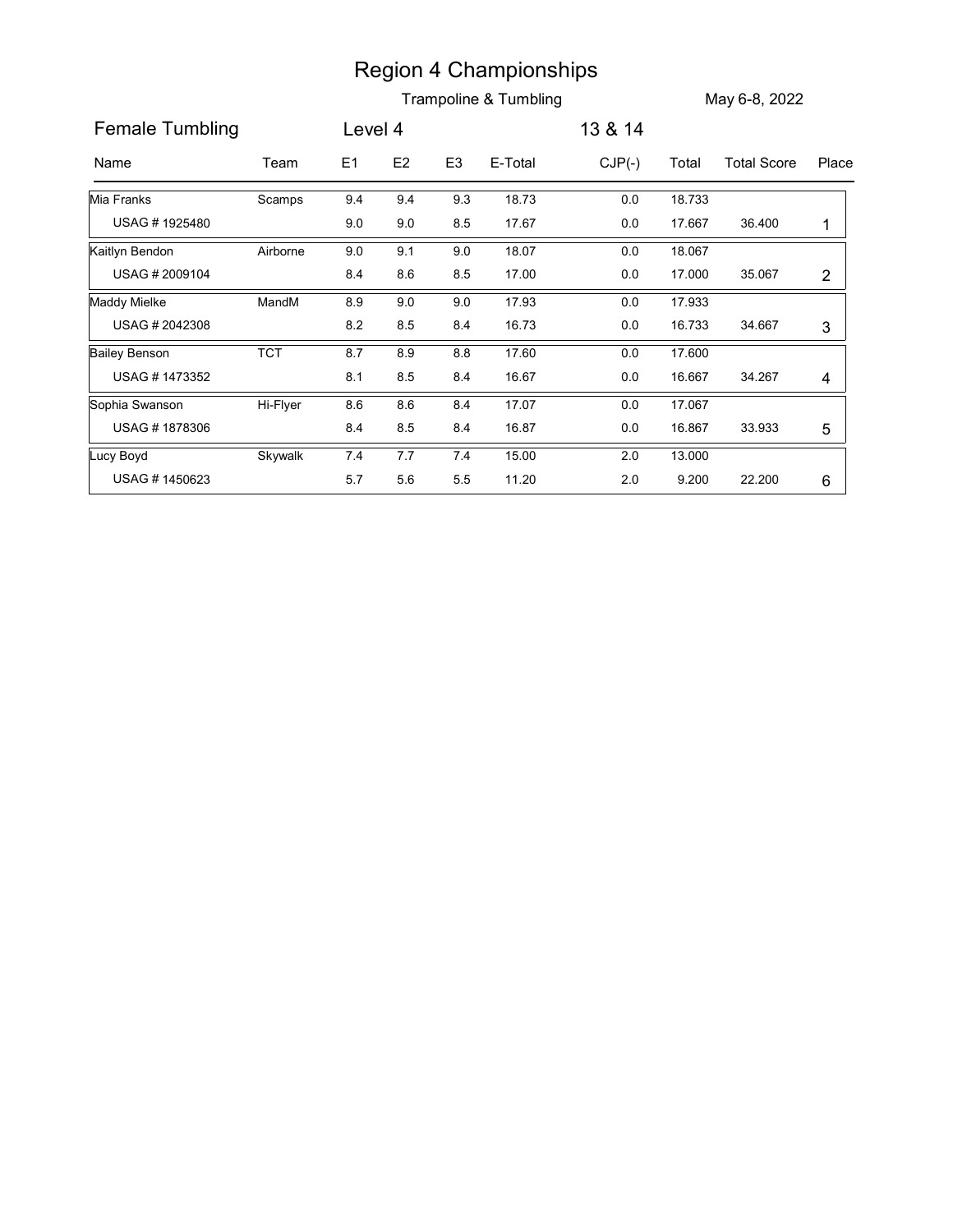|                        |      |                |         |                | <b>Region 4 Championships</b> |           |       |                    |       |
|------------------------|------|----------------|---------|----------------|-------------------------------|-----------|-------|--------------------|-------|
|                        |      |                |         |                | Trampoline & Tumbling         |           |       | May 6-8, 2022      |       |
| <b>Female Tumbling</b> |      | Level 4        |         |                |                               | 15 & Over |       |                    |       |
| Name                   | Team | E <sub>1</sub> | E2      | E <sub>3</sub> | E-Total                       | $CJP(-)$  | Total | <b>Total Score</b> | Place |
| Kate Mason             | EGA  | 2.7            | $2.8\,$ | 2.9            | 5.60                          | $2.0\,$   | 3.600 |                    |       |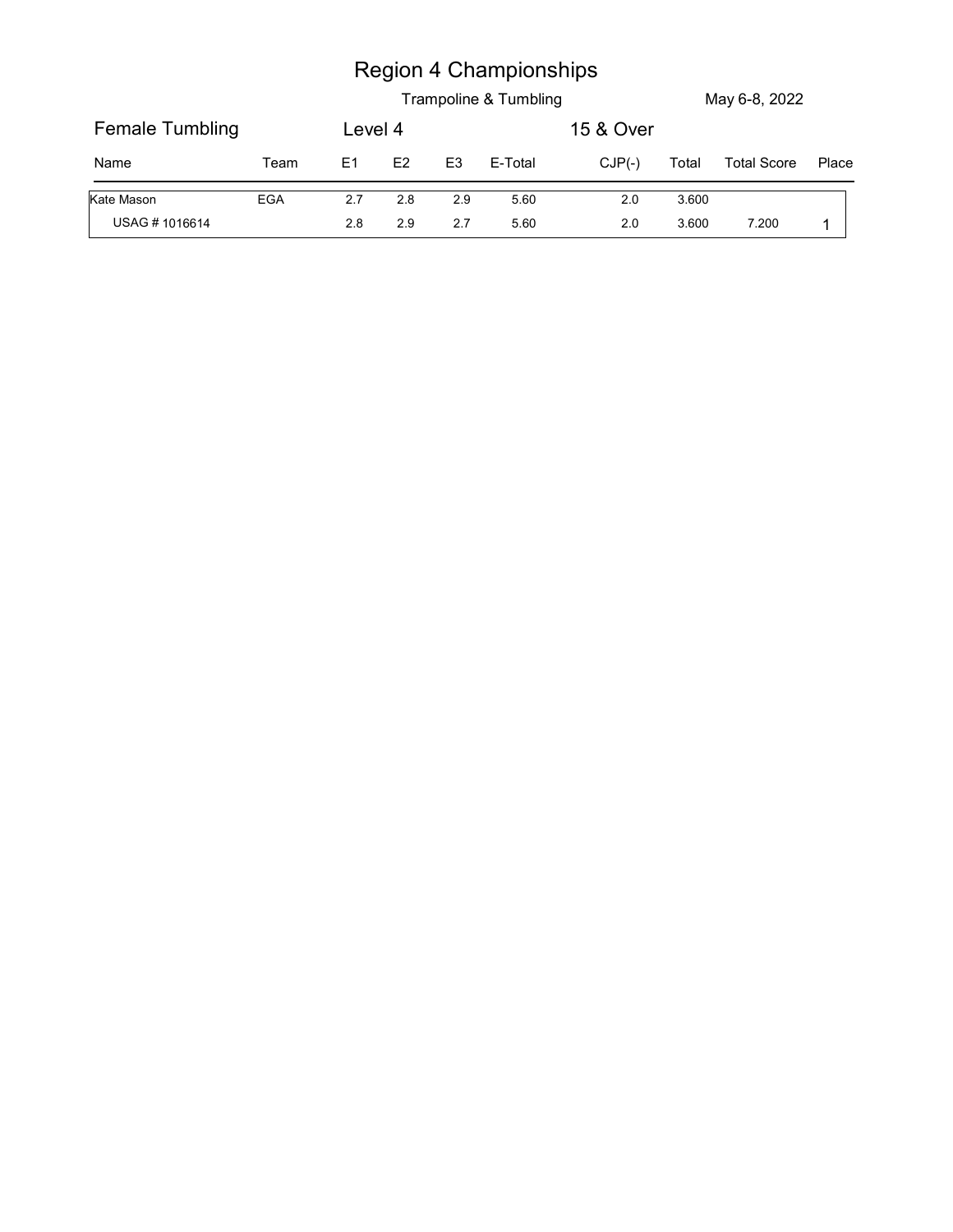| <b>Region 4 Championships</b>                                                                             |  |  |  |  |  |  |
|-----------------------------------------------------------------------------------------------------------|--|--|--|--|--|--|
| Trampoline & Tumbling<br>May 6-8, 2022                                                                    |  |  |  |  |  |  |
| <b>Female Tumbling</b><br>8 & Under<br>Level 5                                                            |  |  |  |  |  |  |
| E2<br>E-Total<br>$CJP(-)$<br>E1<br>E <sub>3</sub><br>Total<br><b>Total Score</b><br>Place<br>Name<br>Team |  |  |  |  |  |  |
| Aurie Maxison<br>FOND<br>17.53<br>17.533<br>9.1<br>8.6<br>8.6<br>$0.0\,$                                  |  |  |  |  |  |  |
| USAG #1951683<br>17.53<br>17.533<br>$8.9\,$<br>$8.8\,$<br>$8.6\,$<br>$0.0\,$<br>35.067<br>$\mathbf{1}$    |  |  |  |  |  |  |
| <b>Taylin Davis</b><br>Midwest<br>8.5<br>8.4<br>16.60<br>16.600<br>8.0<br>$0.0\,$                         |  |  |  |  |  |  |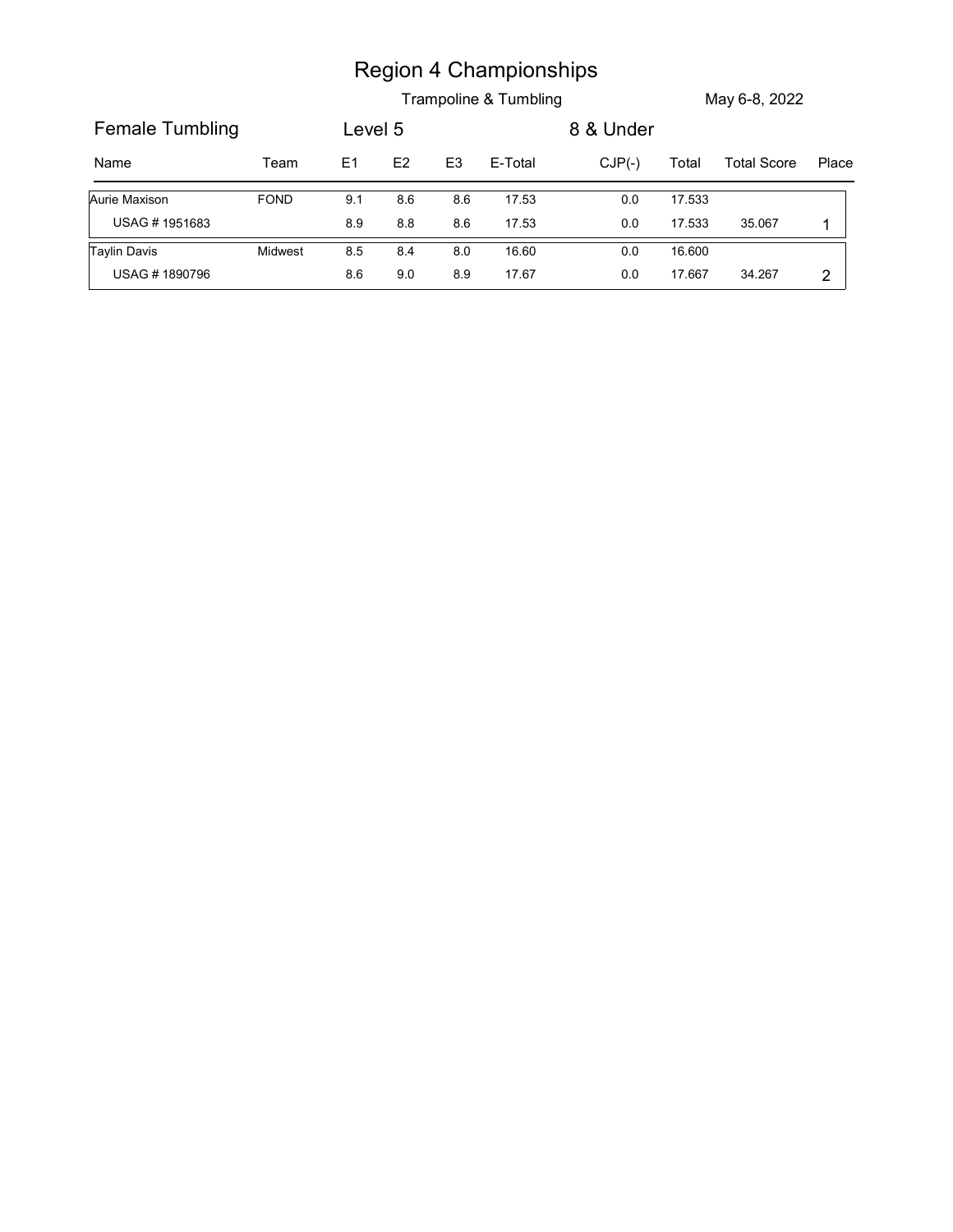|                                  |             |            |                |                | <b>Region 4 Championships</b>    |                |                  |                    |                 |
|----------------------------------|-------------|------------|----------------|----------------|----------------------------------|----------------|------------------|--------------------|-----------------|
|                                  |             |            |                |                | <b>Trampoline &amp; Tumbling</b> |                |                  | May 6-8, 2022      |                 |
| <b>Female Tumbling</b>           |             | Level 5    |                |                |                                  | 9 & 10         |                  |                    |                 |
| Name                             | Team        | E1         | E <sub>2</sub> | E <sub>3</sub> | E-Total                          | $CJP(-)$       | Total            | <b>Total Score</b> | Place           |
| <b>Brynlee Sawin</b>             | <b>IGN</b>  | 9.5        | 9.3            | 9.3            | 18.73                            | $0.0\,$        | 18.733           |                    |                 |
| USAG #1944042                    |             | 9.3        | 9.3            | 9.3            | 18.60                            | $0.0\,$        | 18.600           | 37.333             | $\mathbf{1}$    |
| <b>Rilee Prall</b>               | TheFlip     | 9.5        | 9.0            | 8.9            | 18.27                            | $0.0\,$        | 18.267           |                    |                 |
| USAG #1866286                    |             | 9.1        | 9.0            | 9.0            | 18.07                            | $0.0\,$        | 18.067           | 36.333             | $\overline{c}$  |
| <b>Molly Dennis</b>              | <b>MJM</b>  | 8.8        | 9.1            | 9.0            | 17.93                            | $0.0\,$        | 17.933           |                    |                 |
| USAG #1900345                    |             | 8.9        | 9.1            | 9.2            | 18.13                            | $0.0\,$        | 18.133           | 36.067             | 3               |
| Lola Birmingham<br>USAG #1945694 | NSAG-       | 8.6<br>8.7 | 8.6<br>8.9     | 8.7<br>8.7     | 17.27<br>17.53                   | $0.0\,$<br>0.0 | 17.267<br>17.533 | 34.800             |                 |
| Olivia Cho                       | <b>DUPG</b> | 8.6        | 8.4            | 8.6            | 17.07                            | $0.0\,$        | 17.067           |                    | 4               |
| USAG #2047619                    |             | $8.8\,$    | $\bf 8.6$      | 8.7            | 17.40                            | $0.0\,$        | 17.400           | 34.467             | 5               |
| Jocelyn Meyers                   | <b>MJM</b>  | $\bf 8.4$  | $8.6\,$        | 8.4            | 16.93                            | $0.0\,$        | 16.933           |                    |                 |
| USAG #1900083                    |             | 8.3        | $8.7\,$        | 8.2            | 16.80                            | $0.0\,$        | 16.800           | 33.733             | 6               |
| <b>Brynley Hurd</b>              | FOND        | 9.1        | 9.3            | $8.8\,$        | 18.13                            | $0.0\,$        | 18.133           |                    |                 |
| USAG #1447614                    |             | 8.4        | 8.6            | 8.6            | 17.07                            | 2.0            | 15.067           | 33.200             | 7               |
| <b>Lillian Hasty</b>             | FOND        | $8.0\,$    | $8.3\,$        | 7.7            | 16.00                            | $0.0\,$        | 16.000           |                    |                 |
| USAG #1894793                    |             | 8.4        | 8.5            | 8.4            | 16.87                            | 0.0            | 16.867           | 32.867             | 8               |
| Lucy Miller                      | FOND        | $8.8\,$    | $8.7\,$        | 8.8            | 17.53                            | 0.0            | 17.533           |                    |                 |
| USAG #1894626                    |             | 8.3        | 8.5            | 8.6            | 16.93                            | $2.0\,$        | 14.933           | 32.467             | 9               |
| Maryan Mohamed                   | Gleason     | 7.8        | 8.2            | $7.7$          | 15.80                            | $0.0\,$        | 15.800           |                    |                 |
| USAG #1354943                    |             | 8.5        | 8.5            | 8.4            | 16.93                            | 0.4            | 16.533           | 32.333             | 10 <sup>°</sup> |
| Mary Jane Kaley                  | EGA         | 8.1        | 7.9            | 7.7            | 15.80                            | 0.0            | 15.800           |                    |                 |
| USAG #1399191                    |             | 8.3        | 8.3            | 8.1            | 16.47                            | 0.4            | 16.067           | 31.867             | 11              |
| <b>Bianca Terzini</b>            | HighEne     | 7.1        | $7.4$          | 7.1            | 14.40                            | $2.0\,$        | 12.400           |                    |                 |
| USAG #1846184                    |             | 8.9        | 8.9            | 8.9            | 17.80                            | $0.0\,$        | 17.800           | 30.200             | 12              |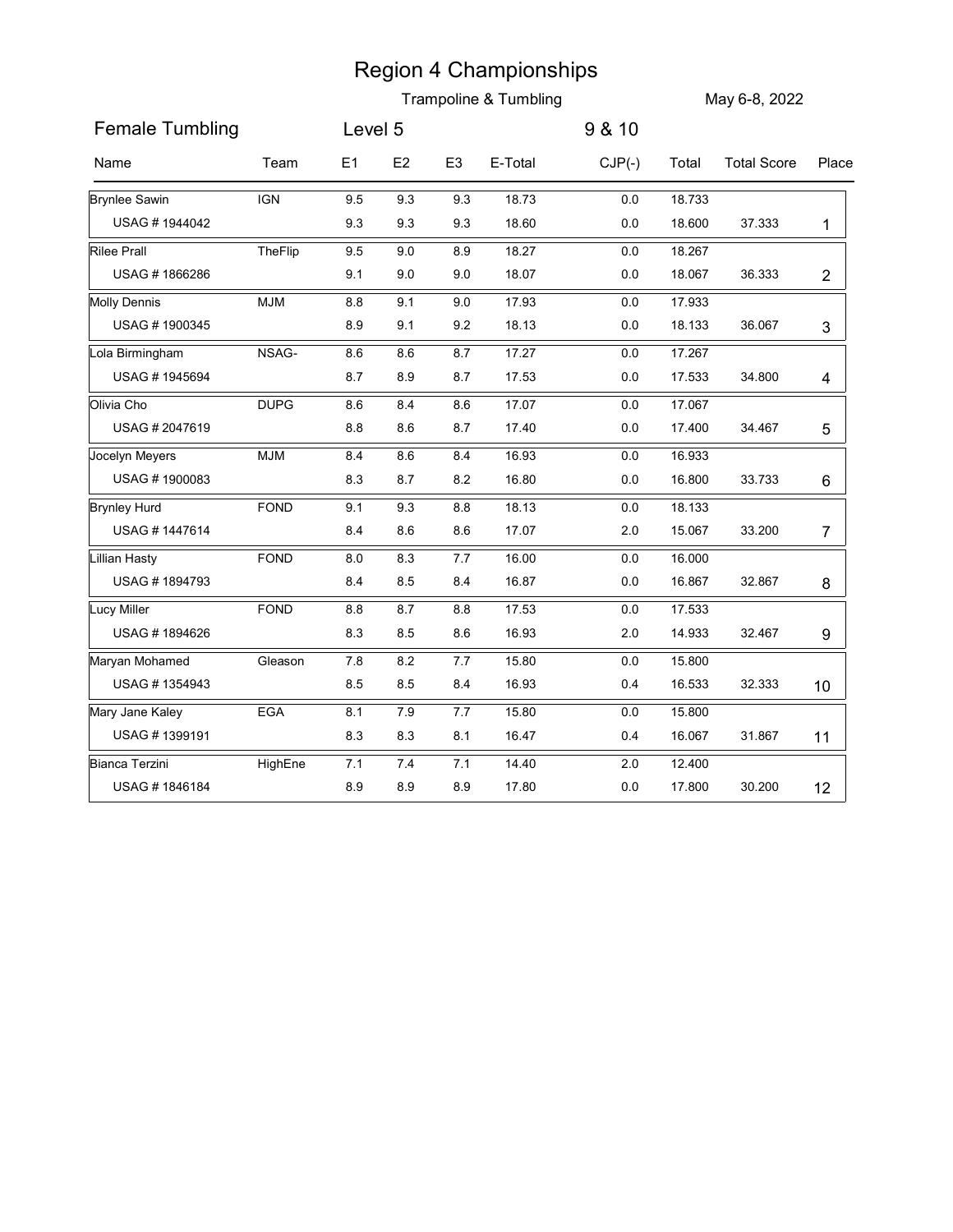|                                |             |            |            |                | <b>Trampoline &amp; Tumbling</b> |            |                  | May 6-8, 2022      |                 |
|--------------------------------|-------------|------------|------------|----------------|----------------------------------|------------|------------------|--------------------|-----------------|
| <b>Female Tumbling</b>         |             | Level 5    |            |                |                                  | 11 & 12    |                  |                    |                 |
|                                |             |            |            |                |                                  |            |                  |                    |                 |
| Name                           | Team        | E1         | E2         | E <sub>3</sub> | E-Total                          | $CJP(-)$   | Total            | <b>Total Score</b> | Place           |
| Anabelle Boelkins              | <b>IGN</b>  | 9.5        | 9.3        | 9.4            | 18.80                            | 0.0        | 18.800           |                    |                 |
| USAG # 2026763                 |             | 9.0        | 9.2        | 9.3            | 18.33                            | 0.0        | 18.333           | 37.133             | 1               |
| <b>Brooklyn Consalvo</b>       | Integrit    | 9.5        | 9.4        | 9.3            | 18.80                            | 0.0        | 18.800           |                    |                 |
| USAG #1500644                  |             | 9.1        | 9.2        | 9.1            | 18.27                            | 0.0        | 18.267           | 37.067             | $\overline{2}$  |
| Kylie Sheehan<br>USAG #1577653 | Scamps      | 9.6<br>9.1 | 9.1<br>9.0 | 9.0<br>9.1     | 18.47<br>18.13                   | 0.0<br>0.0 | 18.467<br>18.133 | 36.600             | 3               |
| Aubrey Nielsen                 | Airborne    | 8.7        | 8.5        | 8.7            | 17.27                            | 0.0        | 17.267           |                    |                 |
| USAG #1455946                  |             | 9.0        | 9.1        | 9.3            | 18.27                            | 0.0        | 18.267           | 35.533             | 4               |
| <b>Emery Cobb</b>              | JandJ       | 8.8        | 8.9        | 9.1            | 17.87                            | $0.0\,$    | 17.867           |                    |                 |
| USAG #1900508                  |             | 8.8        | $8.9\,$    | 8.7            | 17.60                            | $0.0\,$    | 17.600           | 35.467             | 5               |
| Cecilia Cusumano               | CP Acro     | 8.9        | 8.8        | 8.7            | 17.60                            | 0.0        | 17.600           |                    |                 |
| USAG #1501085                  |             | $8.8\,$    | 9.0        | 8.4            | 17.47                            | 0.0        | 17.467           | 35.067             | 6               |
| Lainey Martin                  | PridelL     | $9.0\,$    | 9.3        | 9.3            | 18.40                            | $0.0\,$    | 18.400           |                    |                 |
| USAG #1888186                  |             | 8.5        | 8.6        | 8.5            | 17.07                            | 0.6        | 16.467           | 34.867             | 7               |
| Luciana Popp                   | Premier     | 8.7        | 8.7        | 8.5            | 17.27                            | 0.0        | 17.267           |                    |                 |
| USAG #1952237                  |             | 8.6        | 8.7        | 8.8            | 17.40                            | 0.0        | 17.400           | 34.667             | 8               |
| <b>Elsie Bartel</b>            | <b>DUPG</b> | 8.7        | 8.6        | 8.4            | 17.13                            | 0.0        | 17.133           |                    |                 |
| USAG # 2048092                 |             | 8.6        | 8.7        | 8.6            | 17.27                            | $0.0\,$    | 17.267           | 34.400             | 9               |
| Macy Thomas                    | JandJ       | 8.1        | 8.8        | 8.3            | 16.80                            | 0.0        | 16.800           |                    |                 |
| USAG #1957916                  |             | 8.6        | 8.7        | 8.8            | 17.40                            | 0.0        | 17.400           | 34.200             | 10 <sup>°</sup> |
| Annabella Becchetti            | <b>TCT</b>  | 8.5        | 8.8        | 8.8            | 17.40                            | 0.0        | 17.400           |                    |                 |
| USAG #1886646                  |             | 8.5        | 8.4        | 8.3            | 16.80                            | 0.4        | 16.400           | 33.800             | 11              |
| Sophie Chase                   | <b>DUPG</b> | 8.5        | 8.6        | 8.6            | 17.13                            | $0.0\,$    | 17.133           |                    |                 |
| USAG # 2049864                 |             | 8.5        | 8.4        | 8.4            | 16.87                            | 0.4        | 16.467           | 33.600             | 12              |
| Emma Tentinger                 | <b>IGN</b>  | 8.0        | 8.4        | 8.2            | 16.40                            | 0.0        | 16.400           |                    |                 |
| USAG #1942229                  |             | 8.2        | 8.5        | 8.7            | 16.93                            | $0.0\,$    | 16.933           | 33.333             | 13              |
| Mackenzie Vice                 | Helix       | 8.0        | 8.1        | 7.5            | 15.73                            | 0.0        | 15.733           |                    |                 |
| USAG #1864941                  |             | 8.6        | 8.7        | 8.4            | 17.13                            | $0.0\,$    | 17.133           | 32.867             | 14              |
| Addison Clark                  | <b>MJM</b>  | 8.0        | 8.1        | 7.9            | 16.00                            | 0.0        | 16.000           |                    |                 |
| USAG #1900890                  |             | 8.4        | 8.5        | 8.2            | 16.73                            | 0.0        | 16.733           | 32.733             | 15              |
| Natalie Kaiser                 | PridelL     | $8.2\,$    | 7.8        | 8.3            | 16.20                            | 0.0        | 16.200           |                    |                 |
| USAG #1272971                  |             | $8.3\,$    | 8.6        | 8.4            | 16.87                            | 0.4        | 16.467           | 32.667             | 16              |
| Kerrigan Holton                | MissMar     | 8.0        | 8.2        | 7.9            | 16.07                            | 0.0        | 16.067           |                    |                 |
| USAG #1868611                  |             | 8.4        | 8.5        | 8.3            | 16.80                            | 0.4        | 16.400           | 32.467             | 17              |
| Gwennie Cole                   | Scamps      | $9.0\,$    | 8.5        | 8.5            | 17.33                            | 0.0        | 17.333           |                    |                 |
| USAG #1404142                  |             | 8.5        | 8.6        | 8.5            | 17.07                            | 2.0        | 15.067           | 32.400             | 18              |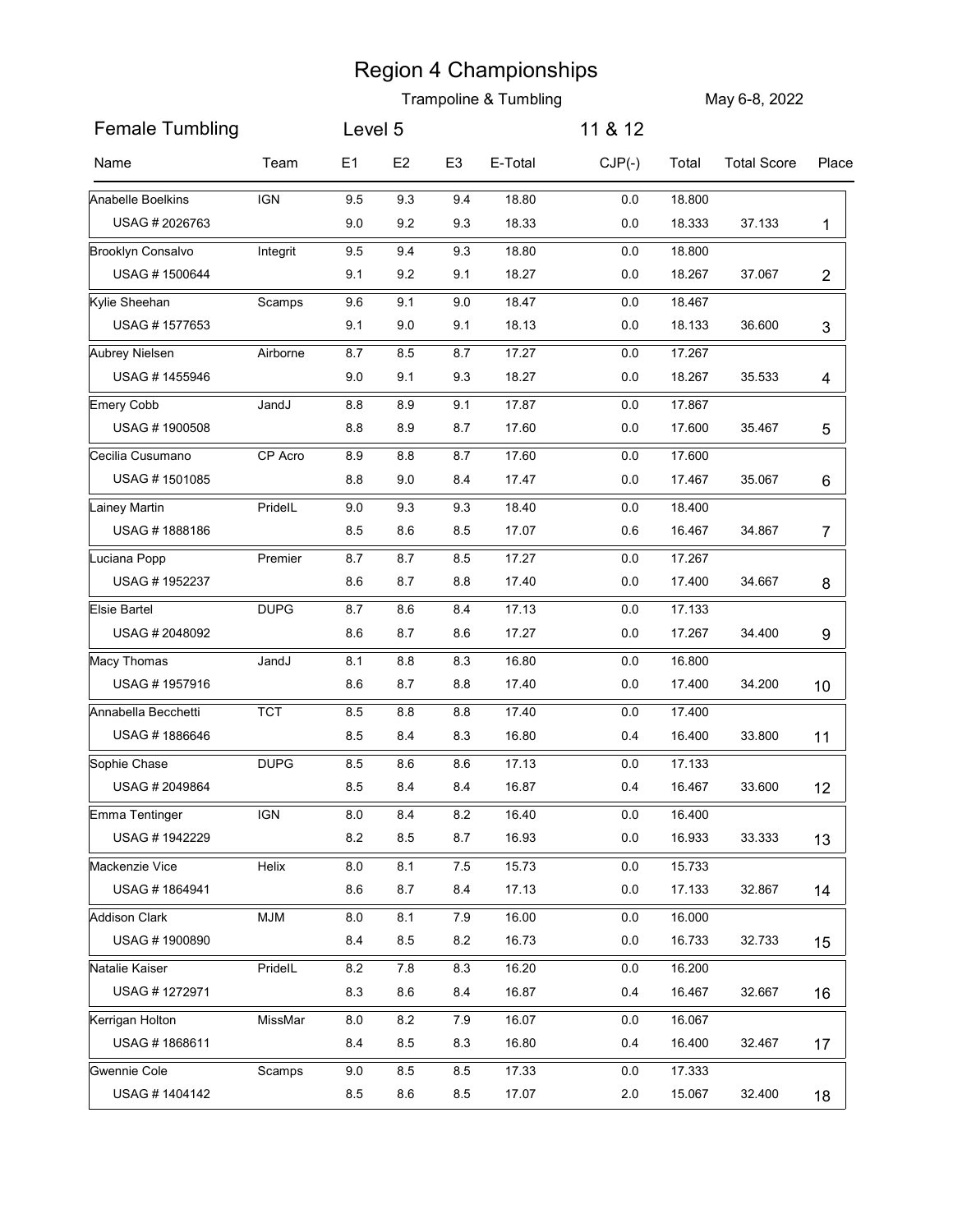|                 |         |         |               |                | <b>Region 4 Championships</b><br>Trampoline & Tumbling |          |        | May 6-8, 2022      |       |
|-----------------|---------|---------|---------------|----------------|--------------------------------------------------------|----------|--------|--------------------|-------|
| Female Tumbling |         | Level 5 |               |                |                                                        | 11 & 12  |        |                    |       |
| Name            | Team    | E1      | $\mathsf{E}2$ | E <sub>3</sub> | E-Total                                                | $CJP(-)$ | Total  | <b>Total Score</b> | Place |
| Sophie Gorski   | Gleason | 8.7     | 8.9           | $8.7\,$        | 17.53                                                  | $0.0\,$  | 17.533 |                    |       |
| USAG #1225429   |         | 8.2     | 8.6           | $8.5\,$        | 16.87                                                  | $2.0\,$  | 14.867 | 32.400             | 19    |
| Lillian Lee     | FlipTop | 8.3     | 8.5           | $8.6\,$        | 16.93                                                  | $0.0\,$  | 16.933 |                    |       |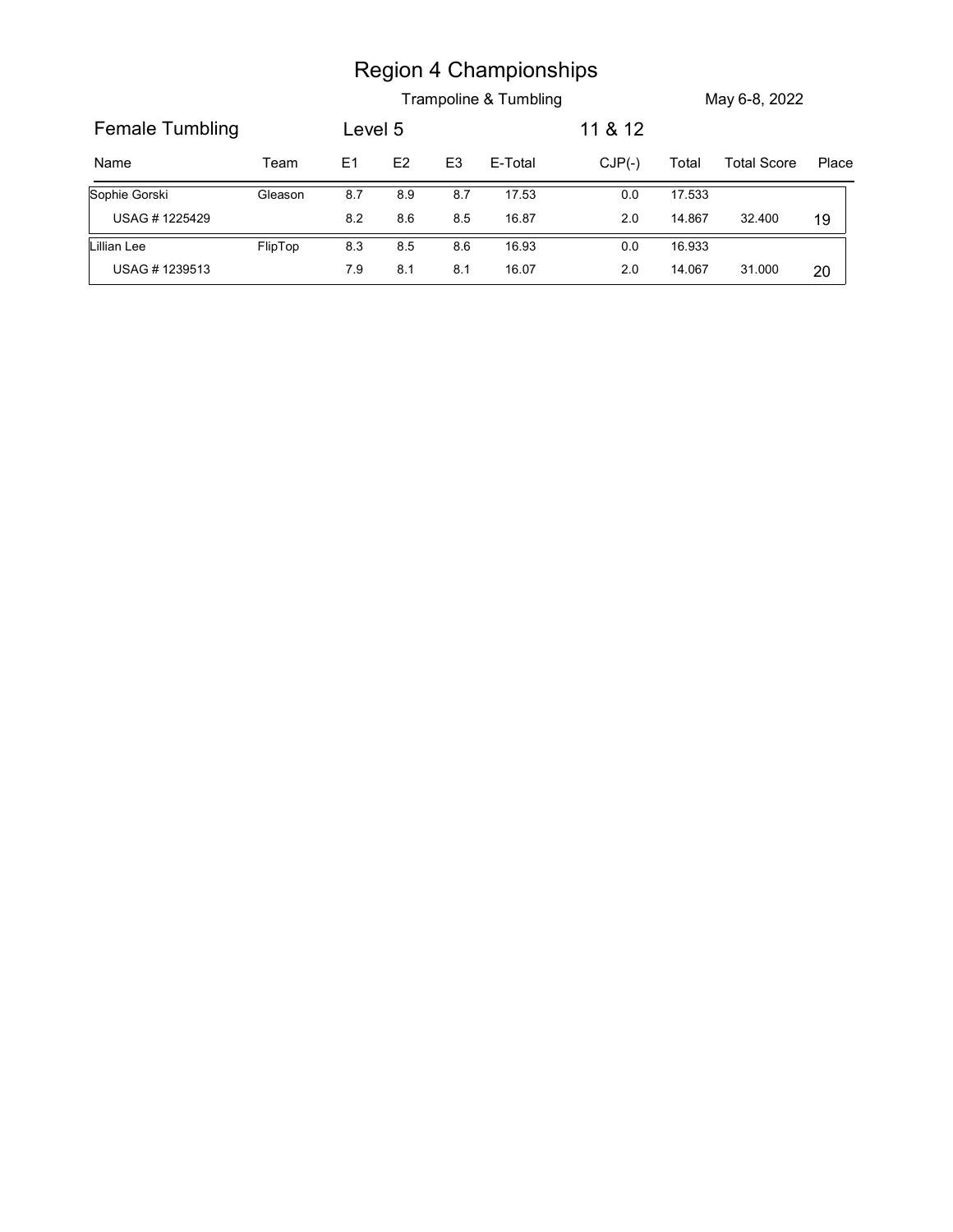|                                    |             |                |                |                | <b>Region 4 Championships</b>    |                    |                  |                    |                 |
|------------------------------------|-------------|----------------|----------------|----------------|----------------------------------|--------------------|------------------|--------------------|-----------------|
|                                    |             |                |                |                | <b>Trampoline &amp; Tumbling</b> |                    |                  | May 6-8, 2022      |                 |
| <b>Female Tumbling</b>             |             | Level 5        |                |                |                                  | 13 & 14            |                  |                    |                 |
| Name                               | Team        | E1             | E <sub>2</sub> | E <sub>3</sub> | E-Total                          | $CJP(-)$           | Total            | <b>Total Score</b> | Place           |
| Lylah Hooten                       | DeVeau      | 8.8            | 9.1            | 8.7            | 17.73                            | $0.0\,$            | 17.733           |                    |                 |
| USAG #1299912                      |             | 9.1            | 9.1            | 8.7            | 17.93                            | $0.0\,$            | 17.933           | 35.667             | 1               |
| Ella Boushard                      | PridelL     | 8.9            | 8.9            | 8.4            | 17.47                            | $0.0\,$            | 17.467           |                    |                 |
| USAG #1915367                      |             | 9.2            | 9.2            | 8.7            | 18.07                            | $0.0\,$            | 18.067           | 35.533             | $\overline{c}$  |
| <b>Chaney Ferris</b>               | DeVeau      | 8.8            | 8.8            | 8.8            | 17.60                            | 0.0                | 17.600           |                    |                 |
| USAG #1873857                      |             | 8.7            | 8.9            | 8.5            | 17.40                            | $0.0\,$            | 17.400           | 35.000             | 3               |
| Izzy Kennedy-Kortes                | MandM       | 8.7            | 8.6            | 8.4            | 17.13                            | $0.0\,$            | 17.133           |                    |                 |
| USAG #1349381                      |             | 9.0            | 8.9            | 8.8            | 17.80                            | 0.0                | 17.800           | 34.933             | 4               |
| Carolyn Lee-Urcia<br>USAG #1017525 | HighEne     | 8.8<br>$8.8\,$ | 8.5<br>8.7     | 8.4<br>$8.7\,$ | 17.13<br>17.47                   | $0.0\,$<br>$0.0\,$ | 17.133<br>17.467 |                    |                 |
| Mylie Denson                       | AAGA        | $8.6\,$        | $8.5\,$        | 8.3            | 16.93                            | 0.0                | 16.933           | 34.600             | 5               |
| USAG #1851322                      |             | $8.8\,$        | 8.7            | 8.7            | 17.47                            | 0.0                | 17.467           | 34.400             | 6               |
| Vera Flores                        | Gleason     | 8.5            | 8.6            | 8.3            | 16.93                            | 0.0                | 16.933           |                    |                 |
| USAG #1025855                      |             | 8.8            | 8.8            | 8.4            | 17.33                            | $0.0\,$            | 17.333           | 34.267             | $\overline{7}$  |
| Kristina Schmidt                   | <b>MJM</b>  | 8.5            | 8.5            | 8.3            | 16.87                            | 0.0                | 16.867           |                    |                 |
| USAG #1198611                      |             | 8.8            | 8.7            | 8.5            | 17.33                            | 0.0                | 17.333           | 34.200             | 8               |
| <b>Gillian Phillips</b>            | CP Acro     | 8.5            | 8.4            | 8.4            | 16.87                            | 0.0                | 16.867           |                    |                 |
| USAG #593370                       |             | 8.7            | 8.6            | 8.3            | 17.07                            | $0.0\,$            | 17.067           | 33.933             | 9               |
| Peri Kellum                        | Gleason     | 8.4            | 8.5            | 8.0            | 16.60                            | 0.0                | 16.600           |                    |                 |
| USAG #1290990                      |             | 8.9            | 8.9            | 8.7            | 17.67                            | 0.4                | 17.267           | 33.867             | 10 <sup>°</sup> |
| <b>Abigail Dine</b>                | DeVeau      | $8.0\,$        | 8.3            | 8.0            | 16.20                            | 0.0                | 16.200           |                    |                 |
| USAG #1035634                      |             | 8.8            | 8.8            | 8.6            | 17.47                            | $0.0\,$            | 17.467           | 33.667             | 11              |
| Sophia Veneris                     | <b>DUPG</b> | 8.3            | 8.4            | 7.8            | 16.33                            | 0.0                | 16.333           |                    |                 |
| USAG # 2029197                     |             | 8.7            | 8.6            | 8.5            | 17.20                            | 0.0                | 17.200           | 33.533             | 12              |
| Leah Loibl                         | FlipTop     | 8.1            | 8.2            | 7.8            | 16.07                            | 0.0                | 16.067           |                    |                 |
| USAG #1226154                      |             | 8.5            | 8.6            | 8.3            | 16.93                            | 0.0                | 16.933           | 33.000             | 13              |
| Jozee Kerkemeyer                   | CP Acro     | $8.2\,$        | 8.1            | 7.9            | 16.13                            | 0.0                | 16.133           |                    |                 |
| USAG #1220417                      |             | 8.7            | 8.7            | 8.3            | 17.13                            | 0.4                | 16.733           | 32.867             | 14              |
| Lyla Boyd                          | Skywalk     | 7.5            | 7.7            | 7.3            | 15.00                            | 0.0                | 15.000           |                    |                 |
| USAG #1881209                      |             | 8.3            | 8.4            | 8.0            | 16.47                            | 0.2                | 16.267           | 31.267             | 15              |
| Deja Aman<br>USAG #1864383         | AAGA        | $7.0$<br>8.6   | 7.5<br>8.7     | 7.5<br>8.5     | 14.67<br>17.20                   | 2.0<br>0.0         | 12.667<br>17.200 | 29.867             | 16              |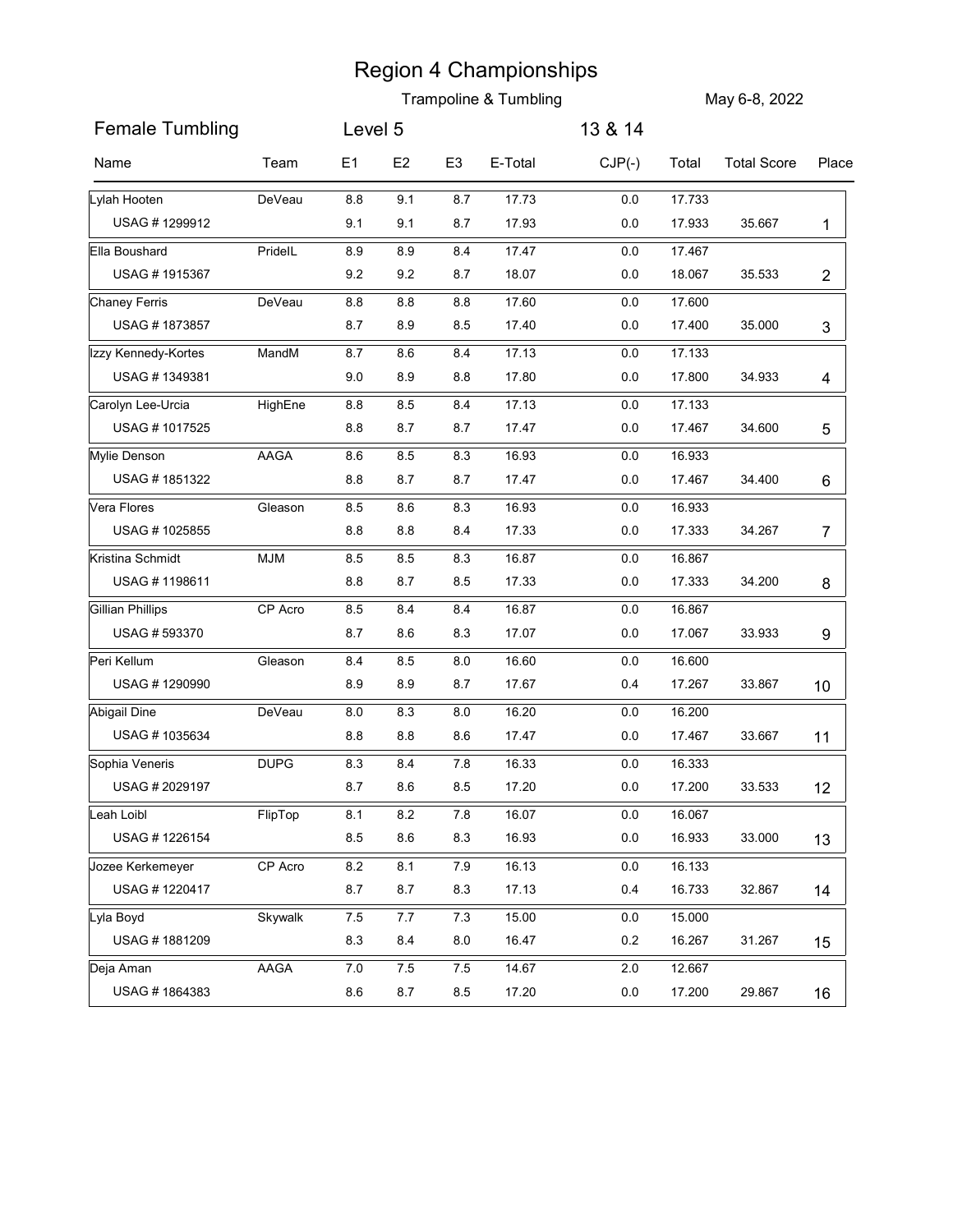|                                       |          |         |           |                | <b>Region 4 Championships</b> |           |        |                    |                |
|---------------------------------------|----------|---------|-----------|----------------|-------------------------------|-----------|--------|--------------------|----------------|
|                                       |          |         |           |                | Trampoline & Tumbling         |           |        | May 6-8, 2022      |                |
| <b>Female Tumbling</b>                |          | Level 5 |           |                |                               | 15 & Over |        |                    |                |
| Name                                  | Team     | E1      | E2        | E <sub>3</sub> | E-Total                       | $CJP(-)$  | Total  | <b>Total Score</b> | Place          |
| Ella Junck                            | AAGA     | 8.9     | 8.5       | 8.7            | 17.40                         | $0.0\,$   | 17.400 |                    |                |
| USAG #1450268                         |          | 8.7     | $8.9\,$   | $8.5\,$        | 17.40                         | $0.0\,$   | 17.400 | 34.800             | 1              |
| Emma Brady                            | MissMar  | $8.2\,$ | $8.4\,$   | $8.2\,$        | 16.53                         | $0.0\,$   | 16.533 |                    |                |
| USAG #1301341                         |          | $8.6\,$ | $\bf 8.5$ | 8.5            | 17.07                         | 0.4       | 16.667 | 33.200             | $\overline{2}$ |
| <b>Addyson Pryor</b><br>USAG #1019667 | Hi-Flyer | 8.2     | 8.4       | 8.4            | 16.67                         | $0.0\,$   | 16.667 |                    |                |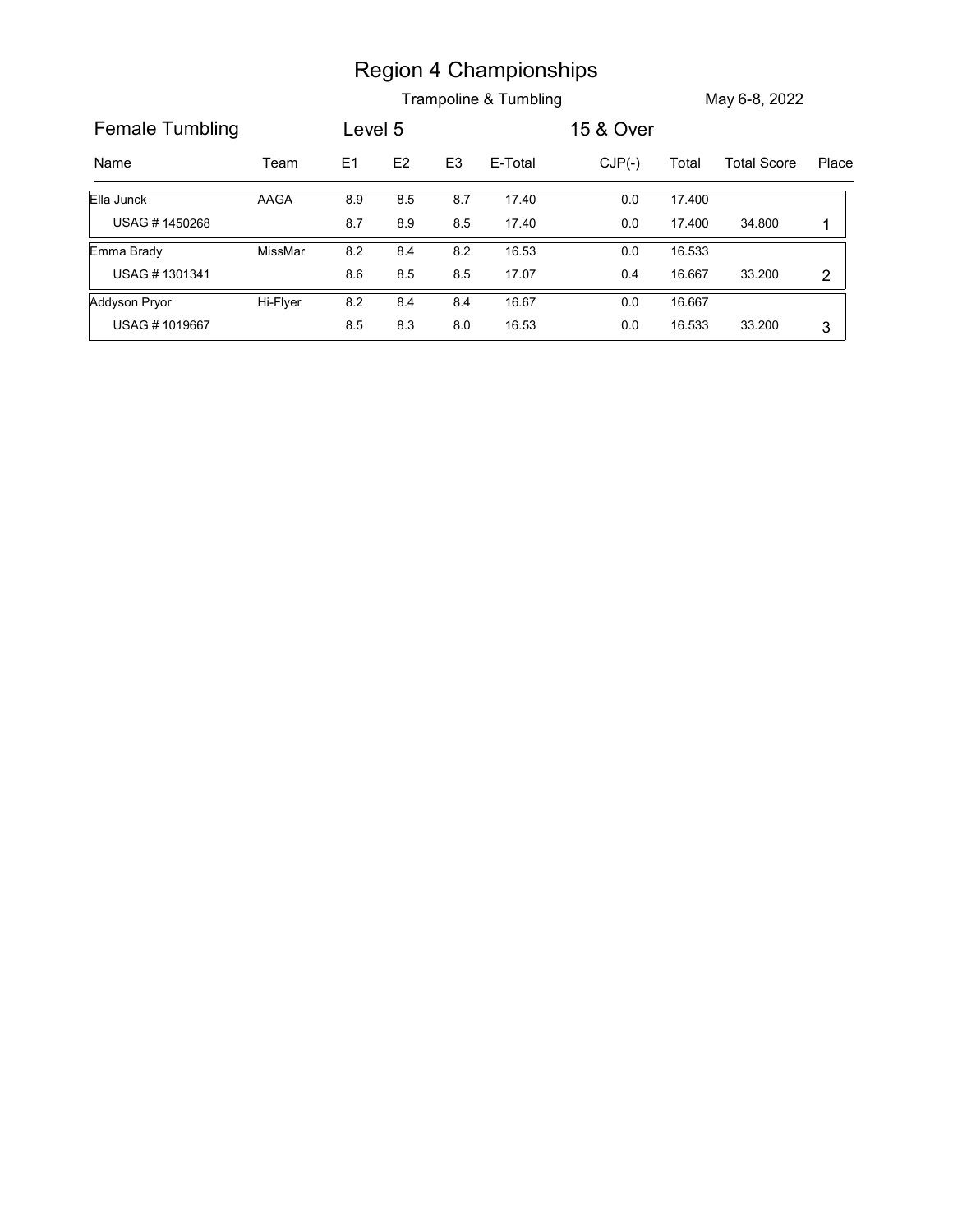|                        |         |         |               |                | <b>Region 4 Championships</b> |           |        |                    |                |
|------------------------|---------|---------|---------------|----------------|-------------------------------|-----------|--------|--------------------|----------------|
|                        |         |         |               |                | Trampoline & Tumbling         |           |        | May 6-8, 2022      |                |
| <b>Female Tumbling</b> |         | Level 6 |               |                |                               | 8 & Under |        |                    |                |
| Name                   | Team    | E1      | $\mathsf{E2}$ | E <sub>3</sub> | E-Total                       | $CJP(-)$  | Total  | <b>Total Score</b> | Place          |
| Sanaa Creal            | Midwest | 8.9     | 9.2           | 8.7            | 17.87                         | $0.0\,$   | 17.867 |                    |                |
| USAG #2035400          |         | $8.8\,$ | $\bf 8.8$     | 8.7            | 17.53                         | $0.0\,$   | 17.533 | 35.400             | $\mathbf 1$    |
|                        |         |         | 8.4           | 8.2            | 16.73                         | $0.0\,$   | 16.733 |                    |                |
| Jayla Moore            | MandM   | 8.5     |               |                |                               |           |        | 33.133             | $\overline{2}$ |
| USAG #1387820          |         | $8.2\,$ | 8.4           | 8.0            | 16.40                         | $0.0\,$   | 16.400 |                    |                |
| <b>Brielle Wright</b>  | Helix   | 7.8     | $8.0\,$       | 7.8            | 15.73                         | $0.2\,$   | 15.533 |                    |                |
| USAG #1947952          |         | 8.7     | 8.4           | 8.3            | 16.93                         | $0.0\,$   | 16.933 | 32.467             | $\mathbf{3}$   |
| Paige Wynn             | Midwest | $7.7$   | $8.2\,$       | 7.8            | 15.80                         | $0.2\,$   | 15.600 |                    |                |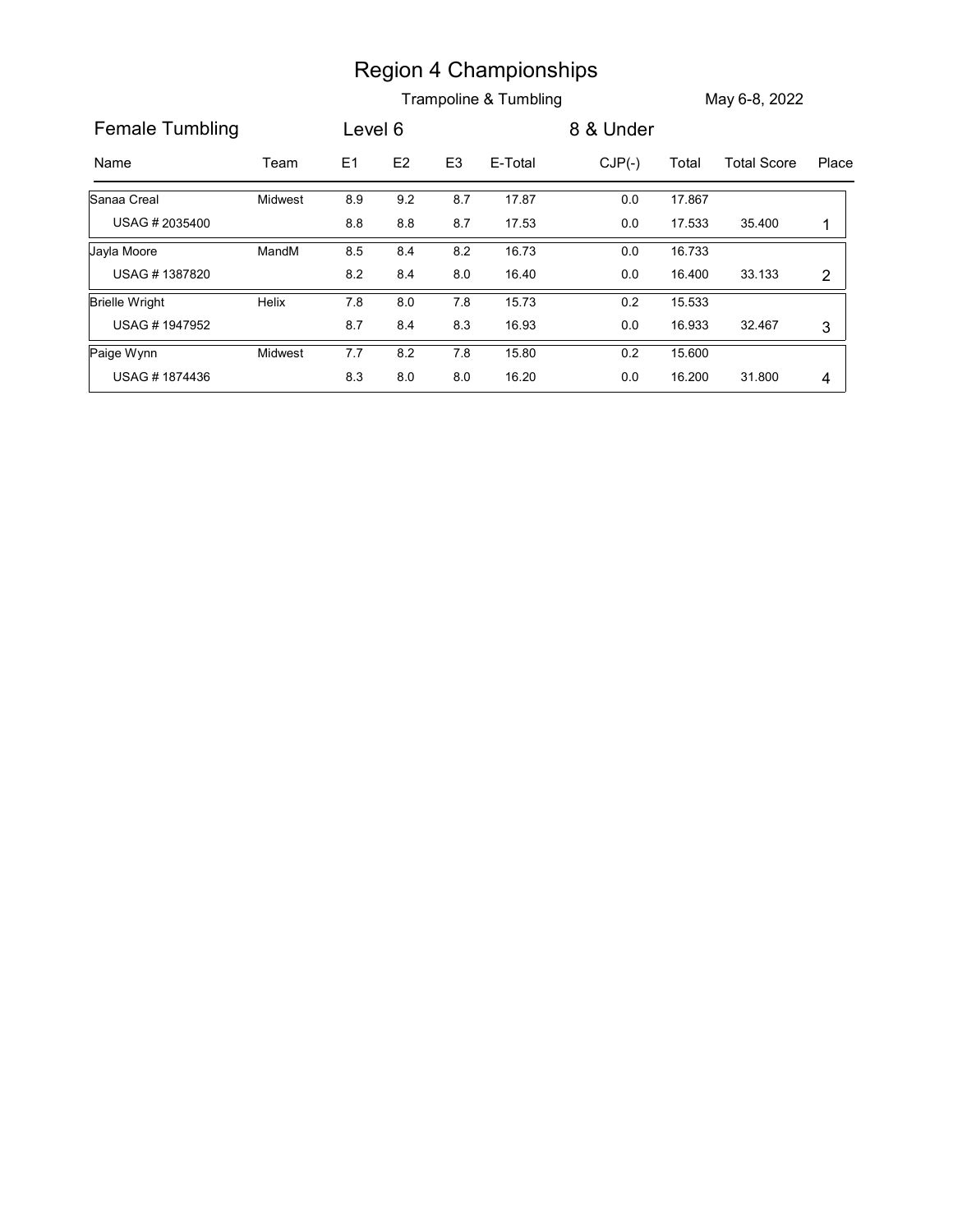|                        |             |           |                |                | <b>Region 4 Championships</b><br>Trampoline & Tumbling |          |        | May 6-8, 2022      |                |
|------------------------|-------------|-----------|----------------|----------------|--------------------------------------------------------|----------|--------|--------------------|----------------|
| <b>Female Tumbling</b> |             | Level 6   |                |                |                                                        | 9 & 10   |        |                    |                |
| Name                   | Team        | E1        | E <sub>2</sub> | E <sub>3</sub> | E-Total                                                | $CJP(-)$ | Total  | <b>Total Score</b> | Place          |
| Aliyah Quenzer         | JandJ       | 9.3       | 9.1            | 9.2            | 18.40                                                  | 0.0      | 18.400 |                    |                |
| USAG #1900006          |             | 9.1       | 9.0            | 9.0            | 18.07                                                  | 0.0      | 18.067 | 36.467             | 1              |
| Kensley Koskan         | AAGA        | 9.2       | 9.0            | 8.5            | 17.80                                                  | $0.0\,$  | 17.800 |                    |                |
| USAG #1950453          |             | 9.3       | 8.9            | 8.7            | 17.93                                                  | 0.0      | 17.933 | 35.733             | $\overline{2}$ |
| Analisa Kalnynas       | Midwest     | 9.2       | 9.1            | 9.1            | 18.27                                                  | 0.0      | 18.267 |                    |                |
| USAG #1892502          |             | 8.5       | 8.6            | 8.2            | 16.87                                                  | 0.0      | 16.867 | 35.133             | 3              |
| Collins Smith          | <b>FOND</b> | 8.9       | 8.8            | 8.9            | 17.73                                                  | 0.0      | 17.733 |                    |                |
| USAG #1446829          |             | 8.7       | 8.7            | 8.3            | 17.13                                                  | 0.0      | 17.133 | 34.867             | 4              |
| Rachel Wozniak         | <b>DUPG</b> | $8.8\,$   | 8.7            | $8.8\,$        | 17.53                                                  | $0.0\,$  | 17.533 |                    |                |
| USAG #1405474          |             | 8.9       | $\bf 8.3$      | $\bf 8.4$      | 17.07                                                  | $0.0\,$  | 17.067 | 34.600             | 5              |
| Maci Barcel            | Airborne    | $\bf 8.2$ | $8.3\,$        | 8.3            | 16.53                                                  | $0.0\,$  | 16.533 |                    |                |
| USAG #1455500          |             | 8.5       | 8.4            | 8.6            | 17.00                                                  | $0.0\,$  | 17.000 | 33.533             | 6              |
| <b>Isabelle Lenart</b> | Midwest     | 7.3       | $7.8$          | 7.4            | 15.00                                                  | $2.0\,$  | 13.000 |                    |                |
| USAG #1480506          |             | 4.4       | 4.3            | 4.5            | 8.80                                                   | 2.0      | 6.800  | 19.800             | $\overline{7}$ |
|                        |             |           |                |                |                                                        |          |        |                    |                |
| <b>Brinkley Moone</b>  | Airborne    | 7.4       | $7.8$          | 7.1            | 14.87                                                  | 0.4      | 14.467 |                    |                |
| USAG #1464220          |             | 3.5       | 3.7            | 3.4            | 7.07                                                   | 2.0      | 5.067  | 19.533             | 8              |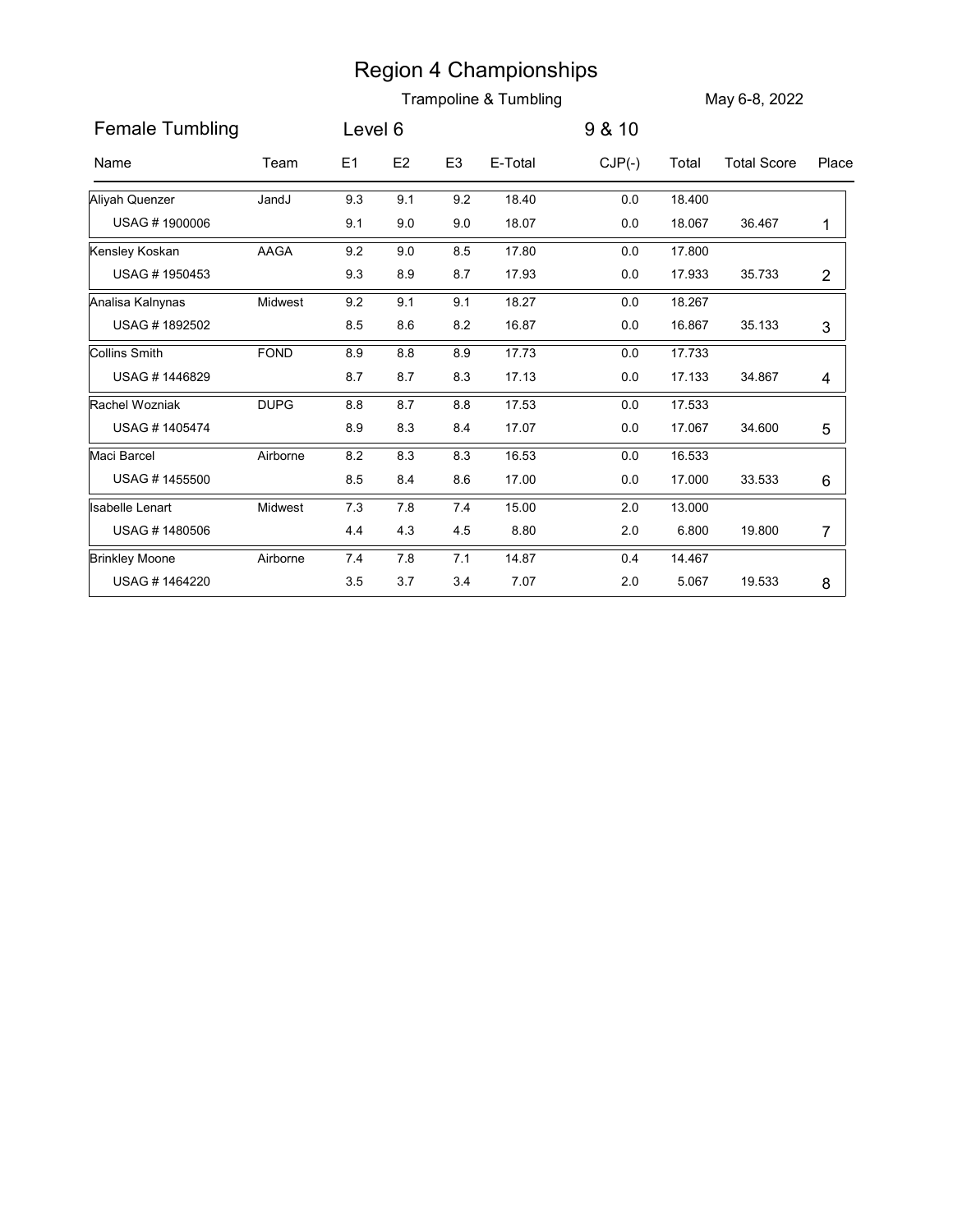|                                  |             |                |            |                | <b>Region 4 Championships</b><br><b>Trampoline &amp; Tumbling</b> |            |                  | May 6-8, 2022      |                 |
|----------------------------------|-------------|----------------|------------|----------------|-------------------------------------------------------------------|------------|------------------|--------------------|-----------------|
| <b>Female Tumbling</b>           |             | Level 6        |            |                |                                                                   | 11 & 12    |                  |                    |                 |
| Name                             | Team        | E <sub>1</sub> | E2         | E <sub>3</sub> | E-Total                                                           | $CJP(-)$   | Total            | <b>Total Score</b> | Place           |
|                                  | <b>CIGA</b> |                |            | 9.3            | 18.60                                                             | 0.0        | 18.600           |                    |                 |
| Noelliah King<br>USAG #1896412   |             | 9.2<br>9.2     | 9.4<br>9.4 | 9.6            | 18.80                                                             | 0.0        | 18.800           | 37.400             | 1               |
| Chelsie Thomas                   | EAQC        | 9.4            | 9.3        | 9.3            | 18.67                                                             | 0.0        | 18.667           |                    |                 |
| USAG #1281943                    |             | 9.4            | 9.4        | 9.3            | 18.73                                                             | 0.0        | 18.733           | 37.400             | $\overline{2}$  |
| Kylie Adolphson                  | <b>CIGA</b> | 9.2            | 9.5        | 9.4            | 18.73                                                             | 0.0        | 18.733           |                    |                 |
| USAG #1468418                    |             | 8.9            | 9.2        | 9.2            | 18.20                                                             | 0.0        | 18.200           | 36.933             | 3               |
| Khloe Pergler                    | <b>FOND</b> | 9.1            | 9.3        | 9.2            | 18.40                                                             | 0.0        | 18.400           |                    |                 |
| USAG #1443849                    |             | 9.1            | 9.2        | 9.2            | 18.33                                                             | 0.0        | 18.333           | 36.733             | 4               |
| Emma Szwajnos                    | Midwest     | 9.2            | 9.2        | 9.3            | 18.47                                                             | $0.0\,$    | 18.467           |                    |                 |
| USAG #1223053                    |             | $8.9\,$        | $8.9\,$    | $9.2\,$        | 18.00                                                             | $0.0\,$    | 18.000           | 36.467             | 5               |
| <b>Blayke Rohn</b>               | <b>CIGA</b> | 9.1            | 9.2        | 8.8            | 18.07                                                             | 0.4        | 17.667           |                    |                 |
| USAG #1864616                    |             | $9.0\,$        | 9.2        | 9.0            | 18.13                                                             | 0.4        | 17.733           | 35.400             | 6               |
| Olivia Rodriguez                 | Midwest     | 8.4            | 8.9        | 9.1            | 17.60                                                             | 0.0        | 17.600           |                    |                 |
| USAG #1946020                    |             | 8.9            | 8.9        | 8.6            | 17.60                                                             | 0.0        | 17.600           | 35.200             | $\overline{7}$  |
| Marie Weaver<br>USAG #1296240    | DeVeau      | 8.6            | 8.6        | 8.6            | 17.20<br>17.13                                                    | 0.0        | 17.200<br>17.133 | 34.333             |                 |
|                                  |             | 8.5            | 8.5        | 8.7            |                                                                   | 0.0        |                  |                    | 8               |
| Jasmine Soukup<br>USAG # 2034220 | EAQC        | 8.4<br>8.1     | 8.7<br>8.6 | 8.8<br>8.2     | 17.27<br>16.60                                                    | 0.0<br>0.0 | 17.267<br>16.600 | 33.867             | 9               |
| Emma Branchik                    | Midwest     | 8.4            | 8.4        | 8.5            | 16.87                                                             | 0.0        | 16.867           |                    |                 |
| USAG #1927100                    |             | 8.3            | 8.4        | 8.2            | 16.60                                                             | 0.0        | 16.600           | 33.467             | 10 <sup>°</sup> |
| Emilie Lentz                     | DeVeau      | 8.5            | 8.5        | 8.1            | 16.73                                                             | 0.4        | 16.333           |                    |                 |
| USAG #1135852                    |             | 8.7            | 8.4        | 8.4            | 17.00                                                             | 0.0        | 17.000           | 33.333             | 11              |
| Ava Tuterow                      | Airborne    | 8.6            | 9.0        | 8.9            | 17.67                                                             | 0.0        | 17.667           |                    |                 |
| USAG #1394567                    |             | 8.1            | 8.3        | 8.3            | 16.47                                                             | 2.0        | 14.467           | 32.133             | 12              |
| Lucy Brezina                     | Gleason     | 8.9            | 8.6        | 8.2            | 17.13                                                             | 0.4        | 16.733           |                    |                 |
| USAG #1225423                    |             | 8.4            | 8.1        | 7.9            | 16.27                                                             | 2.0        | 14.267           | 31.000             | 13              |
| Karoline Sevic                   | HighEne     | 8.5            | 8.8        | 8.3            | 17.07                                                             | 0.0        | 17.067           |                    |                 |
| USAG #1424245                    |             | 8.1            | 7.8        | 7.8            | 15.80                                                             | 2.0        | 13.800           | 30.867             | 14              |
| Vivien Lenart                    | Midwest     | 7.7            | 8.0        | 8.3            | 16.00                                                             | 0.0        | 16.000           |                    |                 |
| USAG #1223050                    |             | 7.4            | 7.6        | 7.5            | 15.00                                                             | 0.4        | 14.600           | 30.600             | 15              |
| Rhian Morehead                   | Helix       | $7.2\,$        | 7.8        | 7.5            | 15.00                                                             | 2.0        | 13.000           |                    |                 |
| USAG #1939627                    |             | 7.9            | 8.2        | 8.1            | 16.13                                                             | 0.0        | 16.133           | 29.133             | 16              |
| Keira Flanagan                   | Helix       | 7.2            | 7.6        | 7.8            | 15.07                                                             | 2.0        | 13.067           |                    |                 |
| USAG #1947452                    |             | 7.1            | 7.5        | 7.7            | 14.87                                                             | 2.0        | 12.867           | 25.933             | 17              |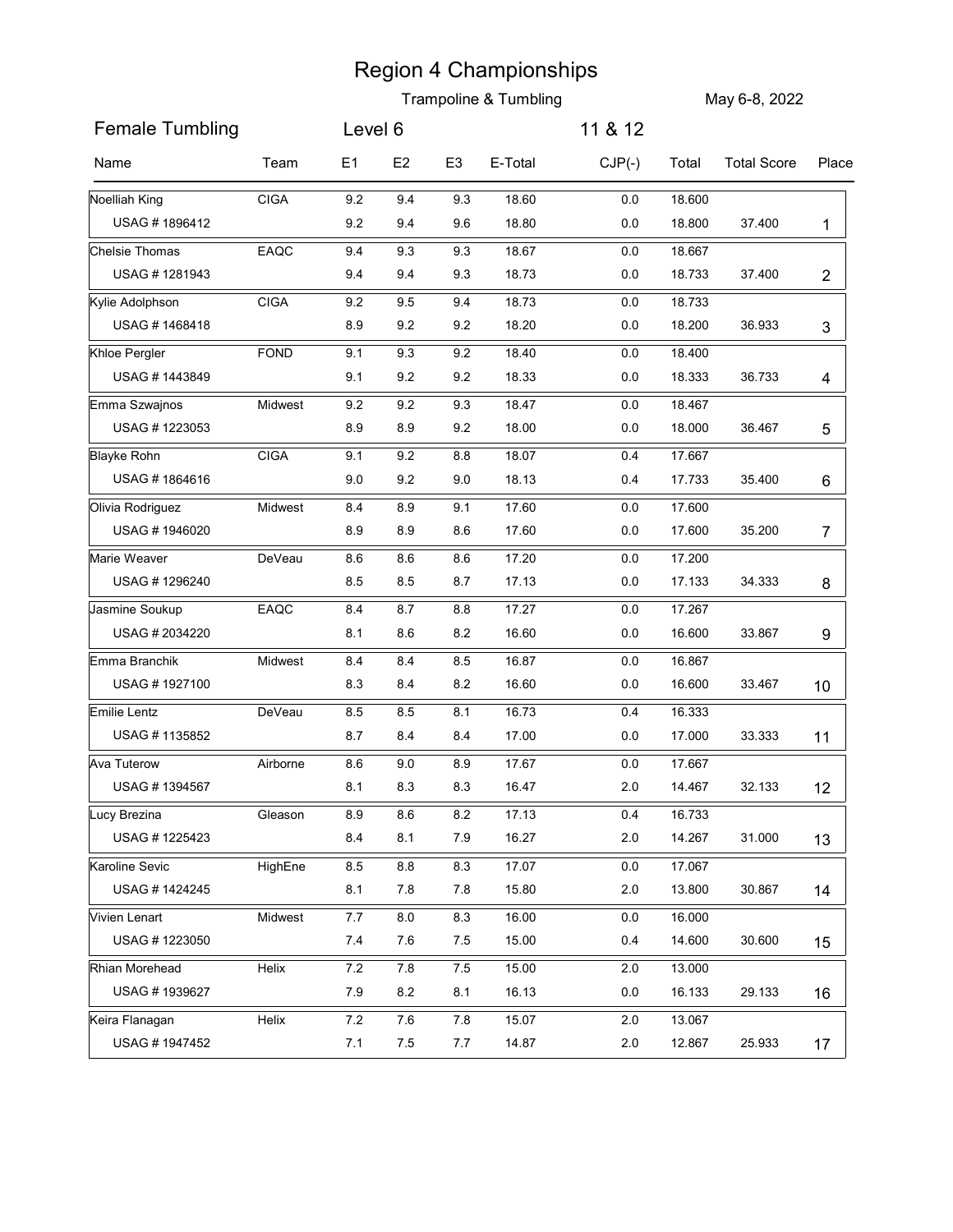|                                 |            |            |                |                | <b>Region 4 Championships</b><br><b>Trampoline &amp; Tumbling</b> |                    |                  | May 6-8, 2022      |                 |
|---------------------------------|------------|------------|----------------|----------------|-------------------------------------------------------------------|--------------------|------------------|--------------------|-----------------|
| <b>Female Tumbling</b>          |            | Level 6    |                |                |                                                                   | 13 & 14            |                  |                    |                 |
| Name                            | Team       | E1         | E <sub>2</sub> | E <sub>3</sub> | E-Total                                                           | $CJP(-)$           | Total            | <b>Total Score</b> | Place           |
| Melanie Denny                   | JandJ      | 8.4        | 9.0            | 8.7            | 17.40                                                             | $0.0\,$            | 17.400           |                    |                 |
| USAG #1368756                   |            | 8.9        | 9.0            | 9.0            | 17.93                                                             | $0.0\,$            | 17.933           | 35.333             | 1               |
| Lydia Harrison<br>USAG #1893415 | PridelL    | 8.9<br>8.6 | 9.0<br>8.7     | 8.5<br>8.3     | 17.60<br>17.07                                                    | $0.0\,$<br>$0.0\,$ | 17.600<br>17.067 | 34.667             | $\overline{c}$  |
| Jojo Arata                      | DeVeau     | 8.4        | 8.9            | 8.6            | 17.27                                                             | $0.0\,$            | 17.267           |                    |                 |
| USAG #1140763                   |            | 8.6        | 8.8            | 8.2            | 17.07                                                             | $0.0\,$            | 17.067           | 34.333             | 3               |
| <b>Isabelle Mulert</b>          | EAQC       | 8.7        | 8.8            | 8.6            | 17.40                                                             | 0.0                | 17.400           |                    |                 |
| USAG #2040193                   |            | 8.7        | 8.4            | 8.3            | 16.93                                                             | 0.0                | 16.933           | 34.333             | 4               |
| Ariana Tow                      | <b>IGN</b> | 8.5        | 8.8            | 8.8            | 17.40                                                             | $0.0\,$            | 17.400           |                    |                 |
| USAG #1289827                   |            | $8.2\,$    | 8.7            | $\bf 8.2$      | 16.73                                                             | $0.0\,$            | 16.733           | 34.133             | 5               |
| Payton Pociecha                 | EAQC       | 8.3        | $8.6\,$        | 8.4            | 16.87                                                             | $0.0\,$            | 16.867           |                    |                 |
| USAG #1842862                   |            | 8.2        | 8.7            | $8.2\,$        | 16.73                                                             | 0.0                | 16.733           | 33.600             | 6               |
| Emily Farah                     | AAGA       | $8.3\,$    | 8.6            | 8.1            | 16.67                                                             | 0.0                | 16.667           |                    |                 |
| USAG #1450087                   |            | 8.4        | 8.4            | 8.0            | 16.53                                                             | $0.0\,$            | 16.533           | 33.200             | 7               |
| Claire Lundgren                 | Gleason    | 8.3        | 8.4            | 8.2            | 16.60                                                             | 0.0                | 16.600           |                    |                 |
| USAG #1958062                   |            | 8.2        | 8.2            | $8.2\,$        | 16.40                                                             | 0.0                | 16.400           | 33.000             | 8               |
| Libby Walker                    | Helix      | 8.1        | 8.4            | 7.9            | 16.27                                                             | 0.4                | 15.867           |                    |                 |
| USAG #1877062                   |            | 8.4        | 8.4            | 8.0            | 16.53                                                             | $0.0\,$            | 16.533           | 32.400             | 9               |
| Cate Summerfield                | DeVeau     | 8.2        | $8.3\,$        | 7.9            | 16.27                                                             | $0.0\,$            | 16.267           |                    |                 |
| USAG #1923802                   |            | 7.9        | 8.0            | 7.7            | 15.73                                                             | 0.4                | 15.333           | 31.600             | 10 <sup>°</sup> |
| Janessa Botkin                  | <b>IGN</b> | 8.7        | 8.8            | 8.5            | 17.33                                                             | 0.0                | 17.333           |                    |                 |
| USAG #948508                    |            | 8.1        | 8.0            | 8.1            | 16.13                                                             | 2.0                | 14.133           | 31.467             | 11              |
| Aina Allen                      | PridelL    | 8.1        | $8.0\,$        | 7.8            | 15.93                                                             | 2.0                | 13.933           |                    |                 |
| USAG # 2039990                  |            | 8.4        | 8.8            | 8.5            | 17.13                                                             | 0.0                | 17.133           | 31.067             | 12              |
| <b>Allie Kutmas</b>             | MandM      | 7.9        | 8.3            | 7.8            | 16.00                                                             | 2.0                | 14.000           |                    |                 |
| USAG #1066466                   |            | 8.1        | 8.4            | 8.0            | 16.33                                                             | $0.0\,$            | 16.333           | 30.333             | 13              |
| Ariana Hurd                     | LGA        | 8.3        | 8.6            | 8.1            | 16.67                                                             | 0.0                | 16.667           |                    |                 |
| USAG # 2022428                  |            | 7.6        | 7.7            | 7.9            | 15.47                                                             | 2.0                | 13.467           | 30.133             | 14              |
| Peyton Jedda<br>USAG #1907262   | PridelL    | 7.3<br>8.5 | 7.4<br>8.7     | 7.3<br>8.3     | 14.67<br>17.00                                                    | 2.0<br>0.0         | 12.667<br>17.000 | 29.667             | 15              |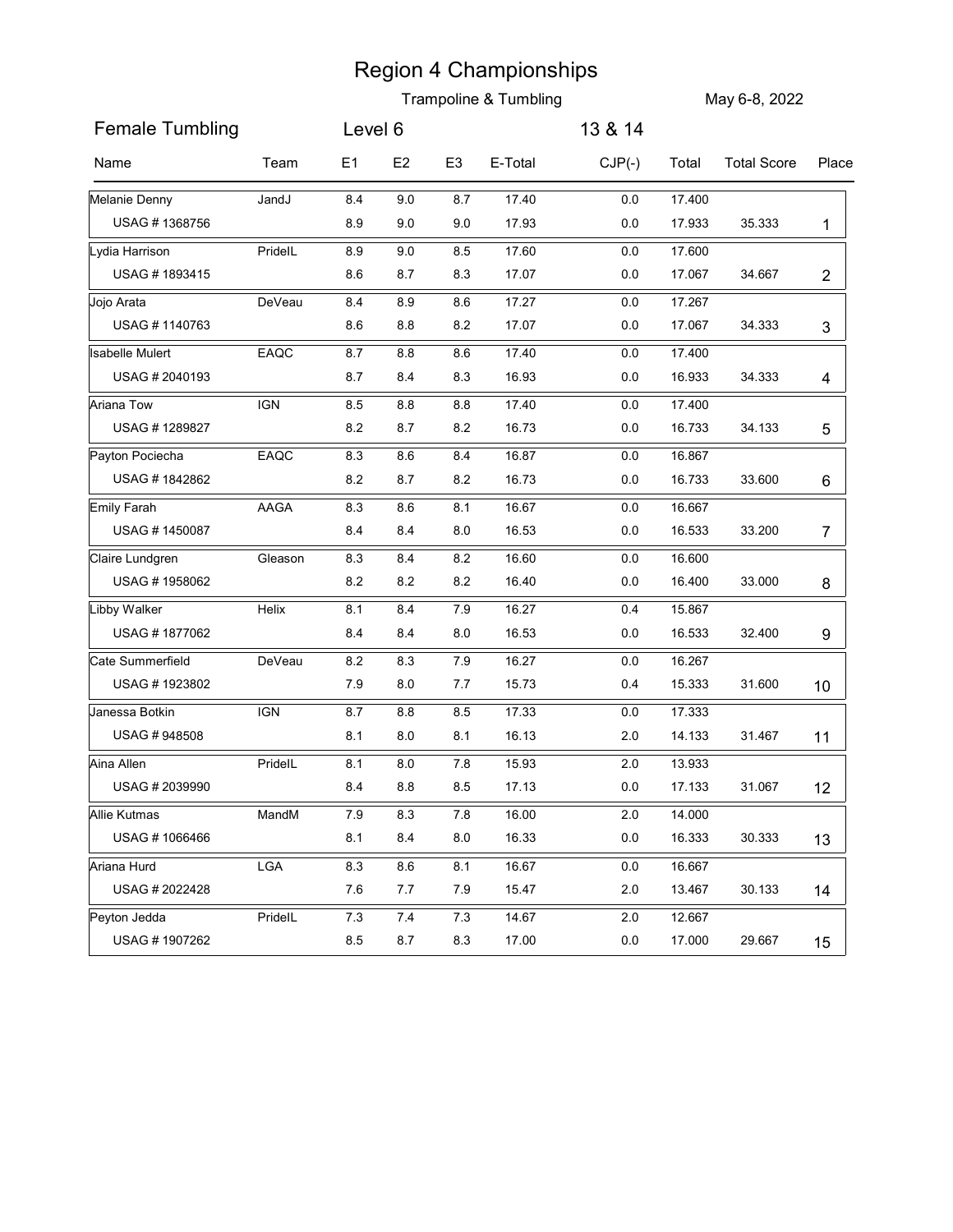|                                   |         |                |            |                | <b>Region 4 Championships</b> |                    |                  |                    |                |
|-----------------------------------|---------|----------------|------------|----------------|-------------------------------|--------------------|------------------|--------------------|----------------|
|                                   |         |                |            |                | Trampoline & Tumbling         |                    |                  | May 6-8, 2022      |                |
| <b>Female Tumbling</b>            |         | Level 6        |            |                |                               | 15 & Over          |                  |                    |                |
| Name                              | Team    | E <sub>1</sub> | E2         | E <sub>3</sub> | E-Total                       | $CJP(-)$           | Total            | <b>Total Score</b> | Place          |
| Makenna Winkler                   | PridelL | 8.5            | 9.0        | 9.1            | 17.73                         | $0.0\,$            | 17.733           |                    |                |
| USAG #978097                      |         | 8.5            | 8.9        | $9.0\,$        | 17.60                         | $0.0\,$            | 17.600           | 35.333             | $\mathbf{1}$   |
| <b>Bianca Wike</b>                | FOND    | 8.4            | $8.7\,$    | 8.3            | 16.93                         | $2.0\,$            | 14.933           |                    |                |
| USAG #1898461                     |         | 8.9            | 9.2        | 9.2            | 18.20                         | $0.0\,$            | 18.200           | 33.133             | $\overline{2}$ |
| Sydney McCoy                      | Premier | 8.3            | 8.4        | 7.9            | 16.40                         | 0.4                | 16.000           |                    |                |
| USAG #978362                      |         | 8.1            | $\bf 8.4$  | $8.2\,$        | 16.47                         | $0.0\,$            | 16.467           | 32.467             | 3              |
|                                   | Helix   | 7.7<br>8.2     | 8.1<br>8.3 | 7.9<br>8.3     | 15.80<br>16.53                | $0.0\,$<br>$0.0\,$ | 15.800<br>16.533 | 32.333             | 4              |
| Lucy Jones                        |         |                |            |                | 16.13                         | 0.4                | 15.733           |                    |                |
| USAG #1181061<br>Olivia Wasserman | HighEne | 8.3            | $8.0\,$    | 7.9            |                               |                    |                  |                    |                |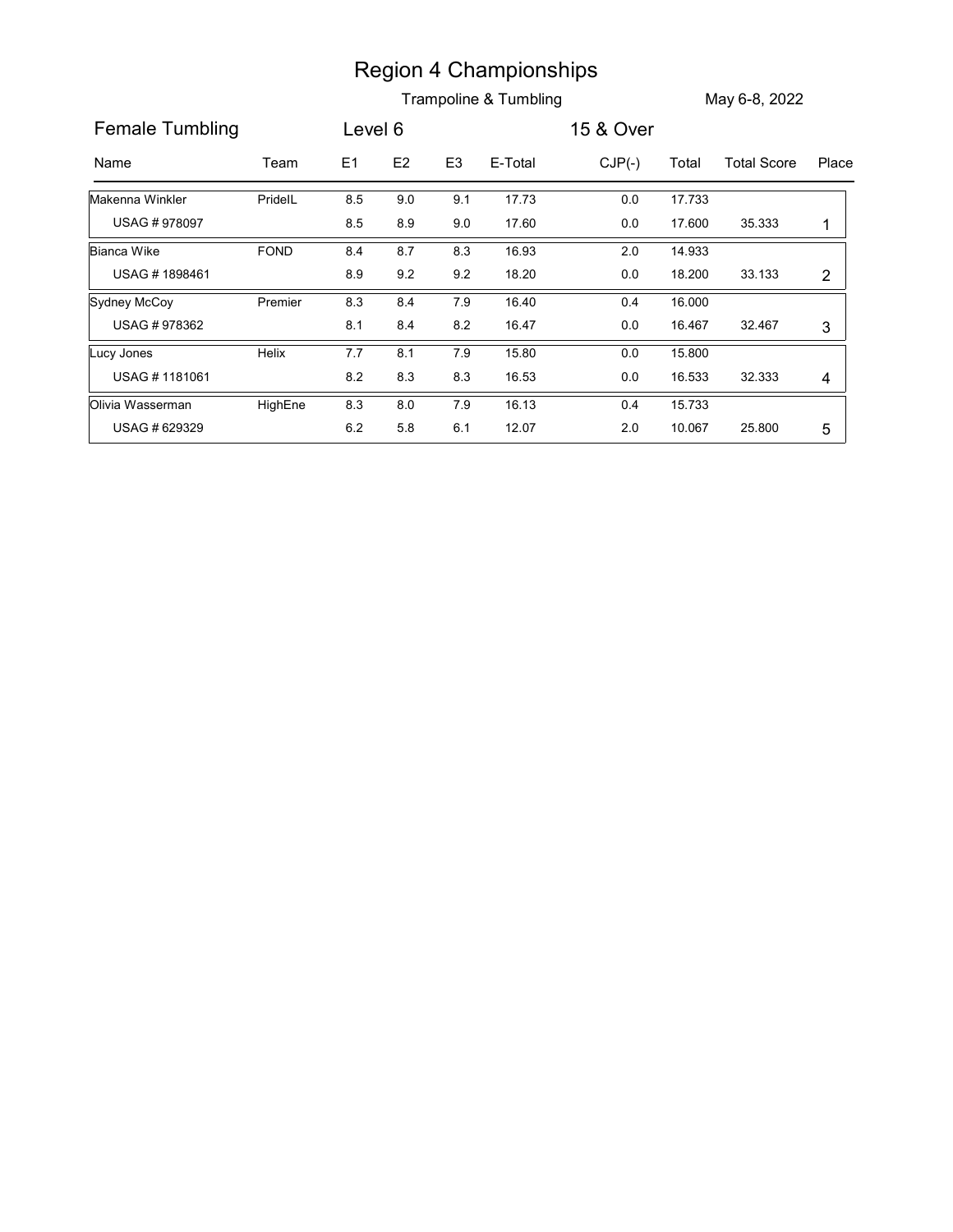|                 |          |         |               |                | <b>Region 4 Championships</b> |          |        |                    |       |
|-----------------|----------|---------|---------------|----------------|-------------------------------|----------|--------|--------------------|-------|
|                 |          |         |               |                | Trampoline & Tumbling         |          |        | May 6-8, 2022      |       |
| Female Tumbling |          | Level 7 |               |                |                               | 9 & 10   |        |                    |       |
| Name            | Team     | E1      | $\mathsf{E2}$ | E <sub>3</sub> | E-Total                       | $CJP(-)$ | Total  | <b>Total Score</b> | Place |
| Heidi Herdzina  | Airborne | 8.0     | 7.7           | 8.0            | 15.80                         | $0.0\,$  | 15.800 |                    |       |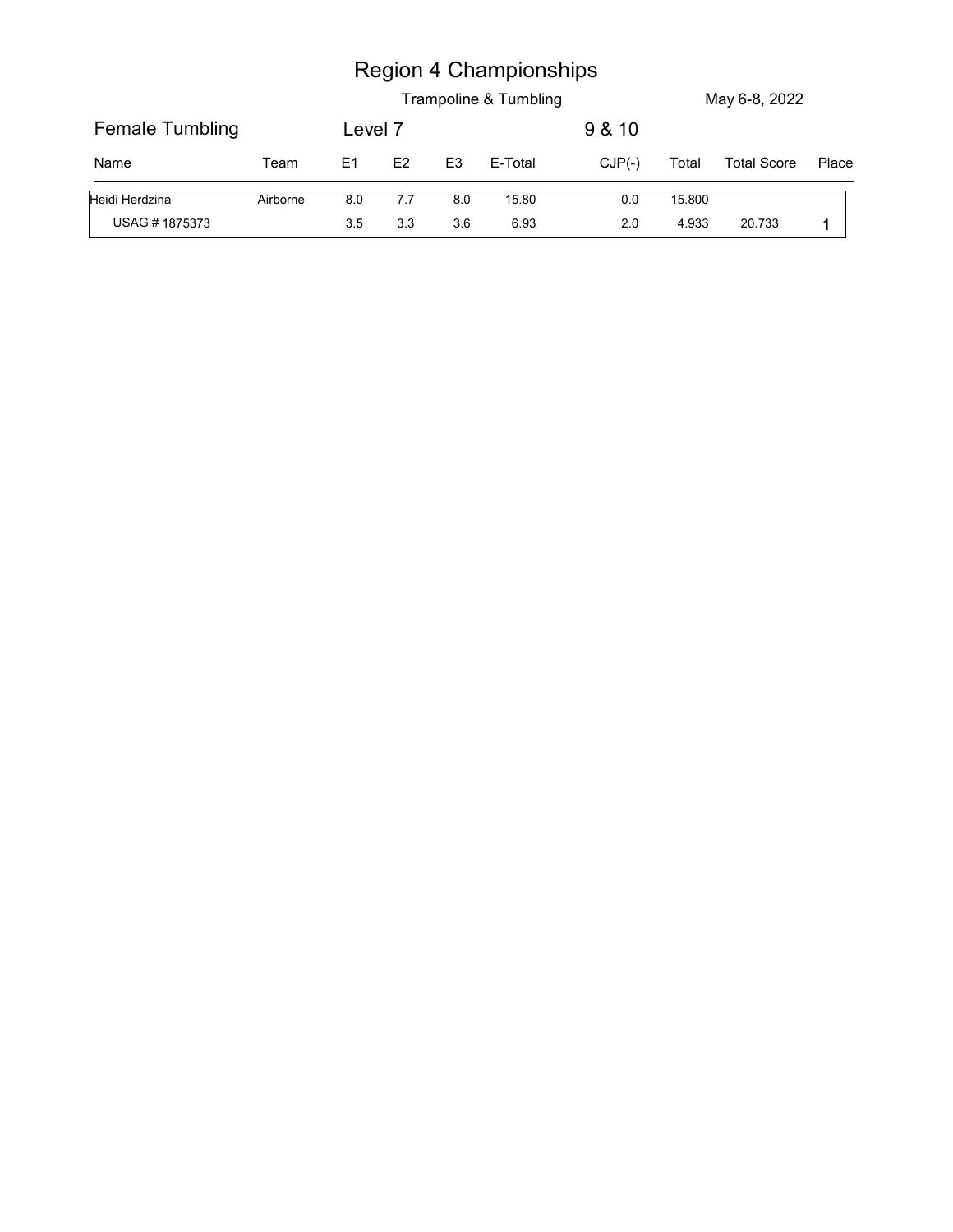|                 |             |         |               |                | <b>Region 4 Championships</b> |          |        |                    |                |
|-----------------|-------------|---------|---------------|----------------|-------------------------------|----------|--------|--------------------|----------------|
|                 |             |         |               |                | Trampoline & Tumbling         |          |        | May 6-8, 2022      |                |
| Female Tumbling |             | Level 7 |               |                |                               | 11 & 12  |        |                    |                |
| Name            | Team        | E1      | $\mathsf{E2}$ | E <sub>3</sub> | E-Total                       | $CJP(-)$ | Total  | <b>Total Score</b> | Place          |
| Aleah Gray      | <b>CIGA</b> | 9.1     | 9.1           | 9.1            | 18.20                         | $0.0\,$  | 18.200 |                    |                |
|                 |             | 9.0     | $8.7\,$       | 9.0            | 17.80                         | $0.0\,$  | 17.800 | 36.000             | $\mathbf{1}$   |
| USAG #1885774   |             |         |               |                | 16.73                         | $0.0\,$  | 16.733 |                    |                |
| Reece Conley    | MissMar     | 8.5     | 8.4           | 8.2            |                               |          |        |                    |                |
| USAG #1247689   |             | 8.2     | 8.4           | 8.1            | 16.47                         | $0.0\,$  | 16.467 | 33.200             | $\overline{2}$ |
| D'asia Cox      | Skywalk     | 7.7     | 7.5           | 7.6            | 15.20                         | $0.0\,$  | 15.200 |                    |                |
| USAG #1204418   |             | 7.5     | 7.8           | 7.5            | 15.20                         | $0.4\,$  | 14.800 | 30.000             | $\mathbf{3}$   |
| Kourtlyn Hattan | <b>CIGA</b> | $6.0\,$ | $6.2\,$       | 5.9            | 12.07                         | $2.0\,$  | 10.067 |                    |                |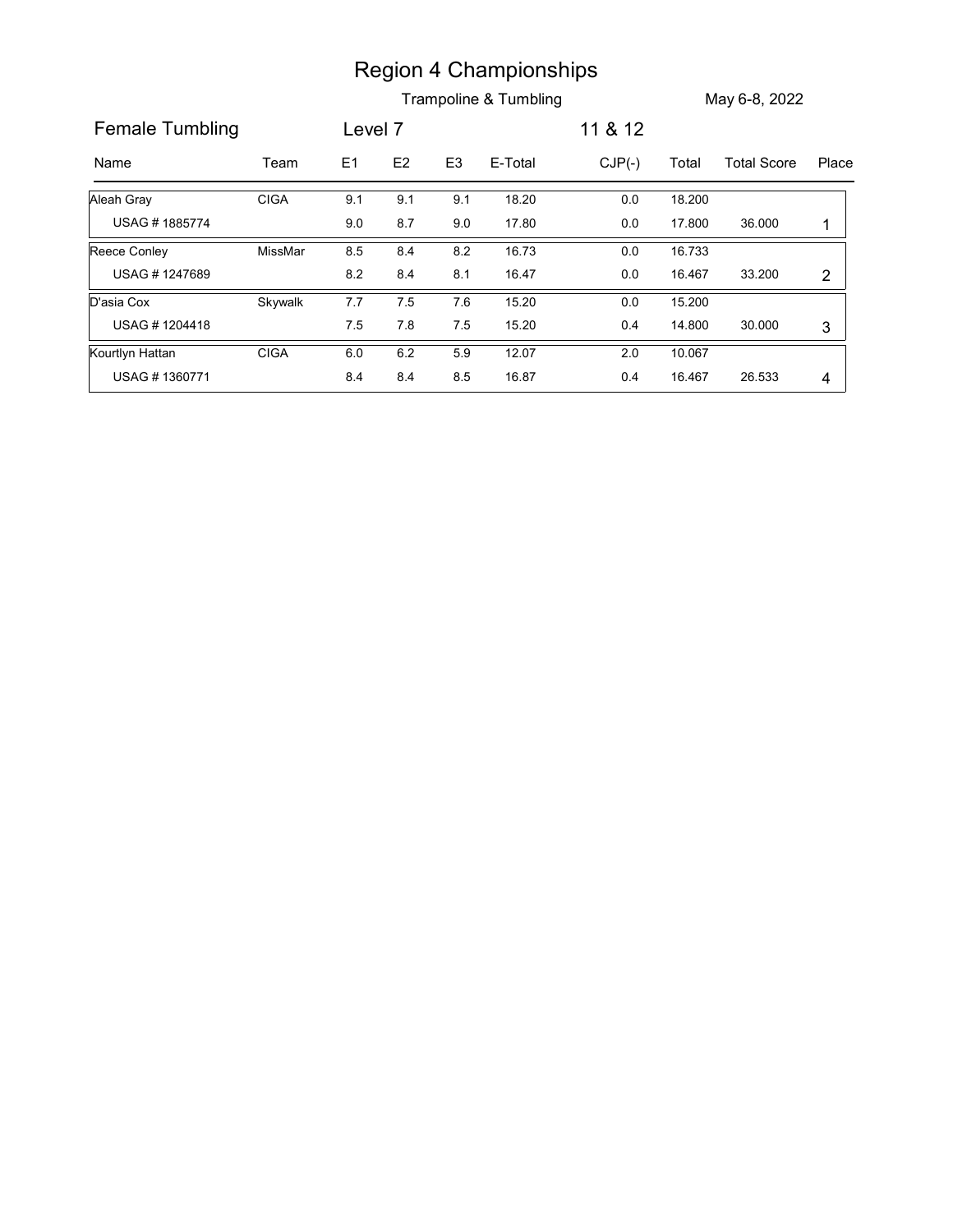|                                     |             |                  | <b>Region 4 Championships</b> | May 6-8, 2022  |                |                |                  |                       |                 |
|-------------------------------------|-------------|------------------|-------------------------------|----------------|----------------|----------------|------------------|-----------------------|-----------------|
|                                     |             |                  |                               |                |                |                |                  | Trampoline & Tumbling |                 |
| <b>Female Tumbling</b>              |             | Level 7          |                               |                |                | 13 & 14        |                  |                       |                 |
| Name                                | Team        | E1               | E <sub>2</sub>                | E <sub>3</sub> | E-Total        | $CJP(-)$       | Total            | <b>Total Score</b>    | Place           |
| Lydia Collins                       | <b>CIGA</b> | 8.6              | 8.9                           | 8.9            | 17.60          | $0.0\,$        | 17.600           |                       |                 |
| USAG #1218859                       |             | 8.7              | 8.6                           | 8.4            | 17.13          | $0.0\,$        | 17.133           | 34.733                | 1               |
| Payton Lewis                        | Gleason     | 8.4              | 8.3                           | 8.4            | 16.73          | $0.0\,$        | 16.733           |                       |                 |
| USAG #1354921                       |             | 8.4              | 8.3                           | 8.2            | 16.60          | $0.0\,$        | 16.600           | 33.333                | $\overline{c}$  |
| Macie Marsh                         | HighEne     | 8.3              | 8.4                           | 8.1            | 16.53          | $0.0\,$        | 16.533           |                       |                 |
| USAG #1171241                       |             | 8.3              | 8.4                           | 7.8            | 16.33          | $0.0\,$        | 16.333           | 32.867                | 3               |
| Megan DeMasters                     | Helix       | 8.5              | 8.1                           | 8.2            | 16.53          | 0.4            | 16.133           |                       |                 |
| USAG #1328006                       |             | 8.2              | 8.4                           | 8.1            | 16.47          | 0.0            | 16.467           | 32.600                | 4               |
| <b>Tatum Rawski</b><br>USAG #979390 | MandM       | $8.0\,$<br>7.8   | 7.9<br>$7.8\,$                | 7.6<br>7.4     | 15.67<br>15.33 | $0.0\,$<br>0.4 | 15.667<br>14.933 | 30.600                |                 |
|                                     |             |                  |                               |                |                |                |                  |                       | 5               |
| Brianna McIlvaine<br>USAG #1011265  | DeVeau      | $\bf 8.0$<br>7.5 | $8.3\,$<br>7.8                | 8.3<br>7.5     | 16.40<br>15.20 | $0.0\,$<br>2.0 | 16.400<br>13.200 | 29.600                |                 |
| Alyssa Crider                       |             |                  |                               |                |                |                |                  |                       | 6               |
| USAG #1009437                       | HighEne     | 8.5<br>6.8       | 8.5<br>7.0                    | 8.5<br>6.8     | 17.00<br>13.73 | 0.0<br>2.0     | 17.000<br>11.733 | 28.733                | 7               |
| Ella Adams                          | <b>TCT</b>  | 8.1              | $8.0\,$                       | 7.5            | 15.73          | $0.0\,$        | 15.733           |                       |                 |
| USAG #1881686                       |             | 7.4              | 7.4                           | 7.3            | 14.73          | 2.0            | 12.733           | 28.467                | 8               |
| <b>Hailey Norton</b>                | Airborne    | 7.3              | 7.4                           | 7.1            | 14.53          | 2.0            | 12.533           |                       |                 |
| USAG #1440978                       |             | 7.9              | 7.9                           | 7.5            | 15.53          | 0.4            | 15.133           | 27.667                | 9               |
| Elizabeth Dring                     | MandM       | $5.5\,$          | 5.8                           | 5.7            | 11.33          | $2.0\,$        | 9.333            |                       |                 |
| USAG #1562775                       |             | 7.7              | 7.8                           | 7.4            | 15.27          | 0.0            | 15.267           | 24.600                | 10 <sup>°</sup> |
| Natalie Bier                        | HighEne     | 7.1              | 7.4                           | 7.1            | 14.40          | 2.0            | 12.400           |                       |                 |
| USAG #1432472                       |             | 5.8              | 5.9                           | 5.8            | 11.67          | 2.0            | 9.667            | 22.067                | 11              |
| Megan Johnson                       | EGA         | $8.0\,$          | $8.0\,$                       | 7.9            | 15.93          | 0.4            | 15.533           |                       |                 |
| USAG #1386193                       |             | $3.5\,$          | 3.6                           | 3.4            | 7.00           | 2.0            | 5.000            | 20.533                | 12              |